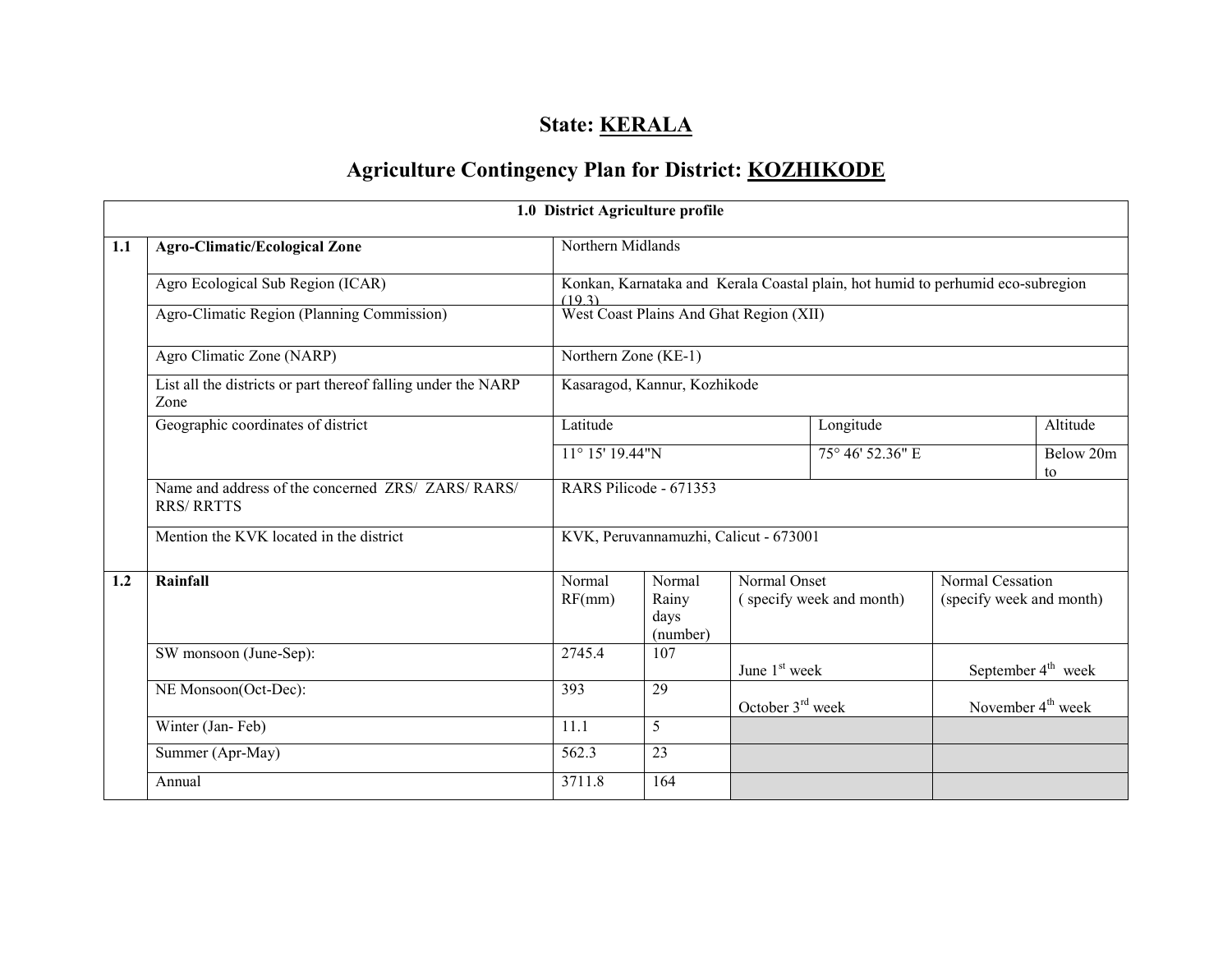| ل. 1 | <b>Land use</b>                     | Geographical | Forest area | Land under       | Permanent | Cultivable | Land under | Barren and   | <b>Current</b> | Other   |
|------|-------------------------------------|--------------|-------------|------------------|-----------|------------|------------|--------------|----------------|---------|
|      | pattern of the                      | area         |             | non-             | pastures  | wasteland  | Misc. tree | uncultivable | fallows        | fallows |
|      | <b>district</b> (latest statistics) |              |             | agricultural use |           |            | crops and  | land         |                |         |
|      |                                     |              |             |                  |           |            | groves     |              |                |         |
|      | Area $(900 \text{ ha})$             | 234.6        | 41.8        | 26.8             | 0.03      | 2.0        | 0.2        | <b>L.J</b>   | ┍<br><b>L.</b> | 0.8     |
|      |                                     |              |             |                  |           |            |            |              |                |         |

Source: Farm guide 2010, Farm information bureau.

| 1.4 | Major Soils (common names like shallow          | Area ('000 ha) | Percent (%) of total |  |  |  |
|-----|-------------------------------------------------|----------------|----------------------|--|--|--|
|     | red soils etc.,)                                |                |                      |  |  |  |
|     | Coastal alluvium soils                          | 12.9           | 5.5                  |  |  |  |
|     | Riverine alluvium soils                         | 1.4            | 0.6                  |  |  |  |
|     | Laterite soils                                  | 89.9           | 38.3                 |  |  |  |
|     | Colluvial soils                                 | 1.4            | 0.75                 |  |  |  |
|     | Wetland soils                                   | 8.6            | 3.6                  |  |  |  |
|     | Soils of Western Ghat foothill                  | 99.8           | 42.5                 |  |  |  |
|     | Forest soils                                    | 20.5           | 8.75                 |  |  |  |
|     | * Source : District soil survey office, Calicut |                |                      |  |  |  |

| -1.3 | <b>Agricultural land use</b> | Area $(000 \text{ ha})$ | Cropping intensity $\%$ |
|------|------------------------------|-------------------------|-------------------------|
|      | Net sown area                | 158.8                   | 130                     |
|      | Area sown more than once     | 48.4                    |                         |
|      | Gross cropped area           | 207.2                   |                         |
|      | * Source: Farm guide 2010    |                         |                         |

| 1.6 | <b>Irrigation</b>            | Area ('000 ha) |                |                                    |  |  |  |
|-----|------------------------------|----------------|----------------|------------------------------------|--|--|--|
|     | Net irrigated area           | 6.1            |                |                                    |  |  |  |
|     | Gross irrigated area         | 8.3            |                |                                    |  |  |  |
|     | Rainfed area                 | 149.8          |                |                                    |  |  |  |
|     | <b>Sources of Irrigation</b> | Number         | Area ('000 ha) | Percentage of total irrigated area |  |  |  |
|     | Canals                       |                | 1.8            | 30                                 |  |  |  |
|     | Tanks                        |                | 0.3            |                                    |  |  |  |
|     | Open wells                   | 683291         | 3.1            | 50.5                               |  |  |  |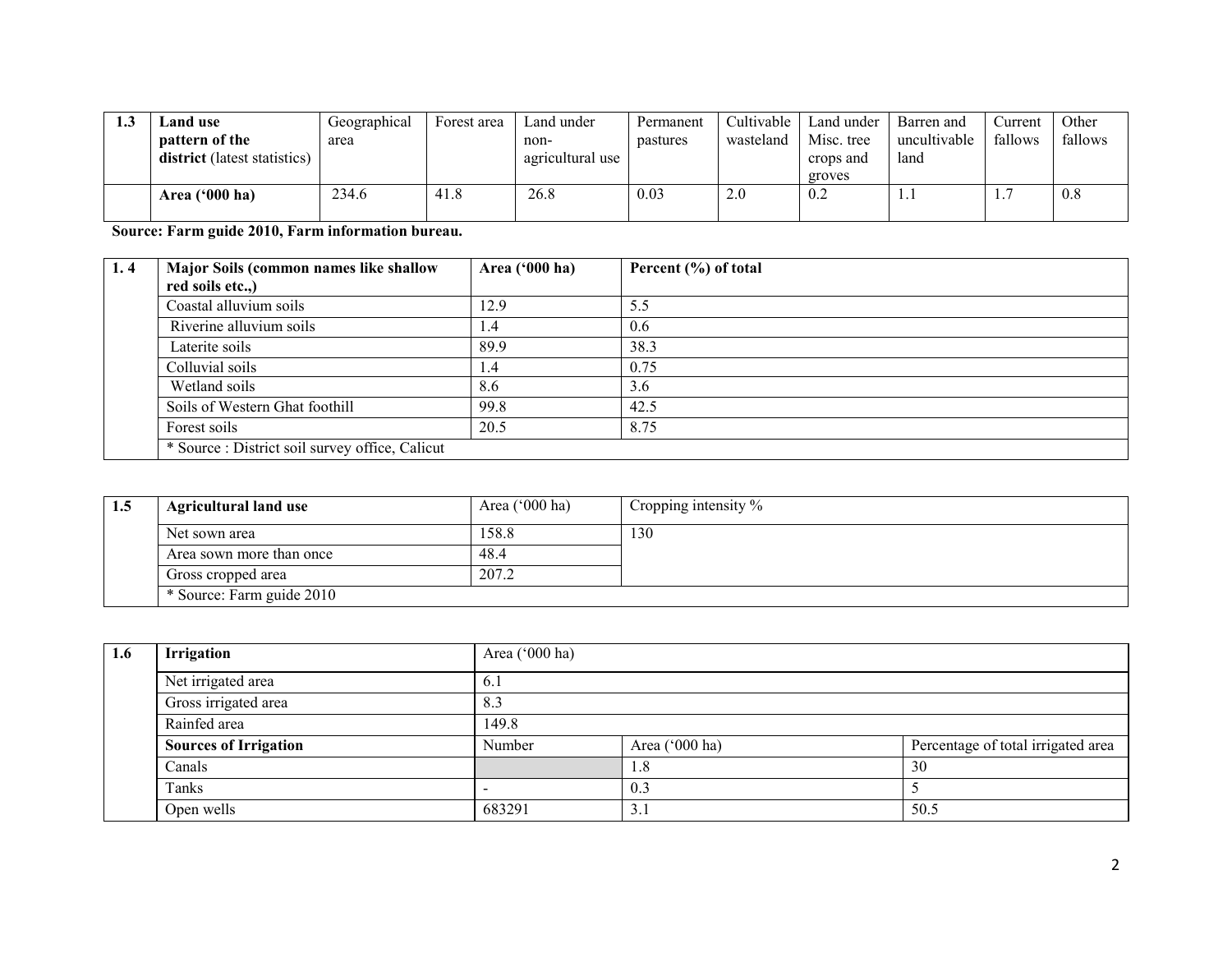|                                                      | Bore wells                                                                                            | $\blacksquare$ | 0.1            | 1.6   |  |  |  |
|------------------------------------------------------|-------------------------------------------------------------------------------------------------------|----------------|----------------|-------|--|--|--|
|                                                      | Lift irrigation                                                                                       | 5              | 0.1            | 1.32  |  |  |  |
|                                                      | Micro-irrigation                                                                                      | 390            | 0.02           | 0.33  |  |  |  |
|                                                      | Other sources                                                                                         |                | 0.7            | 11.25 |  |  |  |
|                                                      | Total Irrigated Area                                                                                  |                | 6.1            |       |  |  |  |
|                                                      | Pump sets                                                                                             | 12995          |                |       |  |  |  |
|                                                      | No. of Tractors                                                                                       | 25             |                |       |  |  |  |
|                                                      | * source: farm guide 2010                                                                             |                |                |       |  |  |  |
|                                                      | Groundwater availability and use* (Data                                                               | No. of blocks/ | $(\%)$ area    |       |  |  |  |
|                                                      | source: State/Central Ground water                                                                    | Tehsils        |                |       |  |  |  |
|                                                      | <b>Department /Board)</b>                                                                             |                |                |       |  |  |  |
|                                                      | Over exploited                                                                                        | 1 (calicut)    | 3.4            |       |  |  |  |
|                                                      | Critical                                                                                              | 2 (Balusserry, | 18.0           |       |  |  |  |
|                                                      |                                                                                                       | Thuneri)       |                |       |  |  |  |
|                                                      | Semi-critical                                                                                         | 1 (Chelannur)  | 5.9            |       |  |  |  |
|                                                      | Safe                                                                                                  | 8              | 73             |       |  |  |  |
|                                                      | Wastewater availability and use                                                                       |                | $\blacksquare$ |       |  |  |  |
|                                                      | Ground water quality                                                                                  | 12 Good        | 100            |       |  |  |  |
|                                                      | *over-exploited: groundwater utilization > 100%; critical: 90-100%; semi-critical: 70-90%; safe: <70% |                |                |       |  |  |  |
| * Source: Central ground water board, Govt. of India |                                                                                                       |                |                |       |  |  |  |

# 1.7 Area under major field crops & horticulture etc. (2008-09)

| 1.7 | <b>Major Field Crops cultivated</b> |                  | Area $('000 ha)$  |                  |         |     |              |  |  |  |
|-----|-------------------------------------|------------------|-------------------|------------------|---------|-----|--------------|--|--|--|
|     |                                     |                  | <b>Kharif</b>     |                  | Rabi    |     | <b>Total</b> |  |  |  |
|     |                                     | <b>Irrigated</b> | Rainfed           | <b>Irrigated</b> | Rainfed |     |              |  |  |  |
|     | Paddy                               | 0.1              | 0.2               | 0.5              | 2.7     | 0.6 | 4.0          |  |  |  |
|     | <b>Horticulture crops - Fruits</b>  |                  | <b>Total area</b> |                  |         |     |              |  |  |  |
|     | Jack                                |                  |                   | 9.9              |         |     |              |  |  |  |
|     | Mango                               |                  | 9.4               |                  |         |     |              |  |  |  |
|     | Banana                              |                  |                   | 1.4              |         |     |              |  |  |  |
|     | Plantain                            |                  |                   | 2.8              |         |     |              |  |  |  |
|     | Pineapple                           |                  |                   | 0.2              |         |     |              |  |  |  |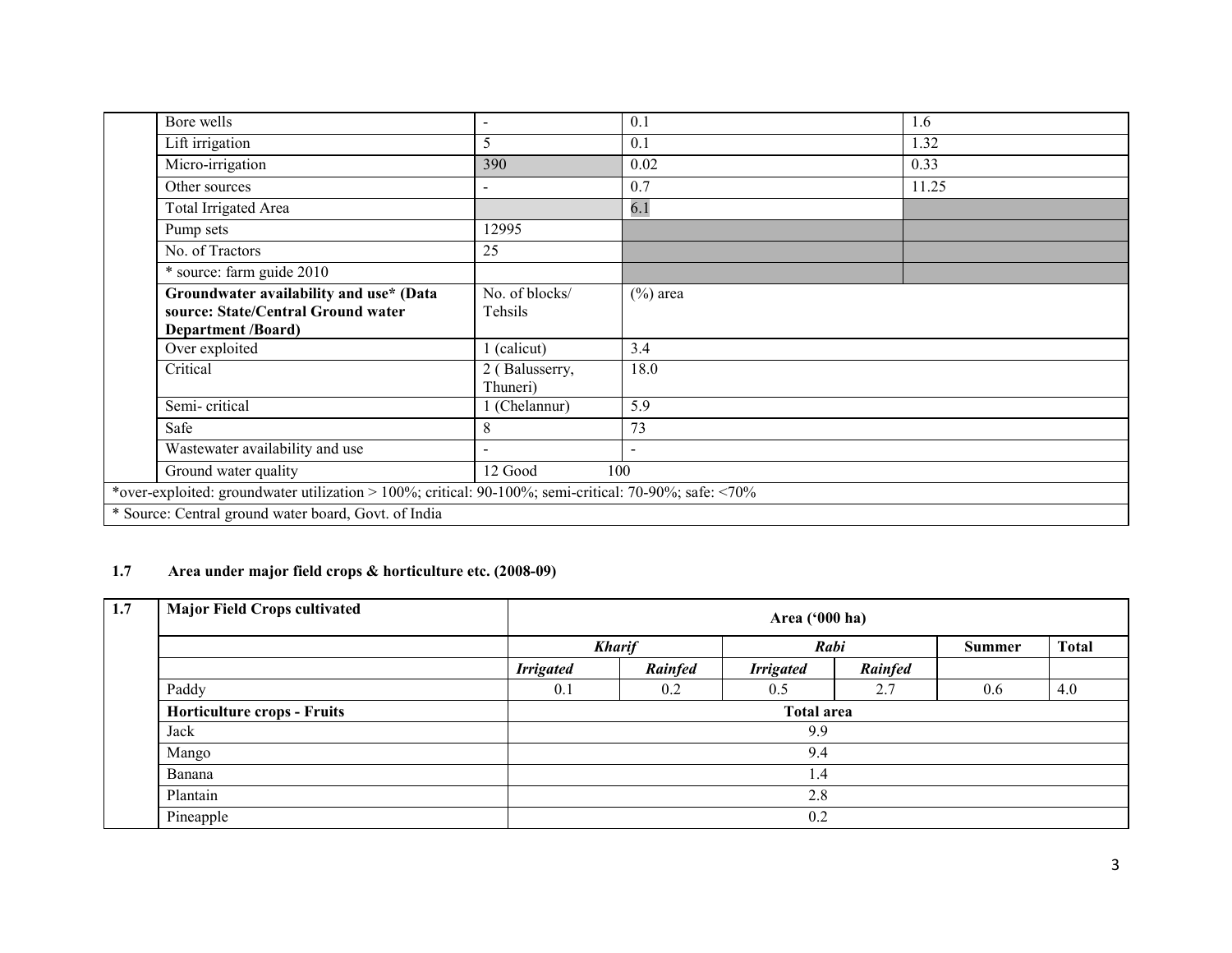| Papaya                                  | 1.9               |  |
|-----------------------------------------|-------------------|--|
| Cashew                                  | 2.9               |  |
| Others                                  | 0.6               |  |
| <b>Horticultural crops - Vegetables</b> | <b>Total area</b> |  |
| Drumstick                               | 1.7               |  |
| Amaranthus                              | 0.1               |  |
| <b>Bitter Gourd</b>                     | 0.2               |  |
| <b>Snack Gourd</b>                      | $0.01\,$          |  |
| Ladies Finger                           | 0.03              |  |
| <b>Brinjal</b>                          | $0.01\,$          |  |
| Green Chillies                          | 0.1               |  |
| Little Gound (Kova)                     | $0.01\,$          |  |
| Ash Gound (Kumbalam)                    | 0.06              |  |
| Pumpkin                                 | 0.2               |  |
| Cucumber                                | 0.1               |  |
| Others                                  | 0.2               |  |
| Total                                   | 2.6               |  |
| <b>Medicinal and Aromatic crops</b>     | $\blacksquare$    |  |
| $\cdots$<br>$\sim$                      |                   |  |

Source: Farm guide 2010

| <b>Plantation crops and Spices</b> | <b>Total area</b> |
|------------------------------------|-------------------|
| <b>Spices</b>                      |                   |
| Pepper                             | 8.4               |
| Ginger                             | 0.1               |
| Turmeric                           | 0.3               |
| Cardamom                           | 0.2               |
| Tamarind                           | 0.6               |
| Vanilla                            | 0.1               |
| Cloves                             | 0.05              |
| Cinnamon                           | 0.06              |
| Nutmeg                             | 0.5               |
| <b>Plantation crops</b>            | $\sim$            |
| Coconut                            | 120.7             |
| Arecanut                           | 11.6              |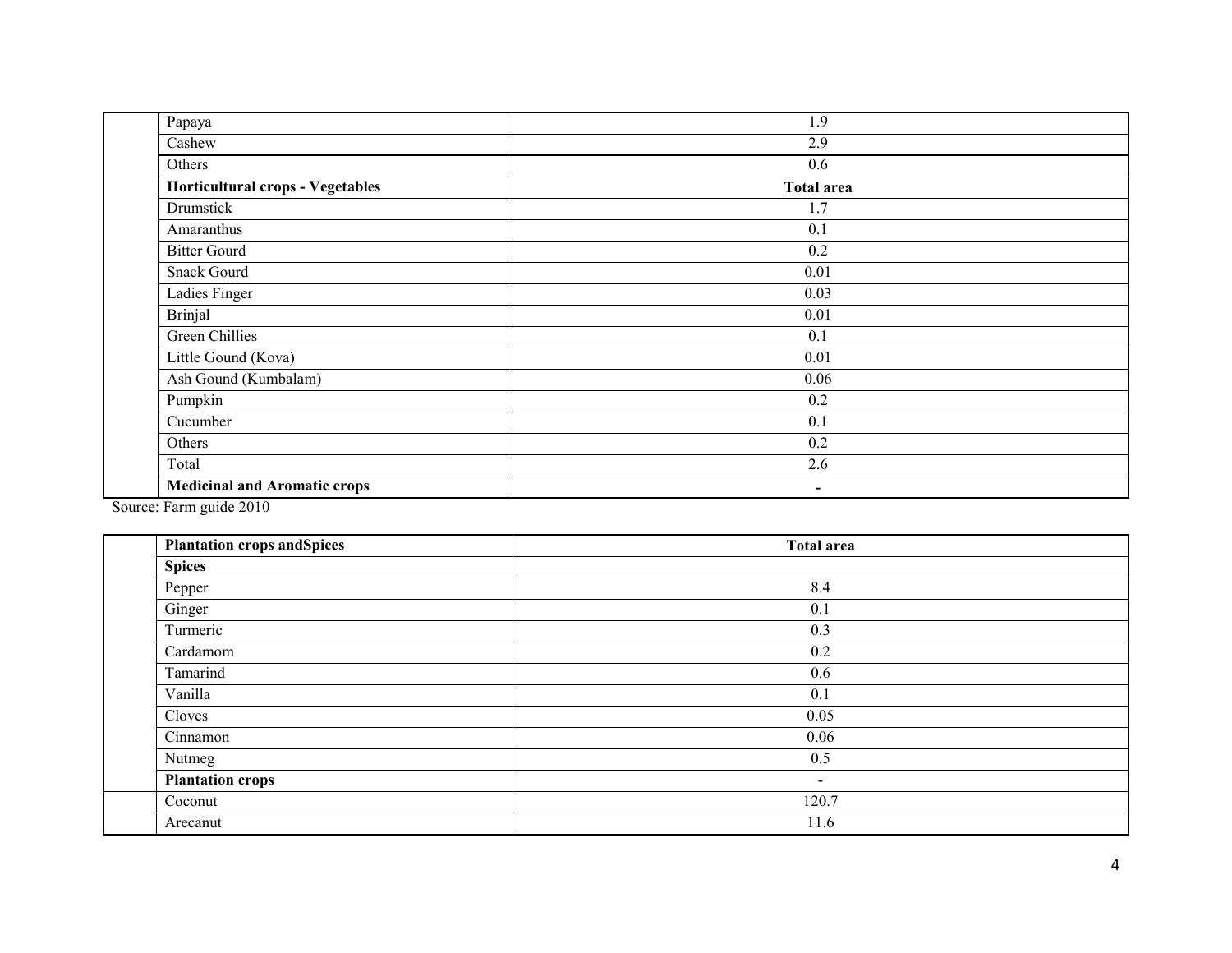| Cocoa                   | 0.8               |
|-------------------------|-------------------|
| Rubber                  | 19.9              |
| Tamarind                | 0.7               |
| <b>Fodder crops</b>     | <b>Total area</b> |
| Fodder Grass            | 0.1               |
| Total fodder crop area  | $\blacksquare$    |
| <b>Tubers</b>           | <b>Total area</b> |
| Tapioca                 | 1.9               |
| Elephant Foot Yam       | 0.2               |
| Colocasia               | 0.6               |
| Yam (Kachil)            | 0.04              |
| <b>Sweet Potato</b>     | 0.02              |
| Other Tubers            | 0.1               |
| Grazing land            | $\sim$            |
| Sericulture etc         | 0.01              |
| <b>Others (Specify)</b> |                   |
|                         |                   |

Source: Farm guide 2010

| 1.8 | Livestock                                      | <b>Male ('000)</b>       | Female ('000)             | <b>Total ('000)</b> |
|-----|------------------------------------------------|--------------------------|---------------------------|---------------------|
|     |                                                |                          |                           |                     |
|     | Non descriptive Cattle (local low yielding)    | $\overline{\phantom{a}}$ | $\overline{\phantom{a}}$  | 62.8                |
|     | Crossbred cattle                               | $\qquad \qquad$          | $\overline{\phantom{0}}$  | 100.5               |
|     | Non descriptive Buffaloes (local low yielding) | 0.6                      | 0.7                       | 1.3                 |
|     | <b>Graded Buffaloes</b>                        | $\sim$                   |                           | $\blacksquare$      |
|     | Goat                                           | 17.6                     | 39.9                      | 57.5                |
|     | Sheep                                          | 0.1                      | 0.1                       | 0.2                 |
|     | Others (Camel, Pig, Yak etc.)                  | 0.9                      | 1.4                       | 2.5                 |
|     | Commercial dairy farms (Number)                |                          |                           |                     |
| 1.9 | Poultry                                        | No. of farms             | Total No. of birds ('000) |                     |
|     | Commercial                                     |                          | 754.8                     |                     |
|     | Backyard                                       |                          |                           |                     |
|     | <b>Fisheries</b>                               |                          |                           |                     |
|     | A. Capture                                     |                          |                           |                     |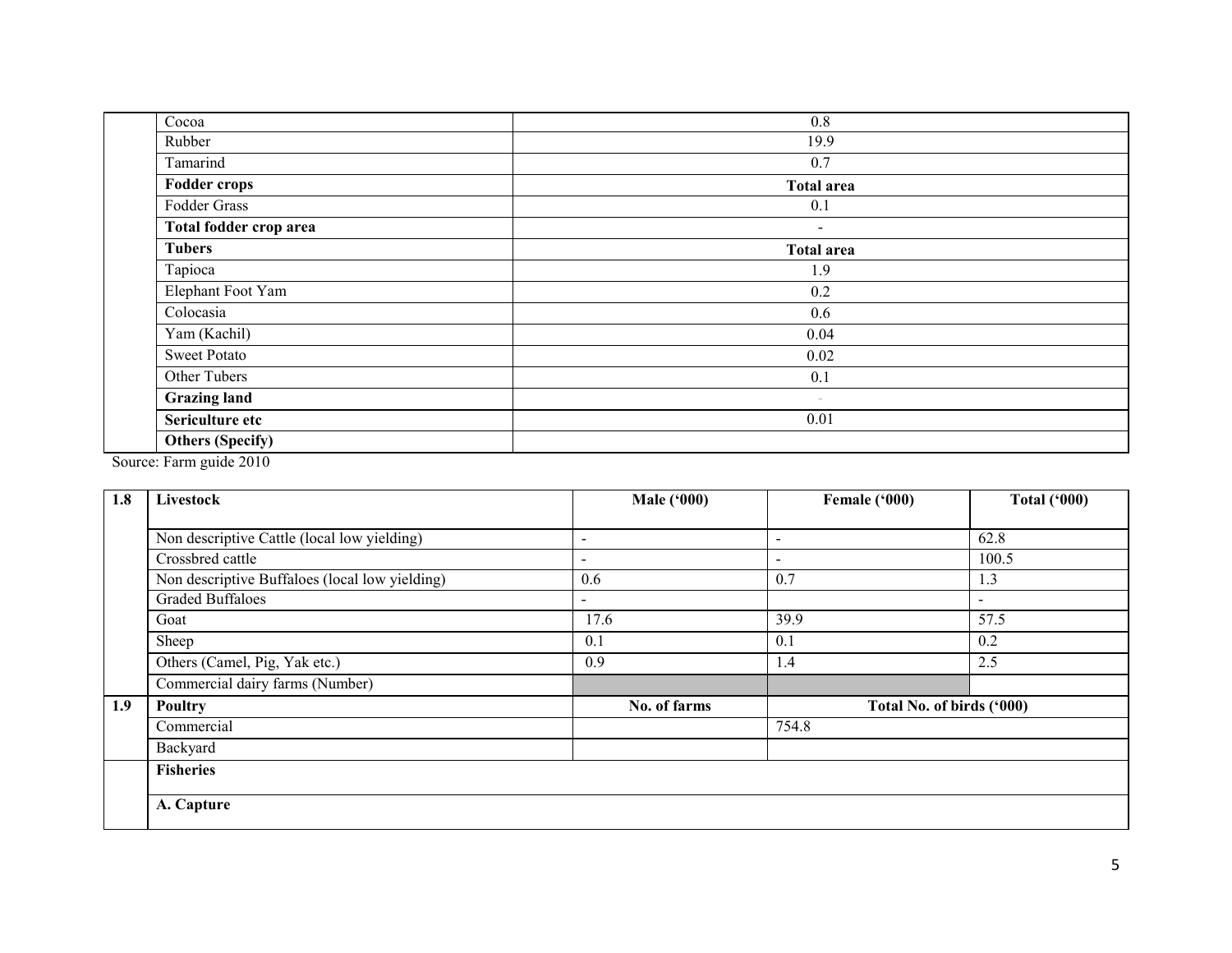| i) Marine<br>1.10 |                                       |                            | No. of fishermen                                                           | <b>Boats</b>                    |                                            | <b>Nets</b>                                              |                                                                    | <b>Storage</b><br>facilities                               |
|-------------------|---------------------------------------|----------------------------|----------------------------------------------------------------------------|---------------------------------|--------------------------------------------|----------------------------------------------------------|--------------------------------------------------------------------|------------------------------------------------------------|
|                   |                                       |                            | $\star$                                                                    | Mechanized**                    | Non-<br>mechanized**                       | Mechanized<br>(Trawl nets,<br>Gill nets)<br>$\star\star$ | Non-<br>mechanized<br>(Shore Seines,<br>Stake & trap<br>$nets)$ ** | (Ice<br>plants<br>$etc.)$ **                               |
|                   |                                       |                            | Marine: 103072; Maine(Active): 21430<br>Inland: 2729; Inland(Active): 1735 | Mechanised:630<br>Motorised:822 | 869                                        | 1452                                                     | Stake nets:<br>278                                                 | Cold<br>store&<br>Processing<br>plant:2<br>Ice<br>plant:30 |
|                   | ii) Inland                            |                            | No. Farmer owned ponds **                                                  |                                 | No. of Reservoirs **                       |                                                          | No. of village tanks **                                            |                                                            |
| 855 (70.1 ha)     |                                       |                            |                                                                            |                                 | 3 (Kuttiyadi, Kakkayam,<br>Peruvannamuzhi) |                                                          | 24 (Irrigation tanks)                                              |                                                            |
|                   | <b>B.</b> Culture                     |                            |                                                                            |                                 |                                            |                                                          |                                                                    |                                                            |
|                   |                                       |                            |                                                                            | Water Spread Area (ha)***       |                                            | Yield $(t/ha)$ ***                                       |                                                                    | <b>Production ('000</b><br>$tons)$ ***                     |
|                   | i) Brackish water                     | $46.5(73$ farmers)<br>60.3 |                                                                            |                                 |                                            |                                                          |                                                                    |                                                            |
|                   | ii) Fresh water                       |                            |                                                                            | 2.5                             |                                            |                                                          | 172.5                                                              |                                                            |
|                   | <b>Others Annual Fish production*</b> |                            | Inland: 2210 tonnes                                                        | Marine: 92221 tonnes            |                                            |                                                          |                                                                    |                                                            |

 Source: Farm guide 2010 \* Kerala state Fisheries- District profile 2005 (Statistical cell Directorate of Fisheries Thiruvananthapuram) \*\*Pan Fish Book Kozhikode District 2001, Department of Fisheries Kerala \*\*\*Success story of Matsyakeralam 1st phase 2009 Department of Fisheries Kerala.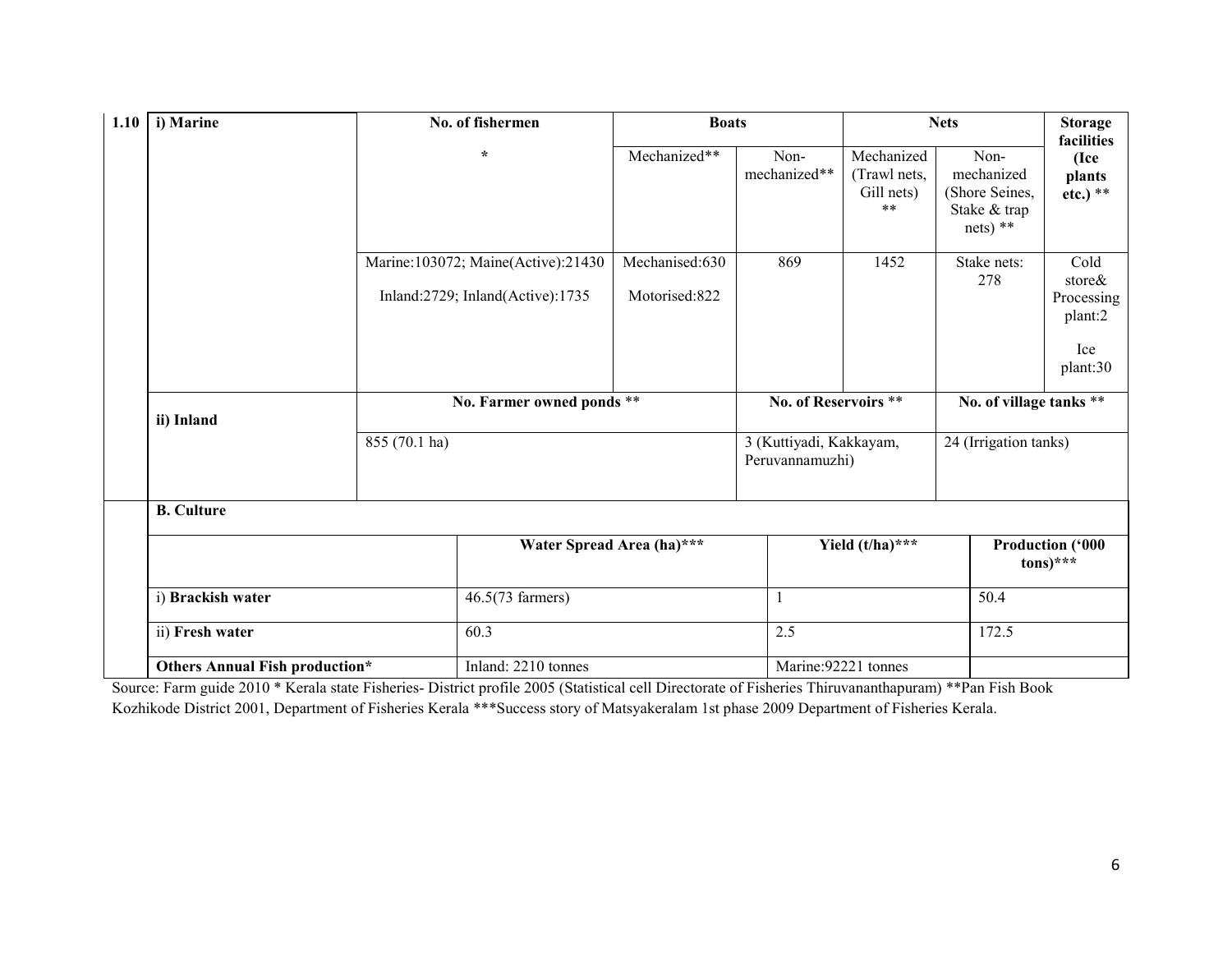# 1.11 Production and Productivity of major crops (Average of last 5 years: 2004, 05, 06, 07, 08)

| 1.11   | Name of crop                                                              |                          | <b>Kharif</b>            |                          | Rabi                     |                          | <b>Summer</b> |                          |                       | <b>Total</b> |                          | Crop                                         |  |
|--------|---------------------------------------------------------------------------|--------------------------|--------------------------|--------------------------|--------------------------|--------------------------|---------------|--------------------------|-----------------------|--------------|--------------------------|----------------------------------------------|--|
|        |                                                                           | Production<br>(000 t)    | Productivity<br>(kg/ha)  | Production<br>(000 t)    | Productivit<br>y (kg/ha) | Production<br>(000 t)    |               | Productivity<br>(kg/ha)  | Production<br>(000 t) |              | Productivit<br>y (kg/ha) | residue as<br>fodder<br>$(000 \text{ tons})$ |  |
|        | Major Field crops (Crops to be identified based on total acreage)         |                          |                          |                          |                          |                          |               |                          |                       |              |                          |                                              |  |
|        | Rice                                                                      | 0.3                      | 1.3                      | 4.3                      | 1.3                      | 1.2                      |               | 1.8                      | 5.8                   |              | 1.8                      | $\overline{\phantom{a}}$                     |  |
| Others | $\overline{\phantom{0}}$                                                  | $\overline{\phantom{a}}$ | $\blacksquare$           | $\overline{\phantom{a}}$ | $\overline{\phantom{0}}$ | $\blacksquare$           |               | $\overline{\phantom{0}}$ | $\blacksquare$        |              | $\blacksquare$           | $\overline{\phantom{a}}$                     |  |
|        | Major Horticultural crops (Crops to be identified based on total acreage) |                          |                          |                          |                          |                          |               |                          |                       |              |                          |                                              |  |
|        | Coconut                                                                   | $\sim$                   | $\blacksquare$           |                          | $\overline{\phantom{0}}$ |                          |               | $\overline{\phantom{0}}$ | nuts                  | 883 million  | 7082 nuts                | $\overline{\phantom{a}}$                     |  |
|        | Rubber                                                                    | $\overline{\phantom{a}}$ | $\overline{\phantom{a}}$ | $\sim$                   | $\overline{\phantom{a}}$ | $\overline{\phantom{0}}$ |               | $\overline{a}$           | 30.7                  |              | 1583                     | $\overline{\phantom{a}}$                     |  |
|        | Arecanut                                                                  | $\sim$                   | $\blacksquare$           | $\overline{\phantom{a}}$ | $\overline{\phantom{0}}$ |                          |               | $\overline{\phantom{0}}$ | 14.1                  |              | 1216                     | $\overline{\phantom{a}}$                     |  |
|        | Pepper                                                                    | $\overline{\phantom{a}}$ | $\blacksquare$           | $\overline{\phantom{a}}$ | $\overline{a}$           |                          |               | $\overline{a}$           | 1.1                   |              | 112                      | $\blacksquare$                               |  |
|        | Banana                                                                    | $\overline{a}$           | $\sim$                   | $\overline{\phantom{a}}$ | $\overline{\phantom{a}}$ | $\overline{\phantom{0}}$ |               | $\overline{a}$           | 26.4                  |              | 5918                     | $\overline{\phantom{a}}$                     |  |
|        | Cashew                                                                    | $\sim$                   | $\blacksquare$           | $\overline{\phantom{a}}$ | $\overline{\phantom{a}}$ | $\overline{\phantom{a}}$ |               | $\overline{\phantom{a}}$ | 1.3                   |              | 441                      | $\overline{\phantom{a}}$                     |  |
|        | Cocoa                                                                     | $\sim$                   | $\blacksquare$           | $\overline{\phantom{a}}$ | $\overline{\phantom{a}}$ | $\overline{\phantom{a}}$ |               | $\overline{\phantom{a}}$ | 0.4                   |              | 656                      | $\overline{\phantom{a}}$                     |  |
| Others | $\overline{\phantom{0}}$                                                  | $\overline{\phantom{a}}$ | $\blacksquare$           | $\overline{\phantom{a}}$ | $\overline{\phantom{a}}$ |                          |               | $\overline{\phantom{a}}$ |                       |              | $\overline{\phantom{a}}$ | $\overline{\phantom{a}}$                     |  |

Source: Farm guide 2010

| 1.12 | Sowing window for 5       | Rice              | Tapioca           | Colocasia | Amorphophallus | Yams        |
|------|---------------------------|-------------------|-------------------|-----------|----------------|-------------|
|      | major field crops         |                   |                   |           |                |             |
|      | (start and end of normal) |                   |                   |           |                |             |
|      | sowing period)            |                   |                   |           |                |             |
|      | Kharif-Rainfed            | April – May       | May- June         | May- June | Feb-March      | March-April |
|      | Kharif-Irrigated          |                   |                   |           |                |             |
|      | Rabi-Rainfed              | September-October | September-October |           |                |             |
|      | Rabi-Irrigated            | September-October | February-April    |           |                |             |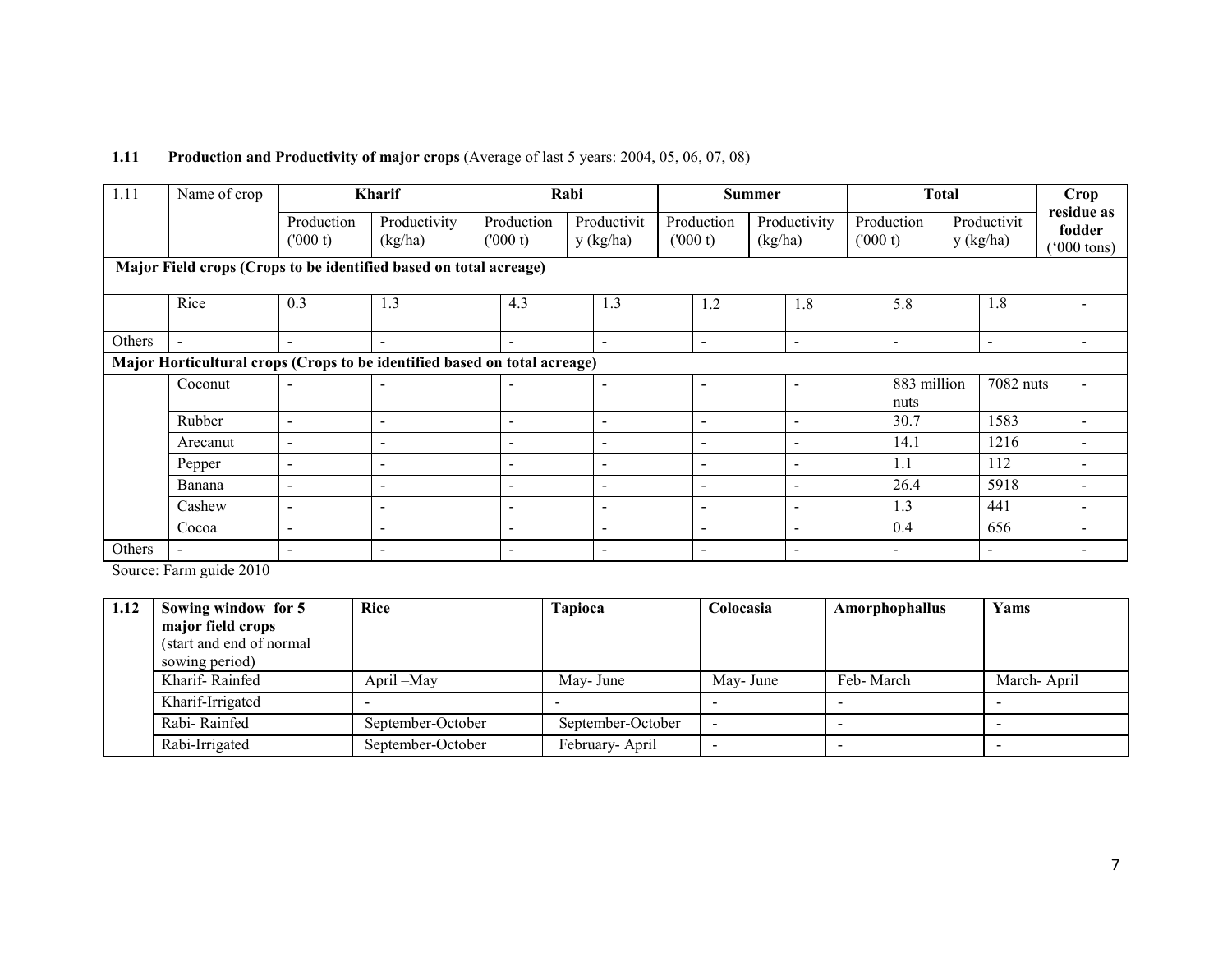| 1.13 | What is the major contingency the district is prone to?<br>(Tick mark and mention years if known during the last 10 year)<br>period)                                                                                                                                                                                                                                                                                                                                                  | Regular    | Ocassional               | None |
|------|---------------------------------------------------------------------------------------------------------------------------------------------------------------------------------------------------------------------------------------------------------------------------------------------------------------------------------------------------------------------------------------------------------------------------------------------------------------------------------------|------------|--------------------------|------|
|      | Drought                                                                                                                                                                                                                                                                                                                                                                                                                                                                               |            |                          |      |
|      | Flood                                                                                                                                                                                                                                                                                                                                                                                                                                                                                 |            |                          |      |
|      | Cyclone                                                                                                                                                                                                                                                                                                                                                                                                                                                                               |            |                          |      |
|      | Hail storm                                                                                                                                                                                                                                                                                                                                                                                                                                                                            |            |                          |      |
|      | Heat wave                                                                                                                                                                                                                                                                                                                                                                                                                                                                             |            |                          |      |
|      | Cold wave                                                                                                                                                                                                                                                                                                                                                                                                                                                                             |            |                          |      |
|      | Frost                                                                                                                                                                                                                                                                                                                                                                                                                                                                                 |            |                          |      |
|      | Sea water intrusion                                                                                                                                                                                                                                                                                                                                                                                                                                                                   |            |                          |      |
|      | Pests and diseases (specify):<br>Bud rot of Coconut, Phytophthora foot rot of Black pepper,<br>Pseudostem borer of Banana, Soft rot of Ginger, YLD of<br>Arecanut, Mango fruit fly, Mahali of Arecanut.<br>Stem bleeding of Coconut, Fruit fly of vegetables, Leaf spot of<br>Banana<br>Fruit and shoot borer of vegetables, Cowpea aphid, Tea<br>mosquito of cashew, Leave spot of Amaranthus, Kokkan of<br>Banana<br>Banana root mealy bug& papaya mealy bug<br>Man-animal conflict | $\sqrt{ }$ | $\overline{\phantom{0}}$ |      |
|      |                                                                                                                                                                                                                                                                                                                                                                                                                                                                                       |            |                          |      |

| 1.14 | Include Digital maps of the<br>district for | Location map of district within State as Annexure I | Enclosed: Yes |
|------|---------------------------------------------|-----------------------------------------------------|---------------|
|      |                                             | Mean annual rainfall as Annexure 2                  | Enclosed: Yes |
|      |                                             | Soil map as Annexure 3                              | Enclosed: Yes |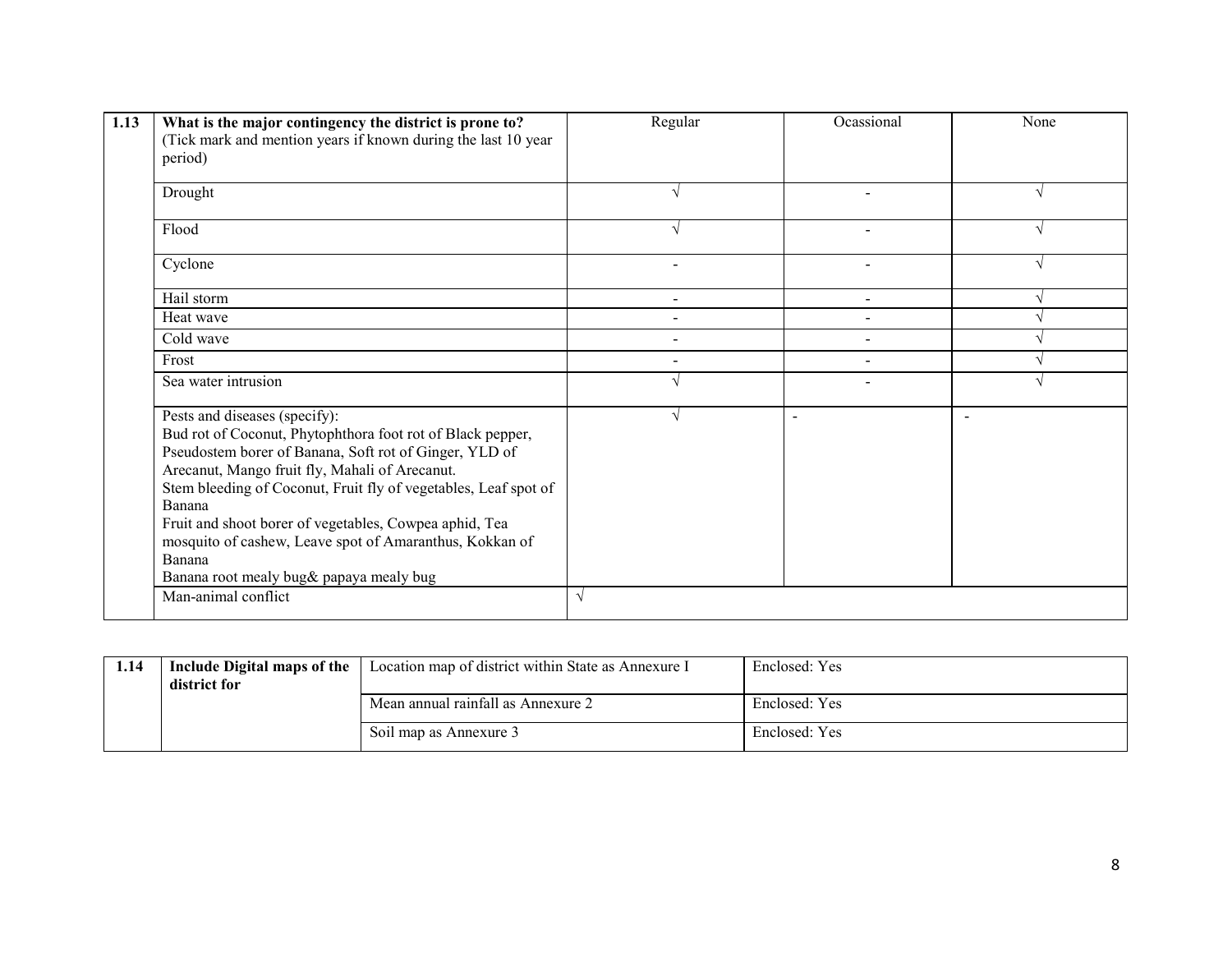

Annexure 1: Location map of Kozhikode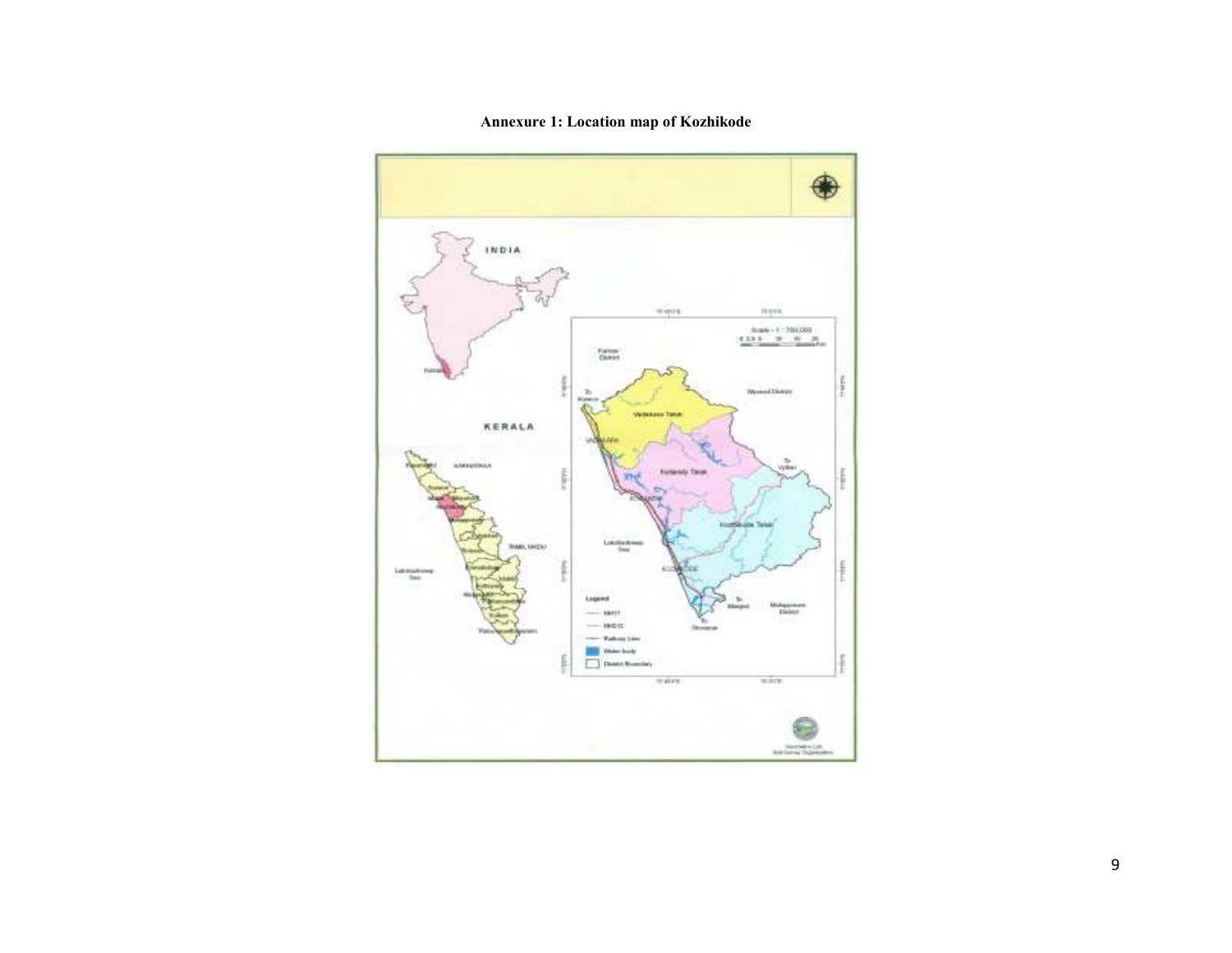# Annexure 2: Soil map

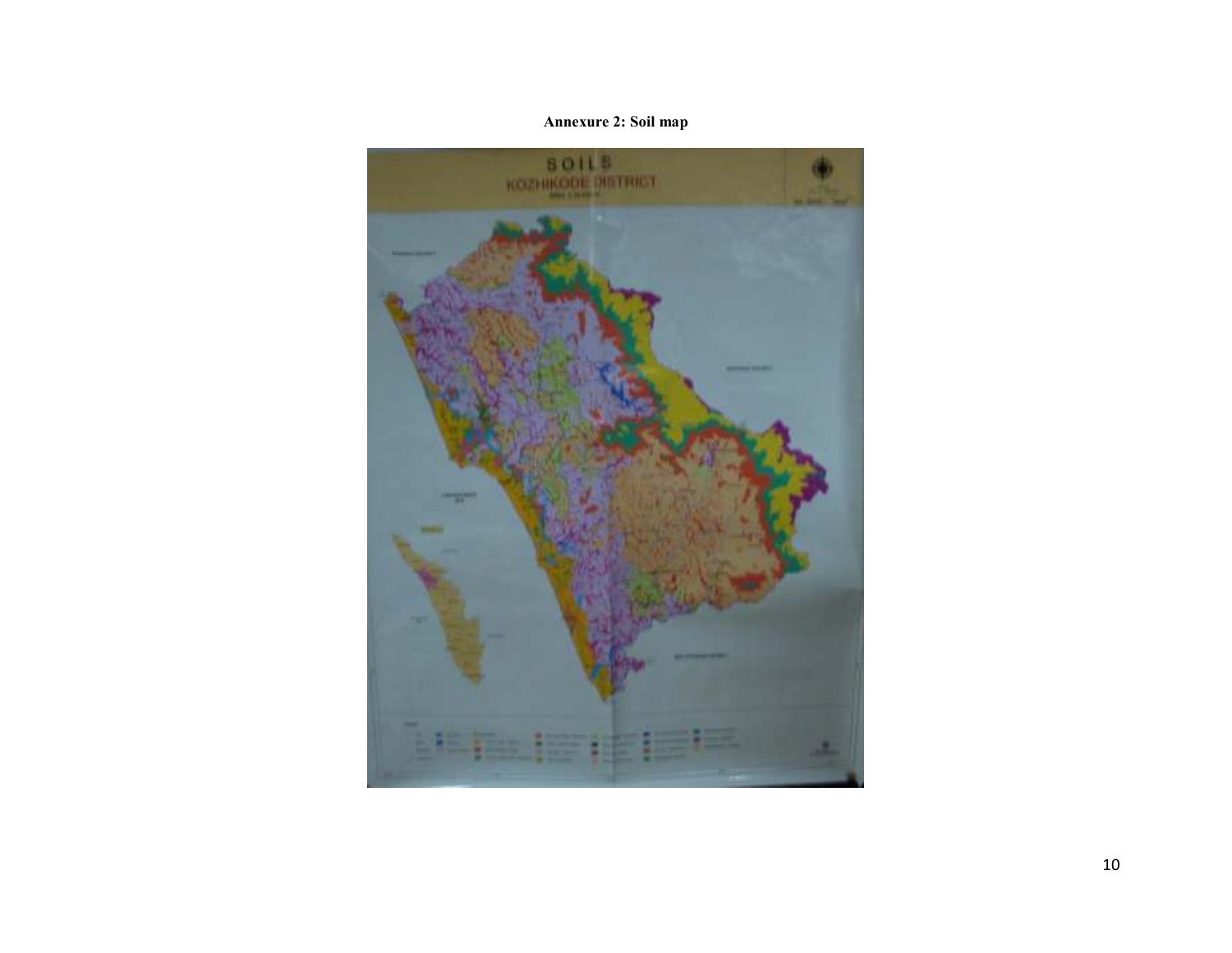## 2.0 Strategies for weather related contingencies

## 2.1 Drought

# 2.1.1 Rainfed situation

| Condition                                                     |                                        |                                                                                                                                                                     |                                                                                                                                                                                                                                                                                                                                                            | <b>Suggested Contingency measures</b>                                                                                                                                                                                                                                                                                                                                                                                                                                                                                                                                                                                                                                                                                                                                                                                                                                                                                |                                     |
|---------------------------------------------------------------|----------------------------------------|---------------------------------------------------------------------------------------------------------------------------------------------------------------------|------------------------------------------------------------------------------------------------------------------------------------------------------------------------------------------------------------------------------------------------------------------------------------------------------------------------------------------------------------|----------------------------------------------------------------------------------------------------------------------------------------------------------------------------------------------------------------------------------------------------------------------------------------------------------------------------------------------------------------------------------------------------------------------------------------------------------------------------------------------------------------------------------------------------------------------------------------------------------------------------------------------------------------------------------------------------------------------------------------------------------------------------------------------------------------------------------------------------------------------------------------------------------------------|-------------------------------------|
| Early<br>season<br>drought                                    | <b>Major Farming</b><br>situation      | <b>Normal</b><br>Crop/cropping<br>system                                                                                                                            | Change in<br>crop/cropping<br>system                                                                                                                                                                                                                                                                                                                       | <b>Agronomic measures</b>                                                                                                                                                                                                                                                                                                                                                                                                                                                                                                                                                                                                                                                                                                                                                                                                                                                                                            | <b>Remarks</b> on<br>Implementation |
| (delayed<br>onset)                                            |                                        |                                                                                                                                                                     |                                                                                                                                                                                                                                                                                                                                                            |                                                                                                                                                                                                                                                                                                                                                                                                                                                                                                                                                                                                                                                                                                                                                                                                                                                                                                                      |                                     |
| Delay by<br>2 weeks<br>(June $3rd$<br>$\mathbf{w}$ <b>k</b> ) | Low land<br>(< 20M)<br>Thikkodi series | Rice -fallow-Rice                                                                                                                                                   | Prefer short duration<br>varieties like<br>Hraswa(KAU)                                                                                                                                                                                                                                                                                                     | Make dry nursery of rice, Adopt line sowing of<br>sprouted seedlings soon after monsoon sets in                                                                                                                                                                                                                                                                                                                                                                                                                                                                                                                                                                                                                                                                                                                                                                                                                      | No scheme required                  |
|                                                               |                                        | Coconut, Arecanut<br>intercropped with<br>crops like Banana,<br>Tapioca, Ginger,<br>Turmeric, Nutmeg,<br>Black pepper,<br>vegetables etc in the<br>homestead system | Coconut<br>&<br>N <sub>0</sub><br>Arecanut:<br>change<br>Tapioca:<br>Prefer<br>short<br>duration<br>like Sree<br>varieties<br><b>Sree</b><br>and<br>Jaya<br>Vijaya(CTCRI)<br>Ginger<br>and<br>Turmeric: cultivate<br>short<br>duration<br>varieties like Varada.<br>Rejatha and Mahima<br>of<br>Ginger<br>and<br>Sudarsana<br>Suguna,<br>of Turmeric(IISR) | <b>Coconut and Arecanut-</b><br>White washing the main stem, Cutting 2<br>mature<br>leaves in the lower whorl of crown to reduce<br>transpiration, mulching, wrapping trunk with dry<br>leaves for young palms, Drip irrigation<br>Tapioca-<br>Delayed planting, Mulching, Life saving irrigation<br><b>Ginger and Turmeric-</b><br>Provide thick mulch cover with green leaves, coirpith<br>compost.<br>Irrigate once in 10 days till monsoon sets in.<br>Grow inter crops like perennial Redgram for shade.<br><b>Black pepper-</b><br>Mulch the basal parts and interspaces with locally<br>available leaves, coirpith etc., spray 1%lime/kaolinite<br>solution on the leaves and stem to combat<br>transpiration and heat load. Provide shading of young<br>vines on the west and S-W direction. Reduce canopy,<br>by removing some leaves.<br>Nutmeg-<br>Mulching with Coconut husk, coirpith local leaves etc, | Micro irrigation<br>schemes, RKVY   |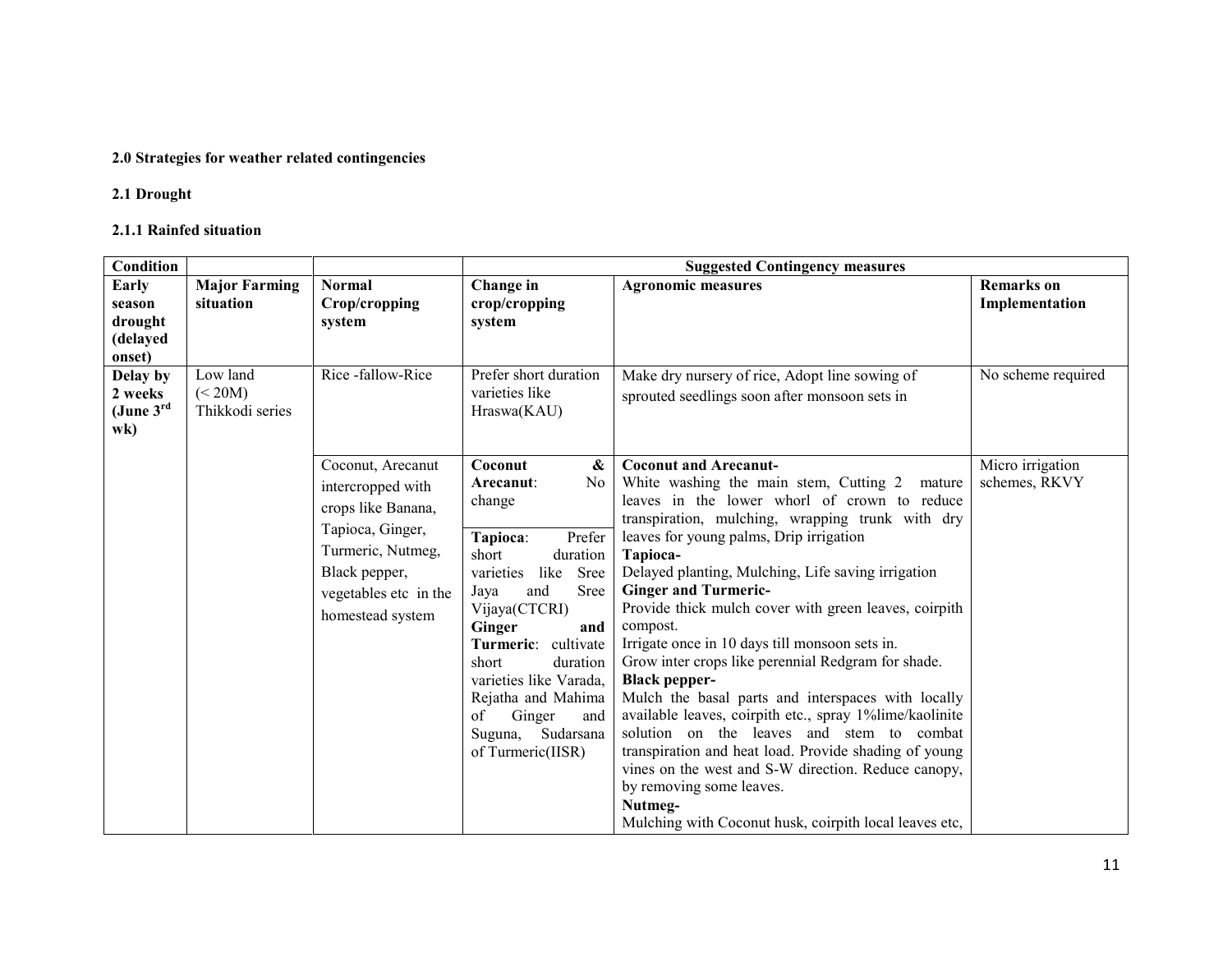|                                                                      | Vegetables                                                                                                                                                          | $\sim$                                                                                                                                                                                                                                                                                                                             | shading of young<br>provide<br>drip<br>trees/grafts,<br>irrigation/hose irrigation once in a week.<br>Vegetables-<br>Life saving irrigation, Mulching                                                                                                                                                                                                                                                                                                                                                                                                                                                                                                                                                                                                                                                                                                                                                                                       |                                     |
|----------------------------------------------------------------------|---------------------------------------------------------------------------------------------------------------------------------------------------------------------|------------------------------------------------------------------------------------------------------------------------------------------------------------------------------------------------------------------------------------------------------------------------------------------------------------------------------------|---------------------------------------------------------------------------------------------------------------------------------------------------------------------------------------------------------------------------------------------------------------------------------------------------------------------------------------------------------------------------------------------------------------------------------------------------------------------------------------------------------------------------------------------------------------------------------------------------------------------------------------------------------------------------------------------------------------------------------------------------------------------------------------------------------------------------------------------------------------------------------------------------------------------------------------------|-------------------------------------|
| Midland<br>$(20-100M)$<br>Nanminda<br>Kakkodi series                 | Rice-Rice-<br>Vegetables<br>Coconut, Arecanut,<br>intercropped with<br>spices(Pepper,<br>Nutmeg, Ginger,<br>Turmeric), Banana,<br>Tubers(cassava) and<br>vegetables | Rice-Prefer short<br>duration varieties<br>like Hraswa(KAU)<br>Tapioca: Prefer<br>short duration<br>varieties like Sree<br>Jaya and Sree<br>Vijaya(CTCRI)<br><b>Ginger and</b><br>Turmeric: Cultivate<br>short duration<br>varieties like Varada,<br>Rejatha and Mahima<br>of Ginger and<br>Suguna, Sudarsana<br>of Turmeric(IISR) | Rice-<br>Make dry nursery of rice, Adopt line sowing of<br>sprouted seedlings soon after monsoon sets in<br>Tapioca-<br>Delayed planting, Mulching, Life saving irrigation<br><b>Ginger and Turmeric-</b><br>Provide thick mulch cover with green leaves, coirpith<br>compost, Irrigate once in 10 days till monsoon sets in.<br>Grow inter crops like perennial Redgram for shade.<br><b>Black pepper-</b><br>Mulch the basal parts Band interspaces with locally<br>available leaves, coirpith etc., spray 1%lime/kaolinite<br>solution on the leaves and stem to combat<br>transpiration and heat load. Provide shading of young<br>vines on the west and S-W direction., Reduce canopy,<br>by removing some leaves.<br>Nutmeg-<br>Mulching with Coconut husk, coirpith local leaves<br>etc, shading of young trees/grafts, provide drip<br>irrigation/hose irrigation once in a week.<br>Vegetables-<br>Life saving irrigation Mulching | Paddy mission of<br>Govt. of Kerala |
| Midupland<br>$(100-300M)$<br>Thiruvambadi<br>Kunnamangalam<br>series | Plantation crops<br>(Rubber, Coconut,<br>Arecanut,)<br>forests                                                                                                      | No change                                                                                                                                                                                                                                                                                                                          | Rubber-<br>Life saving irrigation, mulching, shading of stem of<br>young plants/kaolinite swabbing to combat sun burn.<br><b>Coconut and Arecanut-</b><br>White washing the main stem, Cutting 2 mature<br>leaves in the lower whorl of crown to reduce<br>transpiration, mulching, wrapping trunk with dry<br>leaves for young palms, Drip irrigation                                                                                                                                                                                                                                                                                                                                                                                                                                                                                                                                                                                      | <b>NREGA</b>                        |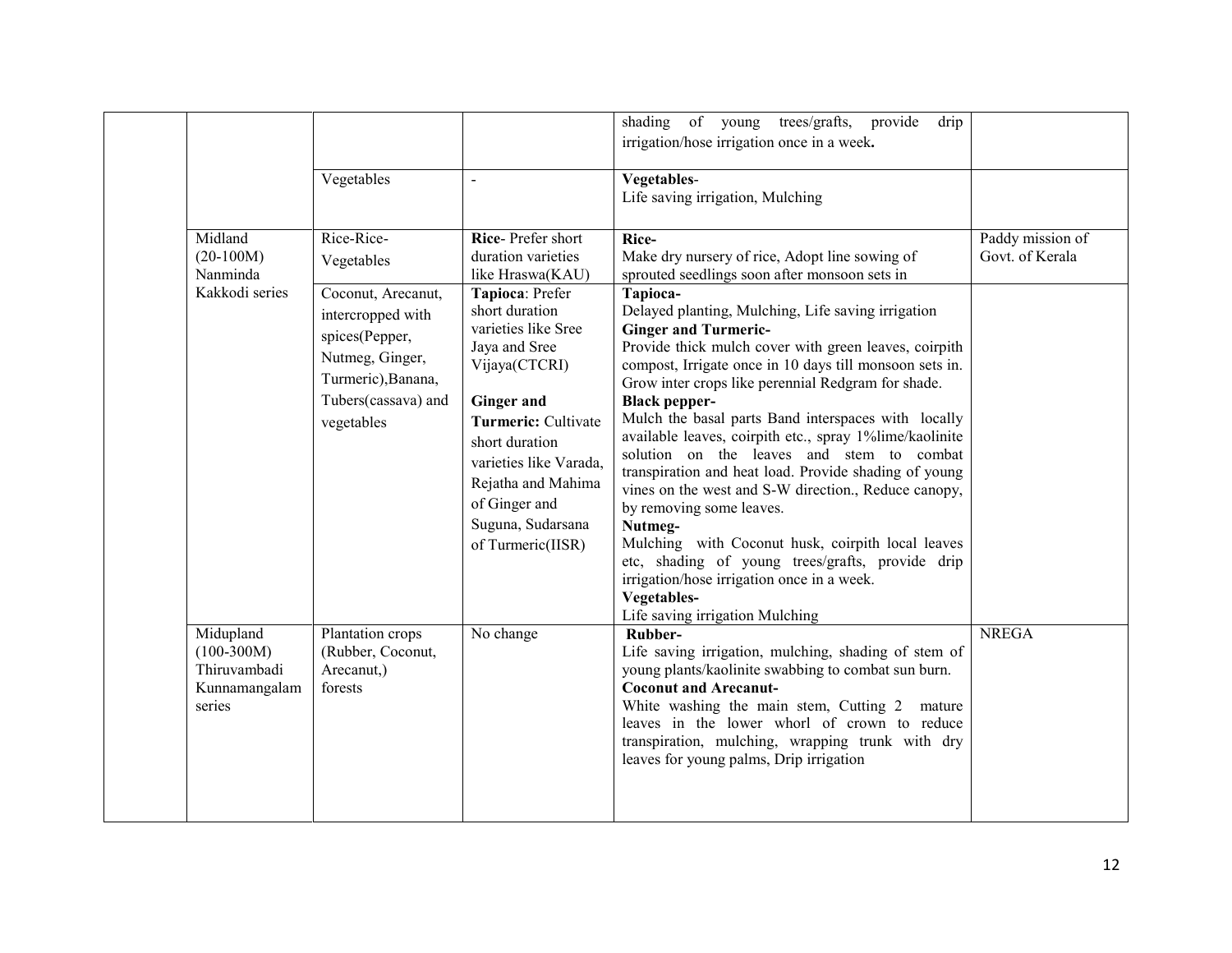| Upland                | Rubber               | No change | Rubber-                                                                                                       | NREGA/RKVY     |
|-----------------------|----------------------|-----------|---------------------------------------------------------------------------------------------------------------|----------------|
| $(300-600 \text{ m})$ | Coconut, Arecanut,   |           | Life saving irrigation, mulching, shading of stem of                                                          |                |
| Adivaram series       | Cocoa, Black pepper  |           | young plants/kaolinite swabbing to combat sun burn                                                            |                |
|                       |                      |           | <b>Coconut and Arecanut-</b>                                                                                  |                |
|                       |                      |           | White washing the main stem, Cutting 2 mature                                                                 |                |
|                       |                      |           | leaves in the lower whorl of crown to reduce                                                                  |                |
|                       |                      |           | transpiration, mulching, wrapping trunk with dry                                                              |                |
|                       |                      |           | leaves for young palms, Drip irrigation                                                                       |                |
|                       |                      |           | Cocoa Mulching, Sprinkler irrigation in /Cocoa,                                                               |                |
|                       |                      |           | Preparation of water harvesting pits                                                                          |                |
|                       |                      |           |                                                                                                               |                |
|                       |                      |           | <b>Black pepper-</b><br>Mulch the basal parts and interspaces with locally                                    |                |
|                       |                      |           | available leaves, coirpith etc., spray 1%lime/kaolinite                                                       |                |
|                       |                      |           | solution on the leaves and stem to combat                                                                     |                |
|                       |                      |           | transpiration and heat load. Provide shading of young                                                         |                |
|                       |                      |           | vines on the west and S-W direction. Reduce canopy,<br>by removing some leaves.                               |                |
|                       |                      |           |                                                                                                               |                |
|                       |                      |           | Coffee                                                                                                        |                |
|                       |                      |           | Mulching, Sprinkler irrigation, preparation of water                                                          |                |
| High land (600-       | Coconut, Cocoa and   | No change | harvesting pits.<br><b>Coconut and Arecanut-</b>                                                              | NREGA/RKVY/SHM |
| 1200M)                | Coffee, Black pepper |           | White washing the main stem, Cutting 2 mature                                                                 |                |
| Memmala               | and Rubber           |           | leaves in the lower whorl of crown to reduce                                                                  |                |
| Periya series         |                      |           | transpiration, mulching, wrapping trunk with dry                                                              |                |
|                       |                      |           | leaves for young palms, Drip irrigation                                                                       |                |
|                       |                      |           | Mulching, Sprinkler irrigation/Cocoa,<br>Cocoa<br>Preparation of water harvesting pits.                       |                |
|                       |                      |           | Coffee                                                                                                        |                |
|                       |                      |           | Mulching, Sprinkler irrigation, preparation of water                                                          |                |
|                       |                      |           | harvesting pits.                                                                                              |                |
|                       |                      |           | <b>Black pepper-</b>                                                                                          |                |
|                       |                      |           | Mulch the basal parts and interspaces with locally<br>available leaves, coirpith etc., spray 1%lime/kaolinite |                |
|                       |                      |           | solution on the leaves and stem to combat                                                                     |                |
|                       |                      |           | transpiration and heat load. Provide shading of young                                                         |                |
|                       |                      |           | vines on the west and S-W direction, Reduce canopy,                                                           |                |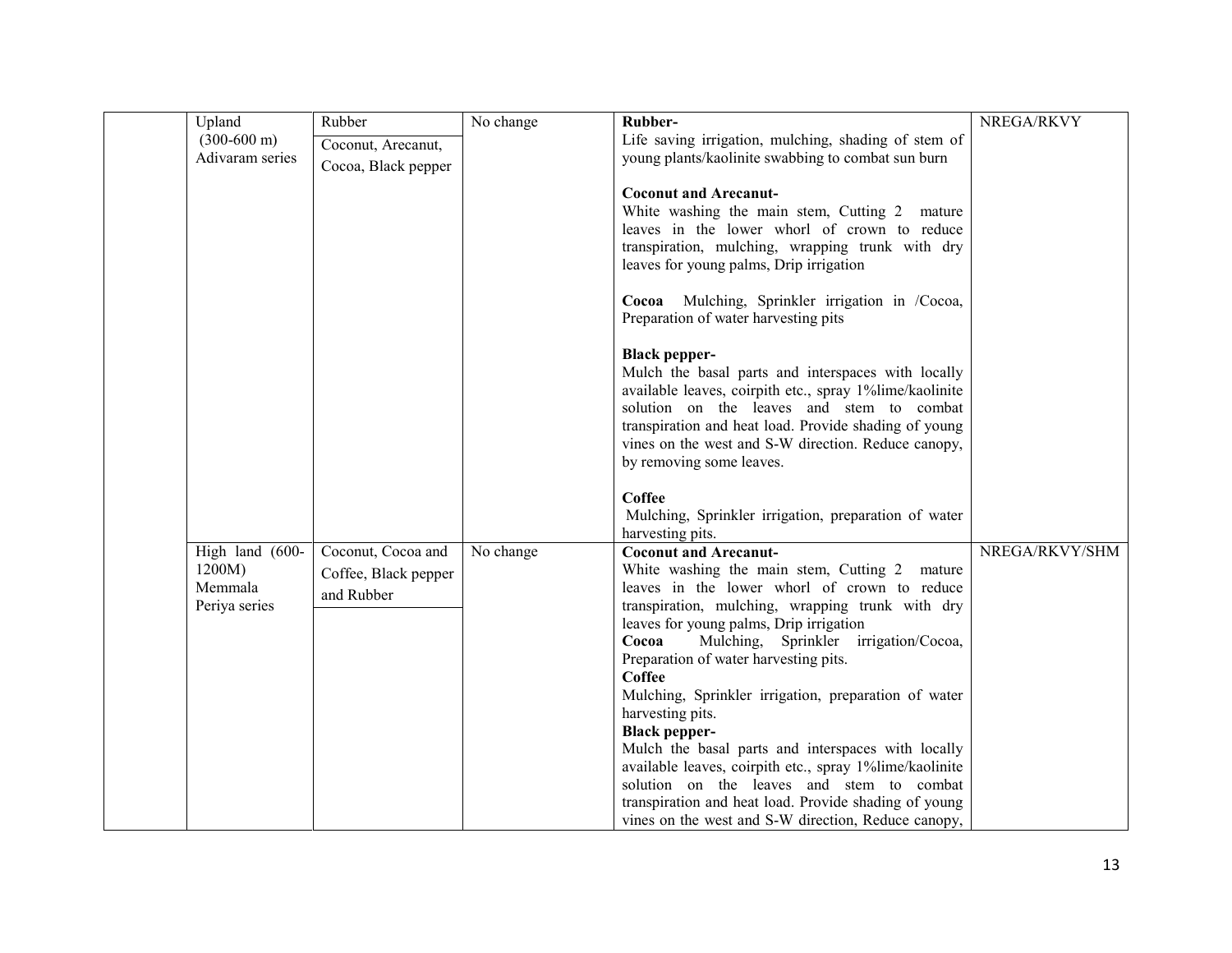|  | by removing some leaves                                         |  |
|--|-----------------------------------------------------------------|--|
|  | Rubber-<br>Life saving irrigation, mulching, shading of stem of |  |
|  | young plants/kaolinite swabbing to combat sun burn              |  |

| Condition               |                            |                         |                                       | <b>Suggested Contingency measures</b>                                                                              |                   |
|-------------------------|----------------------------|-------------------------|---------------------------------------|--------------------------------------------------------------------------------------------------------------------|-------------------|
| <b>Early</b>            | <b>Major Farming</b>       | <b>Normal</b>           | Change in                             | <b>Agronomic measures</b>                                                                                          | <b>Remarks</b> on |
| season<br>drought       | situation                  | Crop/cropping<br>system | crop/cropping<br>system               |                                                                                                                    | Implementation    |
| (delayed                |                            |                         |                                       |                                                                                                                    |                   |
| onset)                  |                            |                         |                                       |                                                                                                                    |                   |
| Delay by                | Low land                   | Rice-fallow-Rice        | Prefer short duration                 | Make dry nursery of rice, Adopt line sowing of                                                                     | No scheme         |
| 4 weeks<br>(July 1st    | (< 20M)<br>Thikkodi series |                         | varieties like<br>Hraswa(KAU)         | sprouted seedlings soon after monsoon sets in                                                                      | required          |
| $\mathbf{w}$ <b>k</b> ) |                            |                         |                                       |                                                                                                                    |                   |
|                         |                            |                         |                                       |                                                                                                                    |                   |
|                         |                            | Coconut, Arecanut       | Coconut &                             | <b>Coconut and Arecanut-</b>                                                                                       | Micro irrigation  |
|                         |                            | intercropped with       | Arecanut: No change                   | White washing the main stem, Cutting 2 mature leaves                                                               | schemes, RKVY     |
|                         |                            | crops like Banana,      | Tapioca: Prefer short                 | in the lower whorl of crown to reduce transpiration,<br>mulching, wrapping trunk with dry leaves for young         |                   |
|                         |                            | Tapioca, Ginger,        | duration varieties like               | palms, Drip irrigation                                                                                             |                   |
|                         |                            | Turmeric, Nutmeg,       | Sree Jaya and Sree                    | Tapioca-                                                                                                           |                   |
|                         |                            | Black pepper,           | Vijaya(CTCRI)                         | Delayed planting, Mulching, Life saving irrigation                                                                 |                   |
|                         |                            | vegetables etc in the   | <b>Ginger and</b>                     | <b>Ginger and Turmeric-</b>                                                                                        |                   |
|                         |                            | homestead system        | Turmeric: cultivate<br>short duration | Provide thick mulch cover with green leaves, coirpith<br>compost.                                                  |                   |
|                         |                            |                         | varieties like Varada,                | Irrigate once in 10 days till monsoon sets in.                                                                     |                   |
|                         |                            |                         | Rejatha and Mahima                    | Grow inter crops like perennial Redgram for shade.                                                                 |                   |
|                         |                            |                         | of Ginger and                         | <b>Black pepper-</b>                                                                                               |                   |
|                         |                            |                         | Suguna, Sudarsana of                  | Mulch the basal parts and interspaces with locally                                                                 |                   |
|                         |                            |                         | Turmeric(IISR)                        | available leaves, coirpith etc., spray 1%lime/kaolinite<br>solution on the leaves and stem to combat transpiration |                   |
|                         |                            |                         |                                       | and heat load. Provide shading of young vines on the                                                               |                   |
|                         |                            |                         |                                       | west and S-W direction. Reduce canopy, by removing                                                                 |                   |
|                         |                            |                         |                                       | some leaves.                                                                                                       |                   |
|                         |                            |                         |                                       | Nutmeg-                                                                                                            |                   |
|                         |                            |                         |                                       | Mulching with Coconut husk, coirpith local leaves etc,                                                             |                   |
|                         |                            |                         |                                       | shading of young trees/grafts,<br>provide drip                                                                     |                   |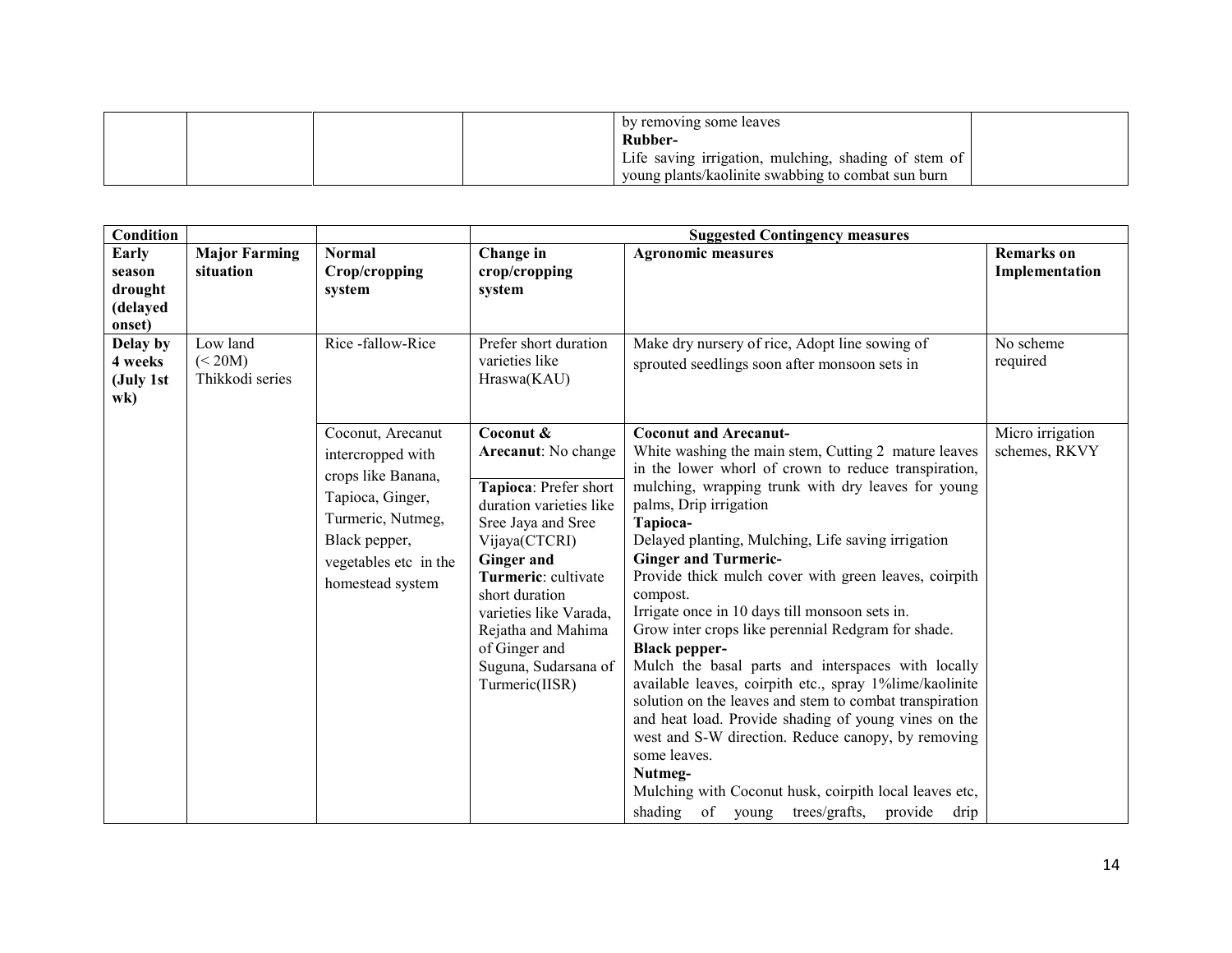|                                                                      |                                                                                                                                                          |                                                                                                                                                                                                                                                                       | irrigation/hose irrigation once in a week.                                                                                                                                                                                                                                                                                                                                                                                                                                                                                                                                                                                                                                                                                                                                                                                           |                                     |
|----------------------------------------------------------------------|----------------------------------------------------------------------------------------------------------------------------------------------------------|-----------------------------------------------------------------------------------------------------------------------------------------------------------------------------------------------------------------------------------------------------------------------|--------------------------------------------------------------------------------------------------------------------------------------------------------------------------------------------------------------------------------------------------------------------------------------------------------------------------------------------------------------------------------------------------------------------------------------------------------------------------------------------------------------------------------------------------------------------------------------------------------------------------------------------------------------------------------------------------------------------------------------------------------------------------------------------------------------------------------------|-------------------------------------|
|                                                                      | Vegetables                                                                                                                                               | $\blacksquare$                                                                                                                                                                                                                                                        | Vegetables-<br>Life saving irrigation, Mulching                                                                                                                                                                                                                                                                                                                                                                                                                                                                                                                                                                                                                                                                                                                                                                                      |                                     |
| Midland<br>$(20-100M)$<br>Nanminda                                   | Rice-Rice-Vegetables                                                                                                                                     | Rice-Prefer short<br>duration varieties like<br>Hraswa(KAU)                                                                                                                                                                                                           | Rice-<br>Make dry nursery of rice, Adopt line sowing of<br>sprouted seedlings soon after monsoon sets in                                                                                                                                                                                                                                                                                                                                                                                                                                                                                                                                                                                                                                                                                                                             | Paddy mission of<br>Govt. of Kerala |
| Kakkodi series                                                       | Coconut,<br>Arecanut,<br>intercropped<br>with<br>spices<br>(Pepper,<br>Ginger,<br>Nutmeg,<br>Turmeric),<br>Banana,<br>Tubers (cassava) and<br>vegetables | Tapioca: Prefer short<br>duration varieties like<br>Sree Jaya and Sree<br>Vijaya(CTCRI)<br>Ginger<br>and<br>Turmeric: Cultivate<br>short<br>duration<br>varieties like Varada,<br>Rejatha and Mahima<br>of<br>Ginger<br>and<br>Suguna, Sudarsana of<br>Turmeric(IISR) | Tapioca-<br>Delayed planting, Mulching, Life saving irrigation<br><b>Ginger and Turmeric-</b><br>Provide thick mulch cover with green leaves, coir pith<br>compost, Irrigate once in 10 days till monsoon sets in.<br>Grow inter crops like perennial Redgram for shade.<br><b>Black pepper-</b><br>Mulch the basal parts Band interspaces with locally<br>available leaves, coir pith etc., spray 1%lime/kaolinite<br>solution on the leaves and stem to combat transpiration<br>and heat load. Provide shading of young vines on the<br>west and S-W direction, Reduce canopy, by removing<br>some leaves.<br>Nutmeg-<br>Mulching with Coconut husk, coir pith local leaves etc,<br>shading of young trees/grafts, provide<br>drip<br>irrigation/hose irrigation once in a week.<br>Vegetables-<br>Life saving irrigation Mulching |                                     |
| Midupland<br>$(100-300M)$<br>Thiruvambadi<br>Kunnamangalam<br>series | Plantation crops<br>(Rubber, Coconut,<br>Arecanut,)<br>forests                                                                                           | No change                                                                                                                                                                                                                                                             | Rubber-<br>Life saving irrigation, mulching, shading of stem of<br>young plants/kaolinite swabbing to combat sun burn.<br><b>Coconut and Arecanut-</b><br>White washing the main stem, Cutting 2 mature leaves<br>in the lower whorl of crown to reduce transpiration,<br>mulching, wrapping trunk with dry leaves for young<br>palms, Drip irrigation                                                                                                                                                                                                                                                                                                                                                                                                                                                                               | <b>NREGA</b>                        |
| Upland(300-<br>600M<br>Adivaram series                               | Rubber<br>Coconut, Arecanut,<br>Cocoa, Black pepper                                                                                                      | No change                                                                                                                                                                                                                                                             | Rubber-<br>Life saving irrigation, mulching, shading of stem of<br>young plants/kaolinite swabbing to combat sun burn                                                                                                                                                                                                                                                                                                                                                                                                                                                                                                                                                                                                                                                                                                                | NREGA/RKVY                          |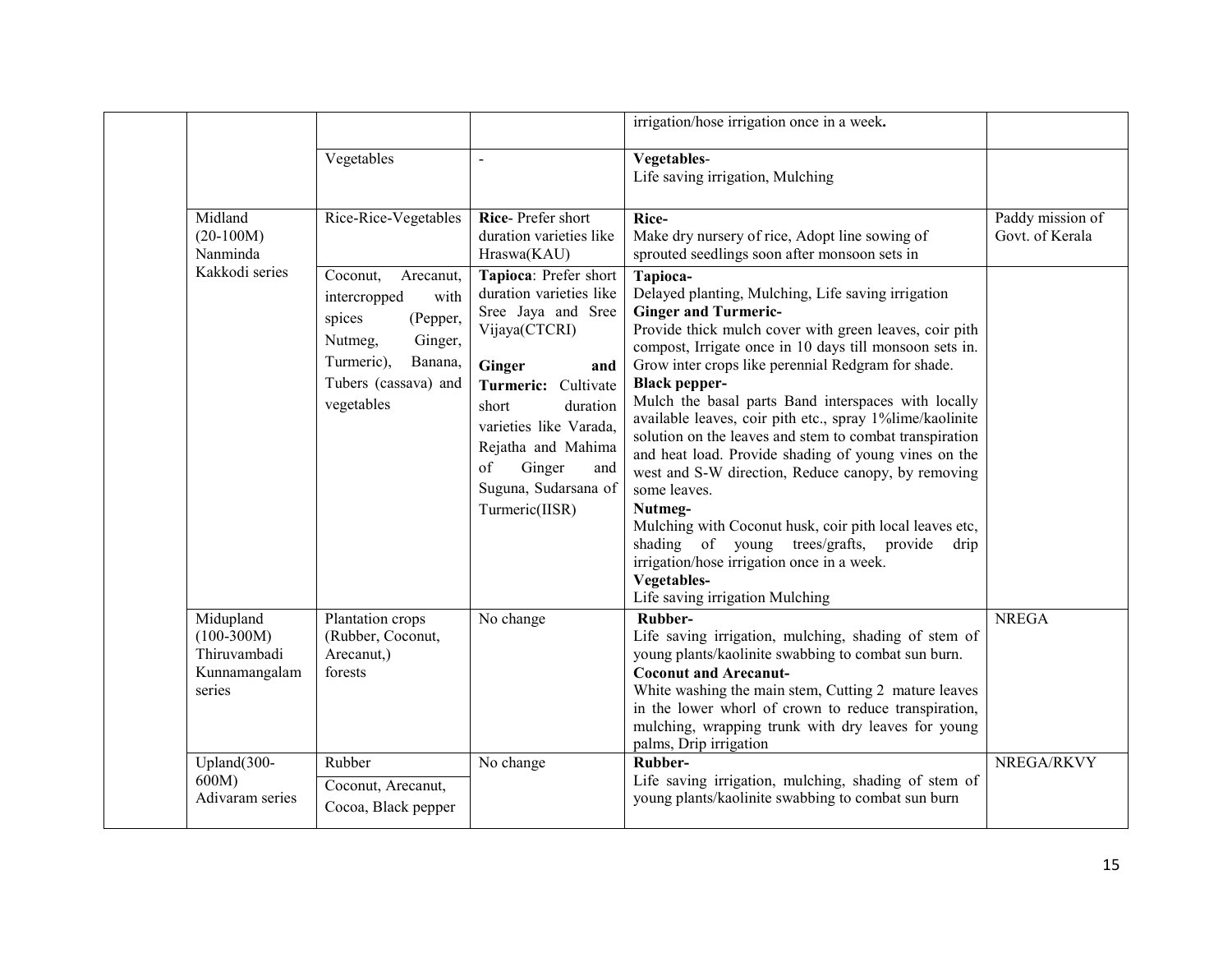|                                                           |                                                          |           | <b>Coconut and Arecanut-</b><br>White washing the main stem, Cutting 2 mature leaves<br>in the lower whorl of crown to reduce transpiration,<br>mulching, wrapping trunk with dry leaves for young<br>palms, Drip irrigation                                                                                                                    |                                                                                                            |
|-----------------------------------------------------------|----------------------------------------------------------|-----------|-------------------------------------------------------------------------------------------------------------------------------------------------------------------------------------------------------------------------------------------------------------------------------------------------------------------------------------------------|------------------------------------------------------------------------------------------------------------|
|                                                           |                                                          |           | Preparation of water harvesting pits                                                                                                                                                                                                                                                                                                            |                                                                                                            |
|                                                           |                                                          |           | <b>Black pepper-</b><br>Mulch the basal parts and interspaces with locally<br>available leaves, coirpith etc., spray 1%lime/kaolinite<br>solution on the leaves and stem to combat transpiration<br>and heat load. Provide shading of young vines on the<br>west and S-W direction. Reduce canopy, by removing<br>some leaves.<br><b>Coffee</b> |                                                                                                            |
|                                                           |                                                          |           | harvesting pits.                                                                                                                                                                                                                                                                                                                                |                                                                                                            |
| High<br>$land(600-$<br>1200M)<br>Memmala<br>Periya series | Coconut, Cocoa and<br>Coffee, Black pepper<br>and Rubber | No change | $-do-$                                                                                                                                                                                                                                                                                                                                          | NREGA/RKVY/<br><b>SHM</b>                                                                                  |
|                                                           |                                                          |           |                                                                                                                                                                                                                                                                                                                                                 | Mulching, Sprinkler irrigation in /Cocoa,<br>Cocoa<br>Mulching, Sprinkler irrigation, preparation of water |

| Condition |                      |                             |               | <b>Suggested Contingency measures</b> |                   |
|-----------|----------------------|-----------------------------|---------------|---------------------------------------|-------------------|
| Early     | <b>Major Farming</b> | Normal Crop/cropping system | Change in     | <b>Agronomic measures</b>             | <b>Remarks</b> on |
| season    | situation            |                             | crop/cropping |                                       | Implementation    |
| drought   |                      |                             | system        |                                       |                   |
| (delayed  |                      |                             |               |                                       |                   |
| onset)    |                      |                             |               |                                       |                   |
|           | <b>NA</b>            |                             |               |                                       |                   |
| Delay by  |                      |                             |               |                                       |                   |
| 6 weeks   |                      |                             |               |                                       |                   |
|           |                      |                             |               |                                       |                   |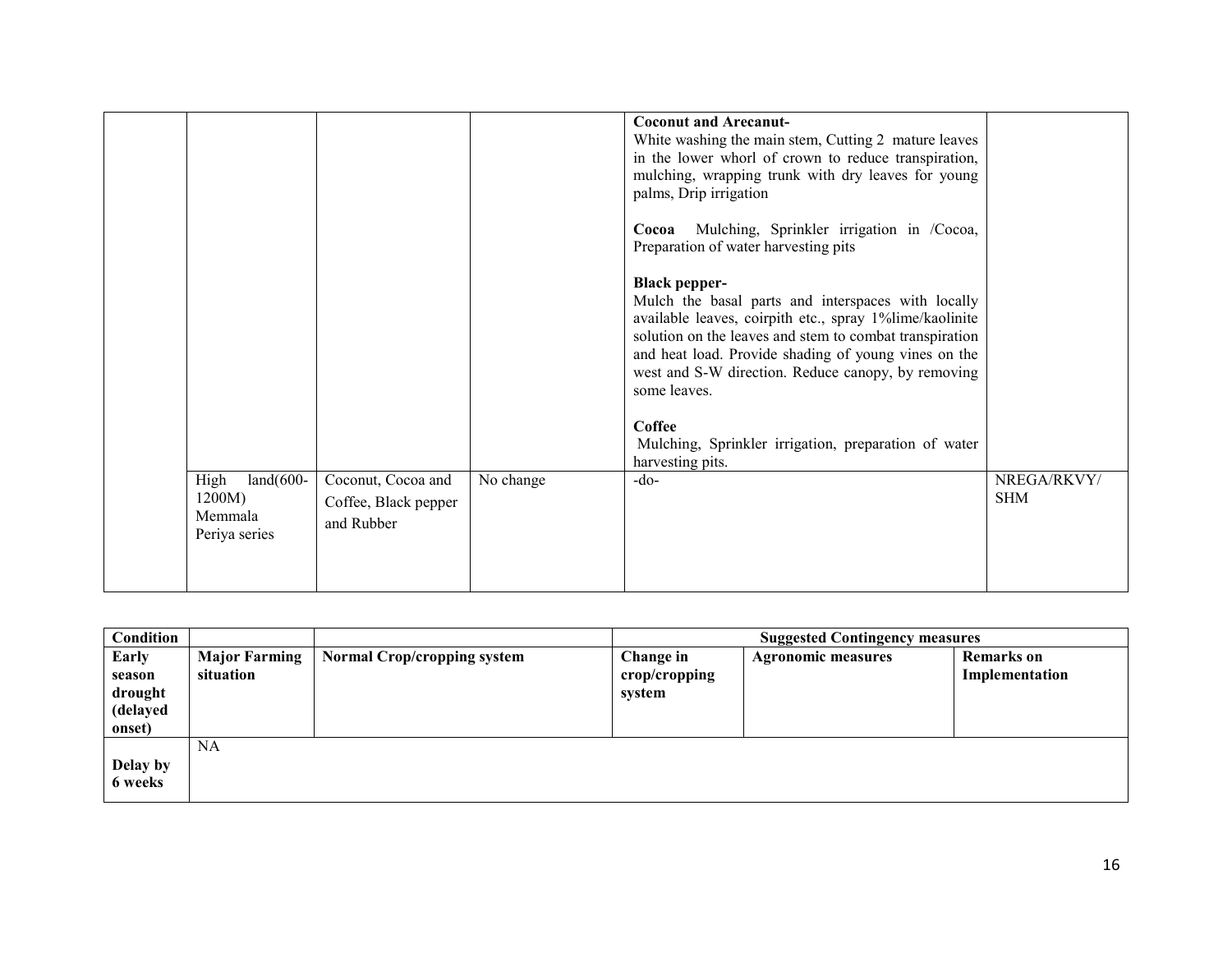| Condition                                        |                               |                                    |                                      | <b>Suggested Contingency measures</b> |                                  |
|--------------------------------------------------|-------------------------------|------------------------------------|--------------------------------------|---------------------------------------|----------------------------------|
| Early<br>season<br>drought<br>(delayed<br>onset) | Major<br>Farming<br>situation | <b>Normal Crop/cropping system</b> | Change in<br>crop/cropping<br>system | <b>Agronomic measures</b>             | <b>Remarks on Implementation</b> |
| Delay by<br>8 weeks                              |                               |                                    | NA                                   |                                       |                                  |

| Condition                                                                                                                       |                                          |                                                                                                                                                                                        | <b>Suggested Contingency measures</b>                                                                                                                                                                                                                                                                                                                                                                                                                                                                                                                                                                                                                                                             |                                                                                                                                                                                                                                     |                                         |
|---------------------------------------------------------------------------------------------------------------------------------|------------------------------------------|----------------------------------------------------------------------------------------------------------------------------------------------------------------------------------------|---------------------------------------------------------------------------------------------------------------------------------------------------------------------------------------------------------------------------------------------------------------------------------------------------------------------------------------------------------------------------------------------------------------------------------------------------------------------------------------------------------------------------------------------------------------------------------------------------------------------------------------------------------------------------------------------------|-------------------------------------------------------------------------------------------------------------------------------------------------------------------------------------------------------------------------------------|-----------------------------------------|
| Early season drought<br>(Normal onset)                                                                                          | Major<br>Farming<br>situation            | <b>Normal Crop/cropping</b><br>system                                                                                                                                                  | Crop management                                                                                                                                                                                                                                                                                                                                                                                                                                                                                                                                                                                                                                                                                   | Soil nutrient & moisture<br>conservation measures                                                                                                                                                                                   | <b>Remarks</b> on<br>Implementatio<br>n |
| <b>Normal onset</b><br>followed by 15-20<br>days dry spell after<br>sowing leading to<br>poor<br>germination/crop<br>stand etc. | Low land<br>(<20M)<br>Thikkodi<br>series | Paddy-fallow-Paddy<br>Coconut,<br>Arecanut<br>intercropped with crops<br>Banana,<br>Tapioca,<br>like<br>Ginger,<br>Turmeric,<br>Black<br>Nutmeg,<br>vegetables etc<br>homestead system | Irrigate at 1 to 4 days after the disappearance of<br>ponded water, spray antitransprant<br>Coconut, Arecanut:<br>Mulching basins, Life saving irrigation,<br>Wrapping /kaolinite swabbing of trunk of<br>young palms<br><b>Ginger and Turmeric</b><br>pepper, Keep thick mulch and irrigate at 7-10 days<br>in the interval, grow inter crops like perennial<br>Redgram for shade<br><b>Black pepper</b><br>Nip off the emerging spikes, Provide hose or<br>drip irrigation@7litres a week, mulch the basins<br>and inter spaces. Provide shading of young<br>vines<br>Vegetables<br>Mulching and Life saving irrigation in<br>vegetables, shading the young plants. Spray<br>anti-transpirants. | Basal application of P and No scheme<br>fertilizers,<br>K<br>application of N in reduced<br>doses,<br>Bulky<br>organic<br>manure application<br>Apply sufficient quantity<br>of organic manure such as<br>FYM,/coirpith compost etc | split required<br><b>NREGA</b>          |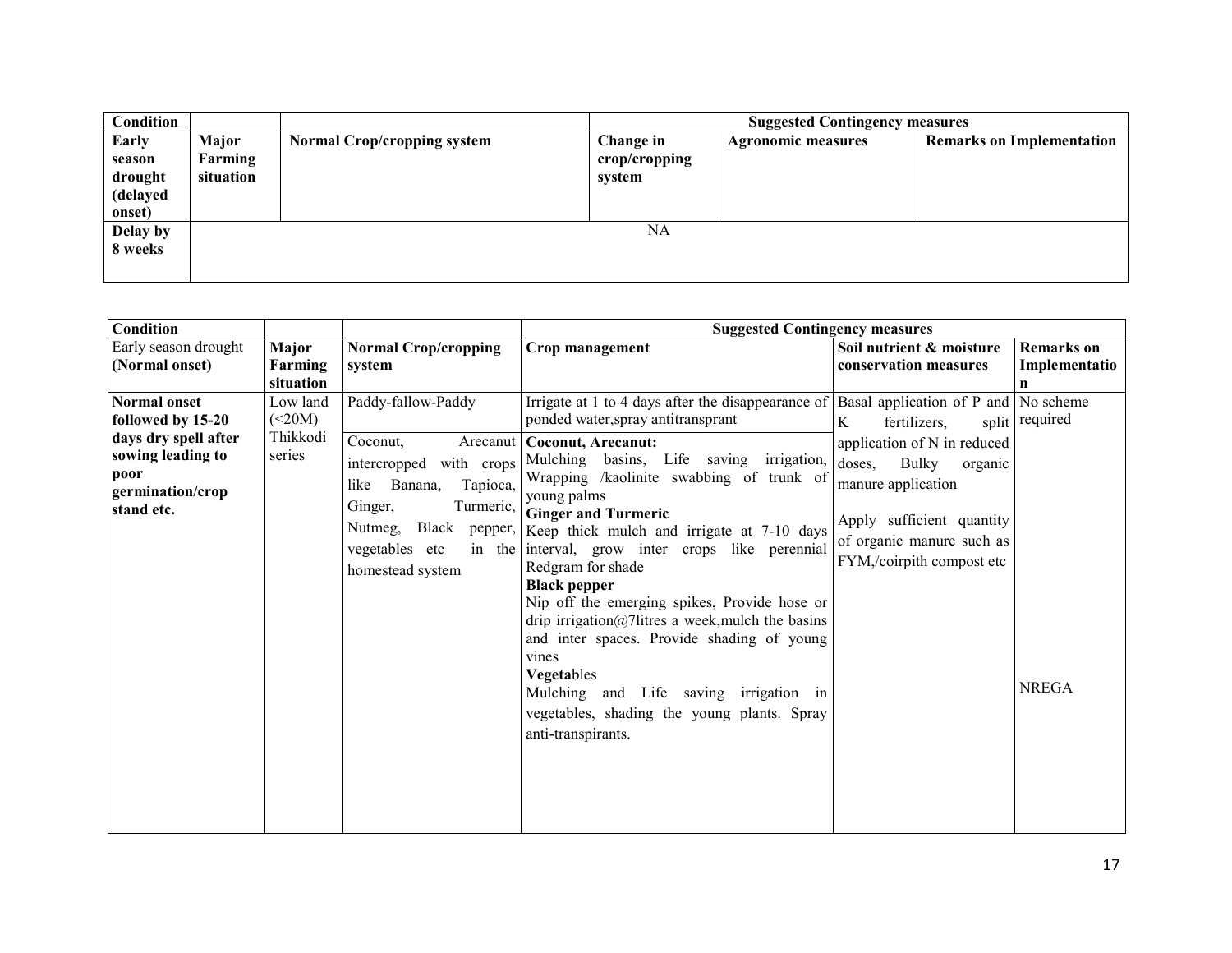| $(20 -$<br>Delay exceeding 3-4 weeks irrigate at 1-4 days<br>$100M$ )<br>after disappearance of ponded water.                                                                                                                                                                                                                                                                                                                                                                                                                                                                                                                                                                                                                                                                                                                                                                                                                                                                                                                                                                                                                                                                                                                                                                         |  |
|---------------------------------------------------------------------------------------------------------------------------------------------------------------------------------------------------------------------------------------------------------------------------------------------------------------------------------------------------------------------------------------------------------------------------------------------------------------------------------------------------------------------------------------------------------------------------------------------------------------------------------------------------------------------------------------------------------------------------------------------------------------------------------------------------------------------------------------------------------------------------------------------------------------------------------------------------------------------------------------------------------------------------------------------------------------------------------------------------------------------------------------------------------------------------------------------------------------------------------------------------------------------------------------|--|
| Nanminda<br>Coconut, Arecanut<br><b>Coconut and Arecanut-</b><br>Kakkodi<br>White washing the main stem, Cutting 2<br>intercropped with crops<br>series<br>mature leaves in the lower whorl of crown to<br>like Banana, Tapioca,<br>reduce transpiration, mulching, wrapping trunk<br>Ginger, Turmeric,<br>with dry leaves for young palms, Drip irrigation<br>Nutmeg, Black pepper,<br>vegetables etc in the<br>Tapioca-<br>homestead system<br>Delayed<br>Mulching, Life<br>planting,<br>saving<br>irrigation<br><b>Ginger and Turmeric-</b><br>Provide thick mulch cover with green leaves,<br>coirpith compost. Irrigate once in 10 days till<br>monsoon sets in. Grow inter crops like<br>perennial Redgram for shade.<br><b>Black pepper-</b><br>Mulch the basal parts and interspaces with<br>locally available leaves, coirpith etc., spray<br>1%lime/kaolinite solution on the leaves and<br>stem to combat transpiration and heat load.<br>Provide shading of young vines on the west and<br>S-W direction, Reduce canopy, by removing<br>some leaves.<br>Nutmeg-<br>Mulching with Coconut husk, coirpith local<br>leaves etc, shading of young trees/grafts, provide<br>drip irrigation/hose irrigation once in a week.<br>Vegetables-<br>Life saving irrigation, Mulching |  |

| <b>Condition</b>                        |                             |                                        | <b>Suggested Contingency measures</b> |  |                                       |                      |
|-----------------------------------------|-----------------------------|----------------------------------------|---------------------------------------|--|---------------------------------------|----------------------|
| <b>Mid season</b>                       | Maior                       | Normal Crop/cropping   Crop management |                                       |  | $\sf I$ Soil nutrient $\&\>$ moisture | <b>Remarks</b> on    |
| drought (long dry<br>spell, consecutive | Farming<br><b>Situation</b> | svstem                                 |                                       |  | conservation measures                 | <b>Implementatio</b> |
| 2 weeks rainless                        |                             |                                        |                                       |  |                                       |                      |
| $ $ (>2.5 mm) period)                   |                             |                                        |                                       |  |                                       |                      |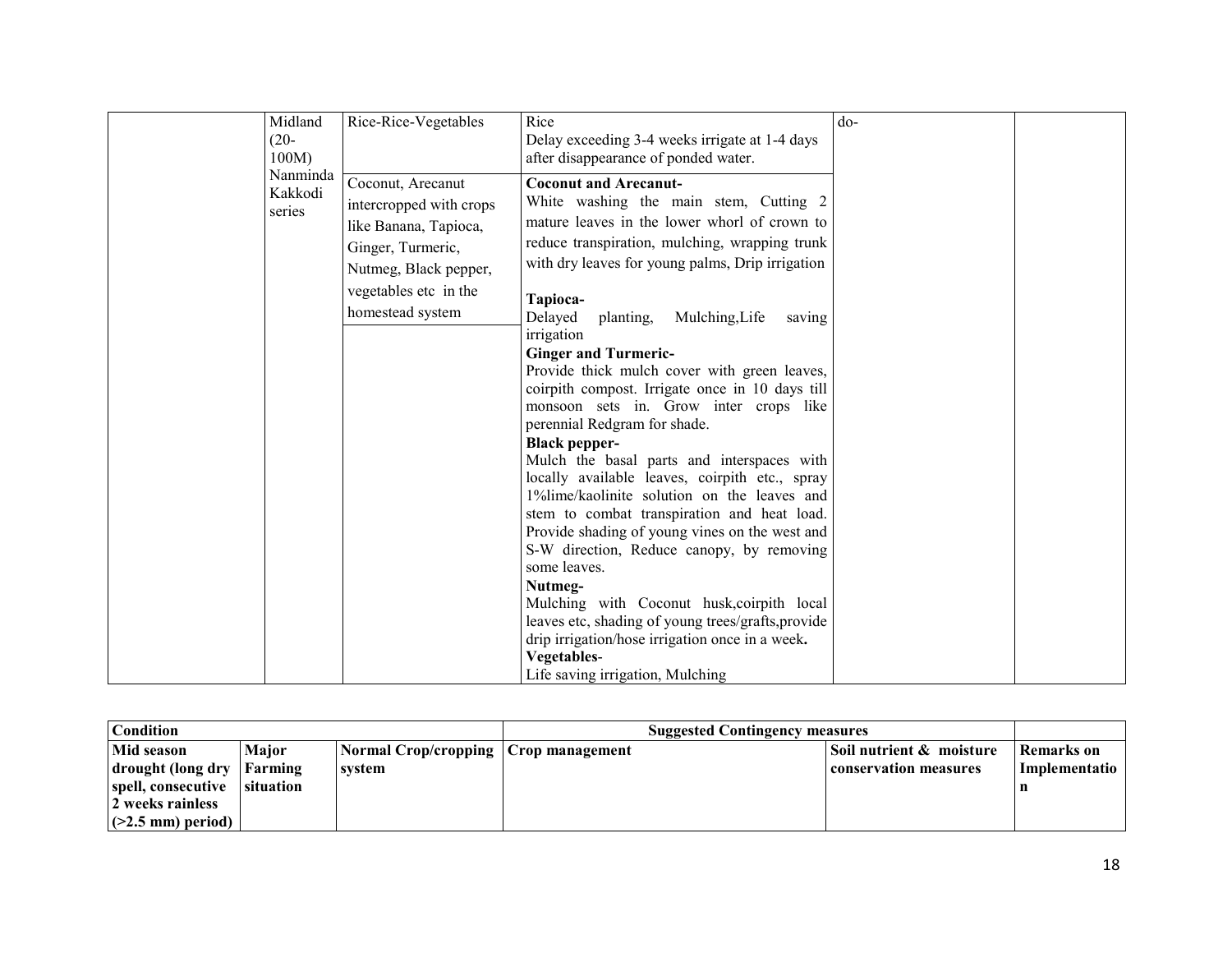| At vegetative | Low land | Rice-Rice-Vegetables    | <b>Rice</b>                                                                  | flooding, NREG<br>Intermittent    |  |
|---------------|----------|-------------------------|------------------------------------------------------------------------------|-----------------------------------|--|
| stage         | (<20M)   |                         | Supress weed growth, make shelter belts, spray                               | maintain<br>sub-saturated         |  |
|               | Thikkodi |                         | potassium chloride, thinning of population to 33-                            | condition Alternate wetting       |  |
|               | series   |                         | 50%, Anti transpirant spray                                                  | and drying                        |  |
|               |          | Coconut, Arecanut       | <b>Coconut and Arecanut-</b>                                                 | Basal application of P and K      |  |
|               |          | intercropped with crops | White washing the main stem, Cutting 2 mature fertilizers, split application |                                   |  |
|               |          | like Banana, Tapioca,   | leaves in the lower whorl of crown to reduce                                 | of N in reduced doses,            |  |
|               |          | Ginger, Turmeric,       | transpiration, mulching, wrapping trunk with dry                             | <b>Bulky</b><br>organic<br>manure |  |
|               |          |                         | leaves for young palms, Drip irrigation                                      | application                       |  |
|               |          | Nutmeg, Black pepper    |                                                                              | Irrigation, Mulching              |  |
|               |          | , vegetables etc in the | Tapioca-                                                                     |                                   |  |
|               |          | homestead system        | Delayed<br>Mulching,<br>Life<br>planting,<br>saving                          |                                   |  |
|               |          |                         | irrigation                                                                   |                                   |  |
|               |          |                         | <b>Ginger and Turmeric-</b>                                                  |                                   |  |
|               |          |                         | Provide thick mulch cover with green leaves, coir                            |                                   |  |
|               |          |                         | pith compost. Irrigate once in 10 days till                                  |                                   |  |
|               |          |                         | monsoon sets in. Grow inter crops like perennial                             |                                   |  |
|               |          |                         | Redgram for shade.                                                           |                                   |  |
|               |          |                         | <b>Black pepper-</b>                                                         |                                   |  |
|               |          |                         | Mulch the basal parts and interspaces with locally                           |                                   |  |
|               |          |                         | available leaves, coir pith etc., spray 1%lime/                              |                                   |  |
|               |          |                         | kaolinite solution on the leaves and stem to                                 |                                   |  |
|               |          |                         | combat transpiration and heat load. Provide                                  |                                   |  |
|               |          |                         | shading of young vines on the west and S-W                                   |                                   |  |
|               |          |                         | direction. Reduce canopy, by removing some                                   |                                   |  |
|               |          |                         | leaves.                                                                      |                                   |  |
|               |          |                         | Nutmeg-<br>Mulching with Coconut husk, coir pith local                       |                                   |  |
|               |          |                         | leaves etc, shading of young trees/grafts, provide                           |                                   |  |
|               |          |                         | drip irrigation/hose irrigation once in a week.                              |                                   |  |
|               |          |                         |                                                                              |                                   |  |
|               |          |                         | Vegetables-                                                                  |                                   |  |
|               |          |                         | Life saving irrigation, Mulching                                             |                                   |  |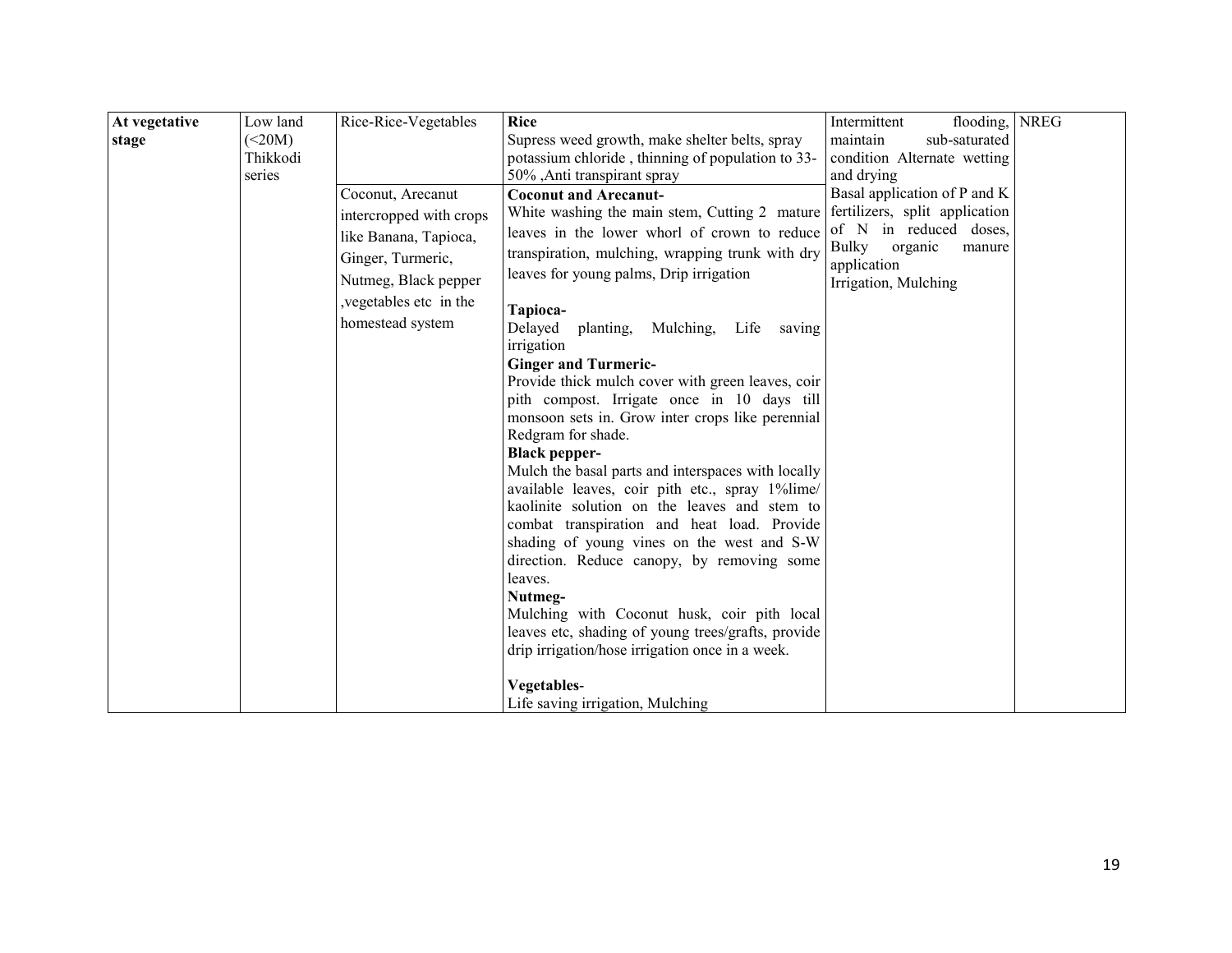| Midland     | Paddy-Paddy-fallow        | <b>Rice</b>                                                                                         | flooding,<br>Intermittent                                |  |
|-------------|---------------------------|-----------------------------------------------------------------------------------------------------|----------------------------------------------------------|--|
| $(20-100M)$ |                           | Supress weed growth, make shelter belts, spray<br>potassium chloride, thinning of population to 33- | maintain<br>sub-saturated<br>condition Alternate wetting |  |
| Nanminda    |                           | 50%, Anti transpirant spray etc.,                                                                   | and drying                                               |  |
| Kakkodi     |                           | spray 1% lime/kaolinite solution on the leaves and Basal application of P and K                     |                                                          |  |
| series      |                           | stem to combat heat burn                                                                            | fertilizers, split application                           |  |
|             |                           | <b>Coconut and Arecanut-</b>                                                                        | of N in reduced doses,                                   |  |
|             |                           | White washing the main stem, Cutting 2 mature Bulky                                                 | organic<br>manure                                        |  |
|             |                           | leaves in the lower whorl of crown to reduce application                                            |                                                          |  |
|             |                           | transpiration, mulching, wrapping trunk with dry                                                    | Irrigation, Mulching                                     |  |
|             |                           | leaves for young palms, Drip irrigation                                                             |                                                          |  |
|             |                           |                                                                                                     |                                                          |  |
|             |                           | Tapioca-                                                                                            |                                                          |  |
|             |                           | Delayed<br>planting,<br>Mulching,<br>Life<br>saving                                                 |                                                          |  |
|             |                           | irrigation                                                                                          |                                                          |  |
|             |                           | <b>Ginger and Turmeric-</b>                                                                         |                                                          |  |
|             |                           | Provide thick mulch cover with green leaves, coir<br>pith compost. Irrigate once .in 10 days till   |                                                          |  |
|             |                           | monsoon sets in. Grow inter crops like perennial                                                    |                                                          |  |
|             |                           | Redgram for shade.                                                                                  |                                                          |  |
|             |                           | <b>Black pepper-</b>                                                                                |                                                          |  |
|             |                           | Mulch the basal parts and interspaces with                                                          |                                                          |  |
|             |                           | locally available leaves, coir pith transpiration                                                   |                                                          |  |
|             |                           | and heat load. Provide shading of young vines on                                                    |                                                          |  |
|             |                           | the west and S-W direction. Reduce canopy, by                                                       |                                                          |  |
|             |                           | removing some leaves.                                                                               |                                                          |  |
|             |                           | Nutmeg-<br>Mulching with Coconut husk, coirpith local                                               |                                                          |  |
|             |                           | leaves etc, shading of young trees/grafts, provide                                                  |                                                          |  |
|             | Coconut, Arecanut         | drip irrigation/hose irrigation once in a week.                                                     |                                                          |  |
|             | intercropped with crops   | Vegetables-                                                                                         |                                                          |  |
|             | likeBanana,Tapioca,Gin    | Life saving irrigation, Mulching                                                                    |                                                          |  |
|             | ger, Turmeric, Nutmeg, Bl |                                                                                                     |                                                          |  |
|             | ack pepper , vegetables   |                                                                                                     |                                                          |  |
|             | etc in the homestead      |                                                                                                     |                                                          |  |
|             |                           |                                                                                                     |                                                          |  |
|             | system                    |                                                                                                     |                                                          |  |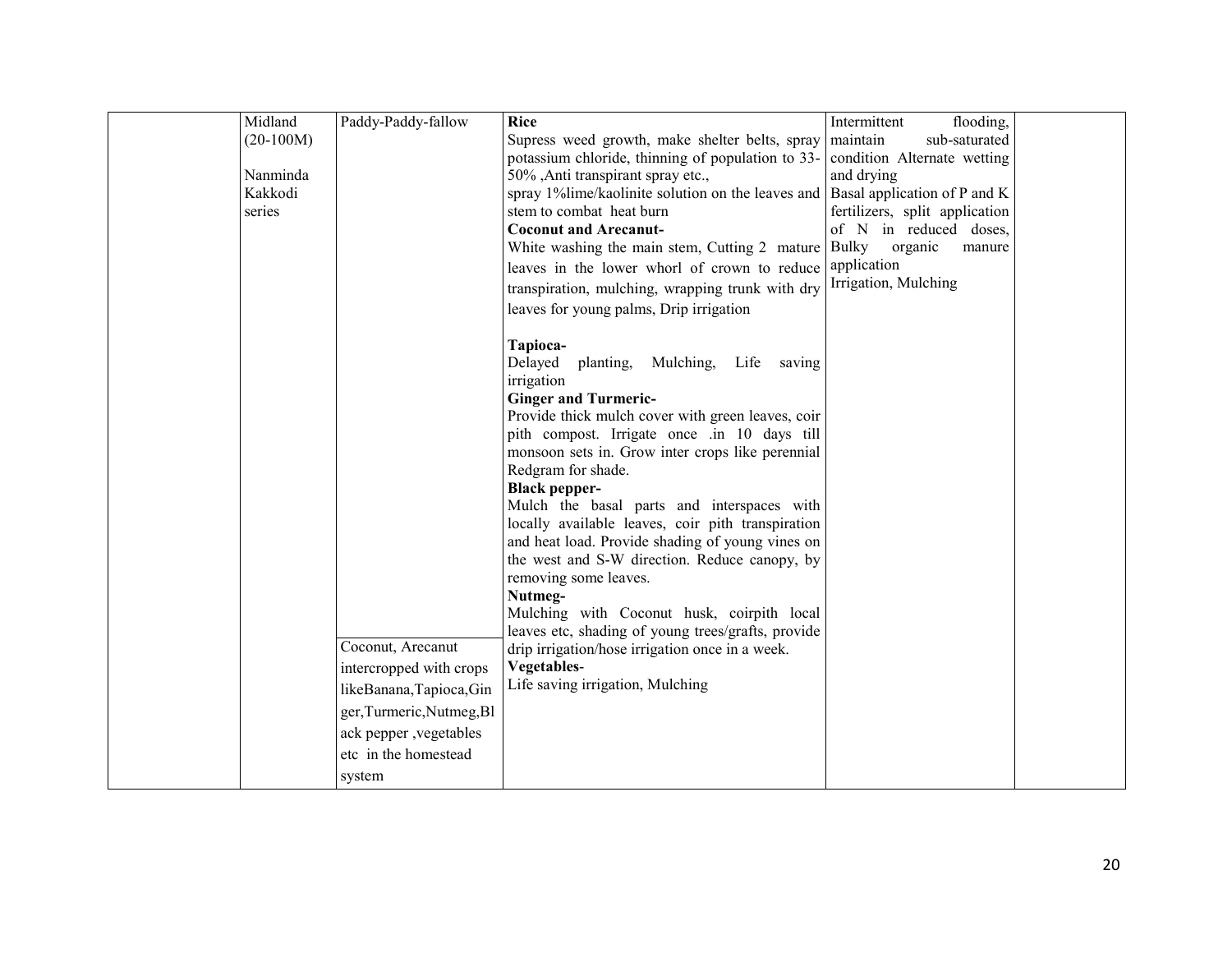| Midupland          | Plantation               | $crops$ Rubber-                                            |  |
|--------------------|--------------------------|------------------------------------------------------------|--|
| $(100-300M)$       | (Rubber,                 | Coconut, Life saving irrigation, mulching, shading of stem |  |
| Thiruvambad        | Arecanut,), Black pepper | of young plants/kaolinite swabbing to combat sun           |  |
|                    | forests                  | burn.                                                      |  |
| Kunnamanga         |                          | <b>Coconut and Arecanut-</b>                               |  |
| lam series         |                          | White washing the main stem, Cutting 2 mature              |  |
|                    |                          | leaves in the lower whorl of crown to reduce               |  |
|                    |                          | transpiration, mulching, wrapping trunk with dry           |  |
|                    |                          | leaves for young palms, Drip irrigation                    |  |
|                    |                          | <b>Black pepper-</b>                                       |  |
|                    |                          | Mulch the basal parts and interspaces with                 |  |
|                    |                          | locally available leaves, coir pith etc.,                  |  |
|                    |                          | Spray 1%lime/kaolinite solution on the leaves and          |  |
|                    |                          | stem to combat transpiration and heat load.                |  |
|                    |                          | Provide shading of young vines on the west and             |  |
|                    |                          | S-W direction, Reduce canopy, by removing                  |  |
|                    |                          | some leaves.                                               |  |
| Upland (300-       | Rubber, Coconut,         | Rubber-                                                    |  |
| 600M)              | Arecanut, Cocoa,         | Life saving irrigation, mulching, shading of stem          |  |
| Adivaram<br>series | Blackpepper, forest      | of young plants/kaolinite swabbing to combat sun<br>burn   |  |
|                    |                          | <b>Coconut and Arecanut-</b>                               |  |
|                    |                          | White washing the main stem, Cutting 2 mature              |  |
|                    |                          | leaves in the lower whorl of crown to reduce               |  |
|                    |                          | transpiration, mulching, wrapping trunk with dry           |  |
|                    |                          | leaves for young palms, Drip irrigation                    |  |
|                    |                          | Cocoa Mulching, Sprinkler irrigation in/Cocoa,             |  |
|                    |                          | Preparation of water harvesting pits                       |  |
|                    |                          | <b>Black pepper-</b>                                       |  |
|                    |                          | Mulch the basal parts and interspaces with locally         |  |
|                    |                          | available leaves, coir pith etc.,                          |  |
|                    |                          | Spray 1%lime/kaolinite solution on the leaves and          |  |
|                    |                          | stem to combat transpiration and heat load.                |  |
|                    |                          | Provide shading of young vines on the west and             |  |
|                    |                          | S-W direction, Reduce canopy, by removing                  |  |
|                    |                          | some leaves.                                               |  |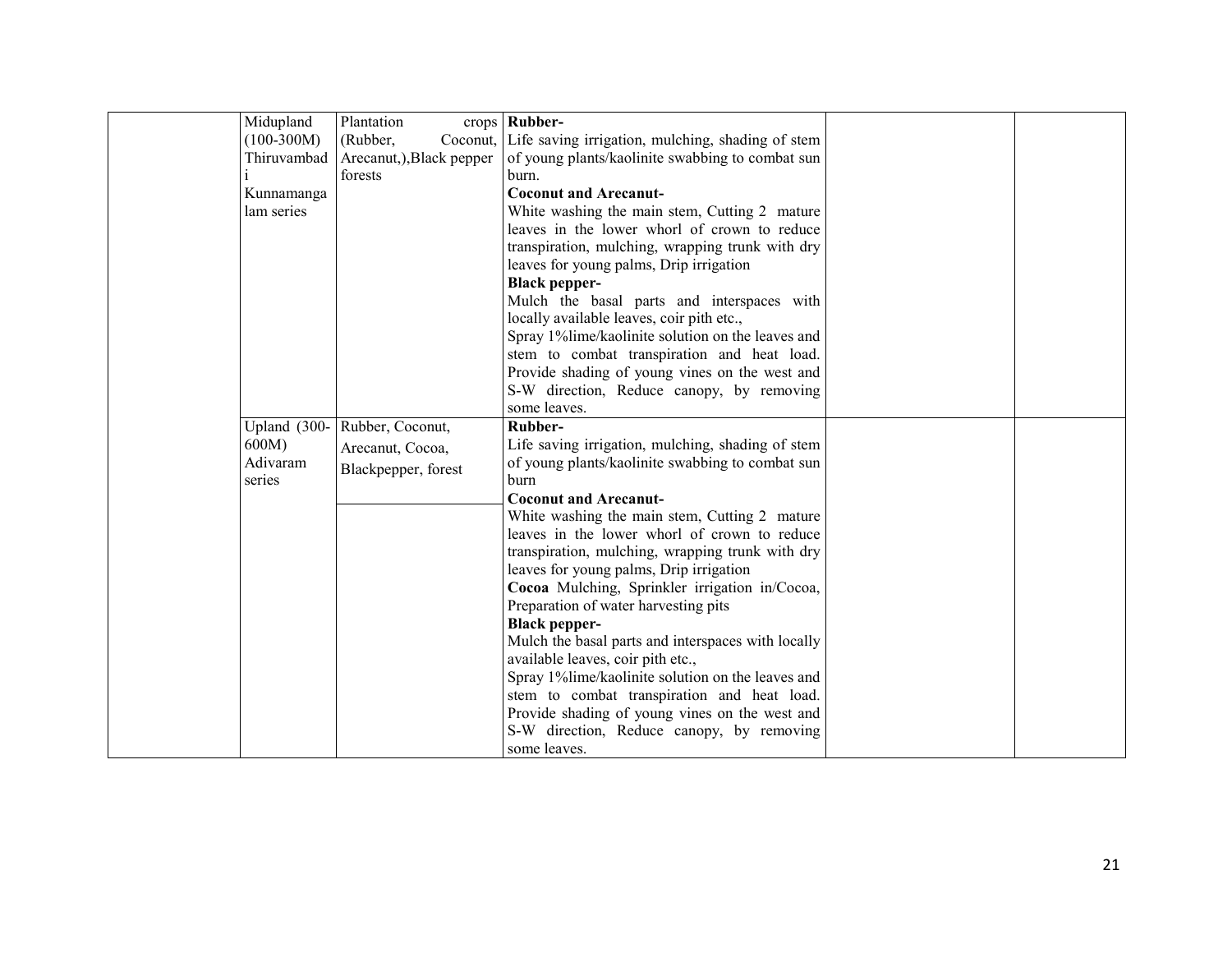| High          | Coconut, Cocoa, Coffee, | Coconut                                                                                 |  |
|---------------|-------------------------|-----------------------------------------------------------------------------------------|--|
| $land(600-$   | Black pepper            | White washing the main stem, Cutting 2 mature                                           |  |
| 1200          |                         | leaves in the lower whorl of crown to reduce                                            |  |
| Memmala       |                         | transpiration, mulching, wrapping trunk with dry                                        |  |
| Periya series |                         | leaves for young palms, Drip irrigation                                                 |  |
|               |                         |                                                                                         |  |
|               |                         | Cocoa Mulching, Sprinkler irrigation in Cocoa,                                          |  |
|               |                         | Preparation of water harvesting pits.                                                   |  |
|               |                         | Coffee                                                                                  |  |
|               |                         | Mulching, Sprinkler irrigation, preparation of                                          |  |
|               |                         | water harvesting pits                                                                   |  |
|               |                         |                                                                                         |  |
|               |                         | <b>Black pepper-</b>                                                                    |  |
|               |                         | Mulch the basal parts and interspaces with<br>locally available leaves, coir pith etc., |  |
|               |                         | Spray 1% lime/kaolinite solution on the leaves and                                      |  |
|               |                         | stem to combat transpiration and heat load.                                             |  |
|               |                         |                                                                                         |  |
|               |                         | Provide shading of young vines on the west and                                          |  |
|               |                         | S-W direction., Reduce canopy, by removing<br>some leaves                               |  |
|               |                         |                                                                                         |  |

| <b>Condition</b> |                      |                             | <b>Suggested Contingency measures</b> |                                          |                   |  |  |
|------------------|----------------------|-----------------------------|---------------------------------------|------------------------------------------|-------------------|--|--|
| Mid              | <b>Major Farming</b> | <b>Normal Crop/cropping</b> | Crop management                       | Soil nutrient & moisture conservation    | <b>Remarks</b> on |  |  |
| season           | situation            | system                      |                                       | measues                                  | Implementation    |  |  |
| drought          |                      |                             |                                       |                                          |                   |  |  |
| (long dry        |                      |                             |                                       |                                          |                   |  |  |
| spell)           |                      |                             |                                       |                                          |                   |  |  |
|                  | Low land             | Rice-fallow-Rice            | Formation of shelter                  | Rice                                     |                   |  |  |
| At               | (<20M)               |                             | belts, Spraying of anti               | Supress weed growth, make shelter belts, |                   |  |  |
| flowering/       | Thikkodi series      |                             | transpirants                          | spray potassium chloride, thinning of    |                   |  |  |
| fruiting         |                      |                             |                                       | population to 33-50%, Anti transpirant   |                   |  |  |
| stage            |                      |                             |                                       | spray                                    |                   |  |  |
|                  |                      |                             |                                       |                                          |                   |  |  |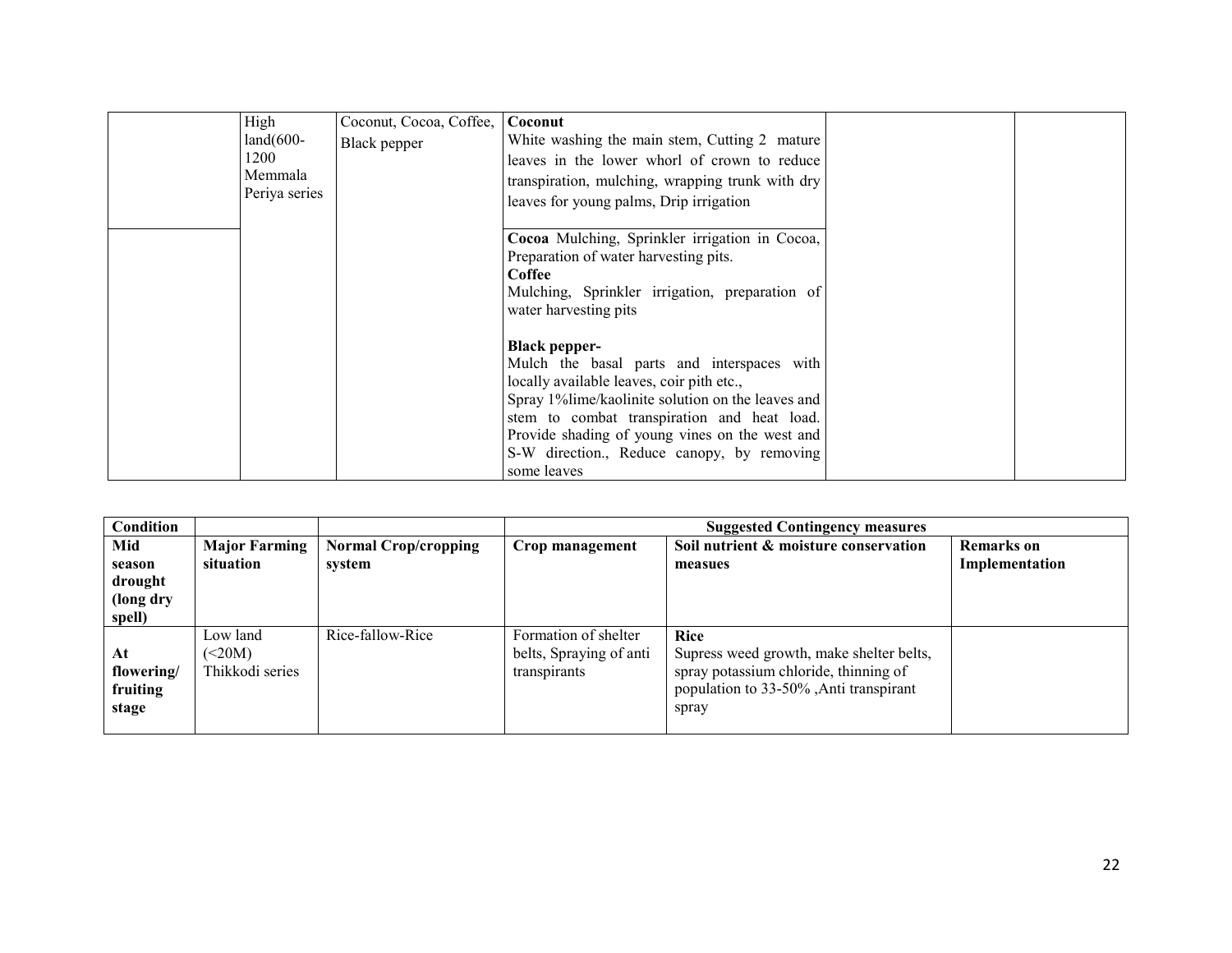|                                                      | Coconut, Arecanut<br>intercropped with crops<br>like Banana, Tapioca,<br>Ginger, Turmeric,<br>Nutmeg, Black pepper,<br>vegetables etc in the<br>homestead system                        | Weed management,<br>White washing the<br>main stem, Cutting 2<br>mature leaves in the<br>lower whorl of crown<br>to reduce transpiration                                                                                                                             | <b>Coconut and Arecanut-</b><br>mulching, wrapping trunk with dry leaves<br>for young palms, Drip irrigation<br>Mulching, Life saving irrigation                                                                                                                                                                                                                                                                                    |  |
|------------------------------------------------------|-----------------------------------------------------------------------------------------------------------------------------------------------------------------------------------------|----------------------------------------------------------------------------------------------------------------------------------------------------------------------------------------------------------------------------------------------------------------------|-------------------------------------------------------------------------------------------------------------------------------------------------------------------------------------------------------------------------------------------------------------------------------------------------------------------------------------------------------------------------------------------------------------------------------------|--|
|                                                      |                                                                                                                                                                                         | <b>Black pepper-</b><br>Provide shading of<br>young vines on the<br>west<br>S-W<br>and<br>direction.,<br>Reduce<br>canopy, byremoving<br>some leaves. Spray<br>kaolinite<br>solution<br>toreducetranspiration<br>and heat load.<br>Nutmeg-<br>shading<br>of<br>young | <b>Ginger and Turmeric</b><br>provide thick mulch cover with green<br>leaves, coir pith compost,).Irrigate once in<br>10 days till monsoon sets in.<br><b>Black pepper-</b><br>Mulch the basal parts and interspaces with<br>locally available leaves, coir pith etc<br>Mulching with Coconut husk, coir pith<br>local leaves etc, shading of young<br>trees/grafts, provide drip irrigation/hose                                   |  |
|                                                      |                                                                                                                                                                                         | trees/grafts                                                                                                                                                                                                                                                         | irrigation once in a week.<br>Vegetables-<br>Life saving irrigation, Mulching                                                                                                                                                                                                                                                                                                                                                       |  |
| Midland<br>$(20-100M)$<br>Nanminda<br>Kakkodi series | Paddy-Paddy-fallow<br>Coconut, Arecanut<br>intercropped with crops<br>like Banana, Tapioca,<br>Ginger, Turmeric,<br>Nutmeg, Black pepper<br>, vegetables etc in the<br>homestead system |                                                                                                                                                                                                                                                                      | <b>Coconut and Arecanut-</b><br>White washing the main stem, Cutting 2<br>mature leaves in the lower whorl of crown<br>transpiration,<br>mulching,<br>reduce<br>to<br>wrapping trunk with dry leaves for young<br>palms, Drip irrigation<br>Tapioca-<br>Delayed planting, Mulching, Life saving<br>irrigation<br><b>Ginger and Turmeric-</b><br>Provide thick mulch cover with green<br>leaves, coir pith compost. Irrigate once in |  |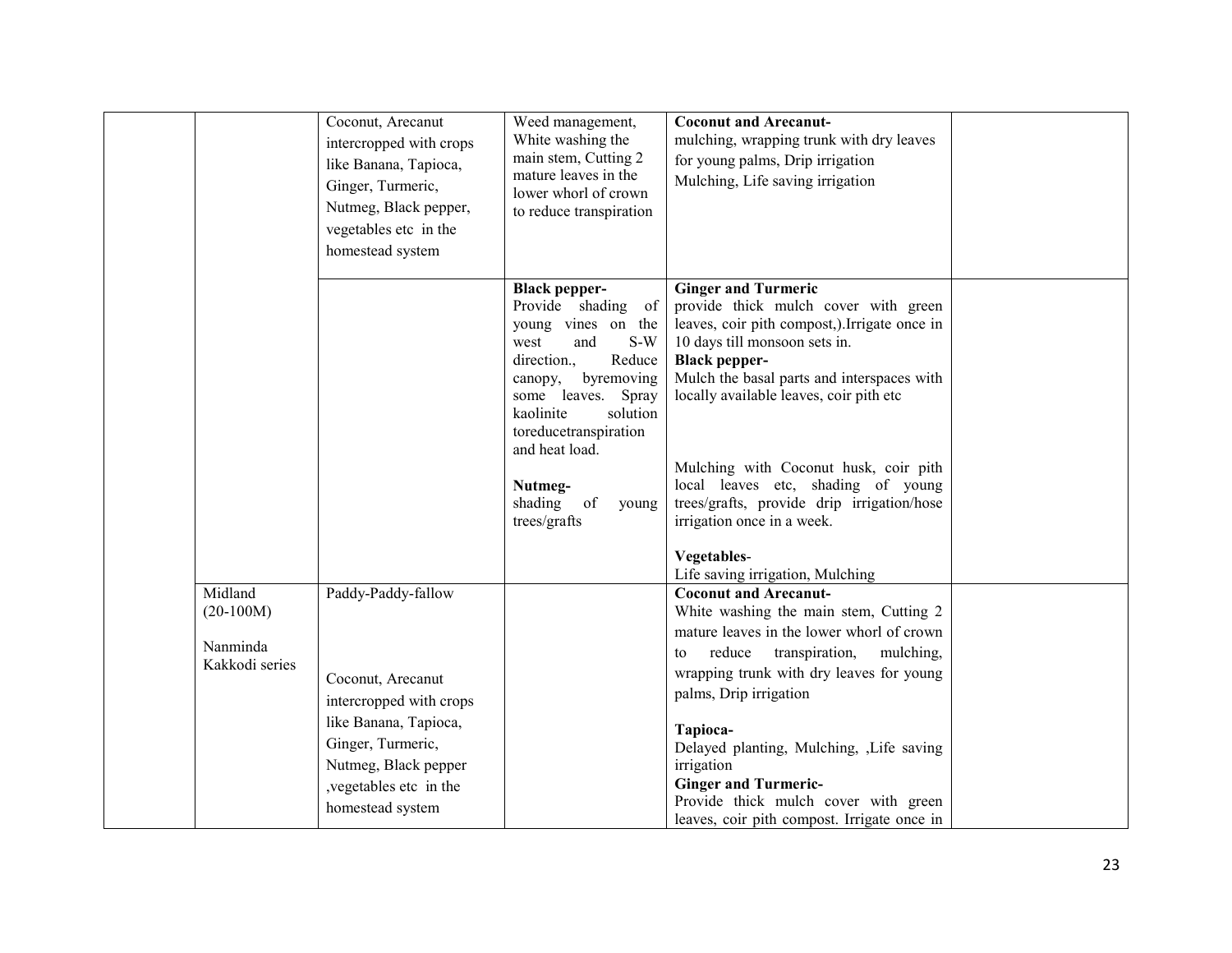|                                                         |                                              | 10 days till monsoon sets in. Grow inter<br>crops like perennial Redgram for shade.<br><b>Black pepper-</b><br>Mulch the basal parts and interspaces with<br>locally available leaves, coir pith<br>transpiration and heat load. Provide<br>shading of young vines on the west and S-<br>W direction. Reduce canopy, by removing<br>some leaves.<br>Nutmeg-<br>Mulching with Coconut husk, coir pith<br>local leaves etc, shading of young<br>plants/grafts, provide drip irrigation/hose<br>irrigation once in a week.                                                                                                                                                                                                                                                                   |               |
|---------------------------------------------------------|----------------------------------------------|-------------------------------------------------------------------------------------------------------------------------------------------------------------------------------------------------------------------------------------------------------------------------------------------------------------------------------------------------------------------------------------------------------------------------------------------------------------------------------------------------------------------------------------------------------------------------------------------------------------------------------------------------------------------------------------------------------------------------------------------------------------------------------------------|---------------|
| Midupland                                               | Plantation crops (Rubber,                    | Vegetables-<br>Life saving irrigation, Mulching<br>Rubber-                                                                                                                                                                                                                                                                                                                                                                                                                                                                                                                                                                                                                                                                                                                                | <b>NWDPRA</b> |
| $(100-300M)$<br>Thiruvambadi<br>Kunnamangalam<br>series | Coconut, Arecanut,) Black<br>pepper, forests | Life saving irrigation ,mulching, shading<br>of stem of young plants/kaolinite<br>swabbing to combat sun burn<br><b>Coconut and Arecanut-</b><br>White washing the main stem, Cutting 2<br>mature leaves in the lower whorl of crown<br>to reduce<br>transpiration,<br>mulching,<br>wrapping trunk with dry leaves for young<br>palms, Drip irrigation<br>Cocoa Mulching, Sprinkler irrigation in<br>/Cocoa, Preparation of water harvesting<br>pits<br><b>Black pepper-</b><br>Mulch the basal parts and interspaces with<br>locally available leaves, coir pith etc.,<br>spray 1%lime/kaolinite solution on the<br>leaves and stem to combat transpiration<br>and heat load. Provide shading of young<br>vines on the west and S-W direction<br>Reduce canopy, by removing some leaves. |               |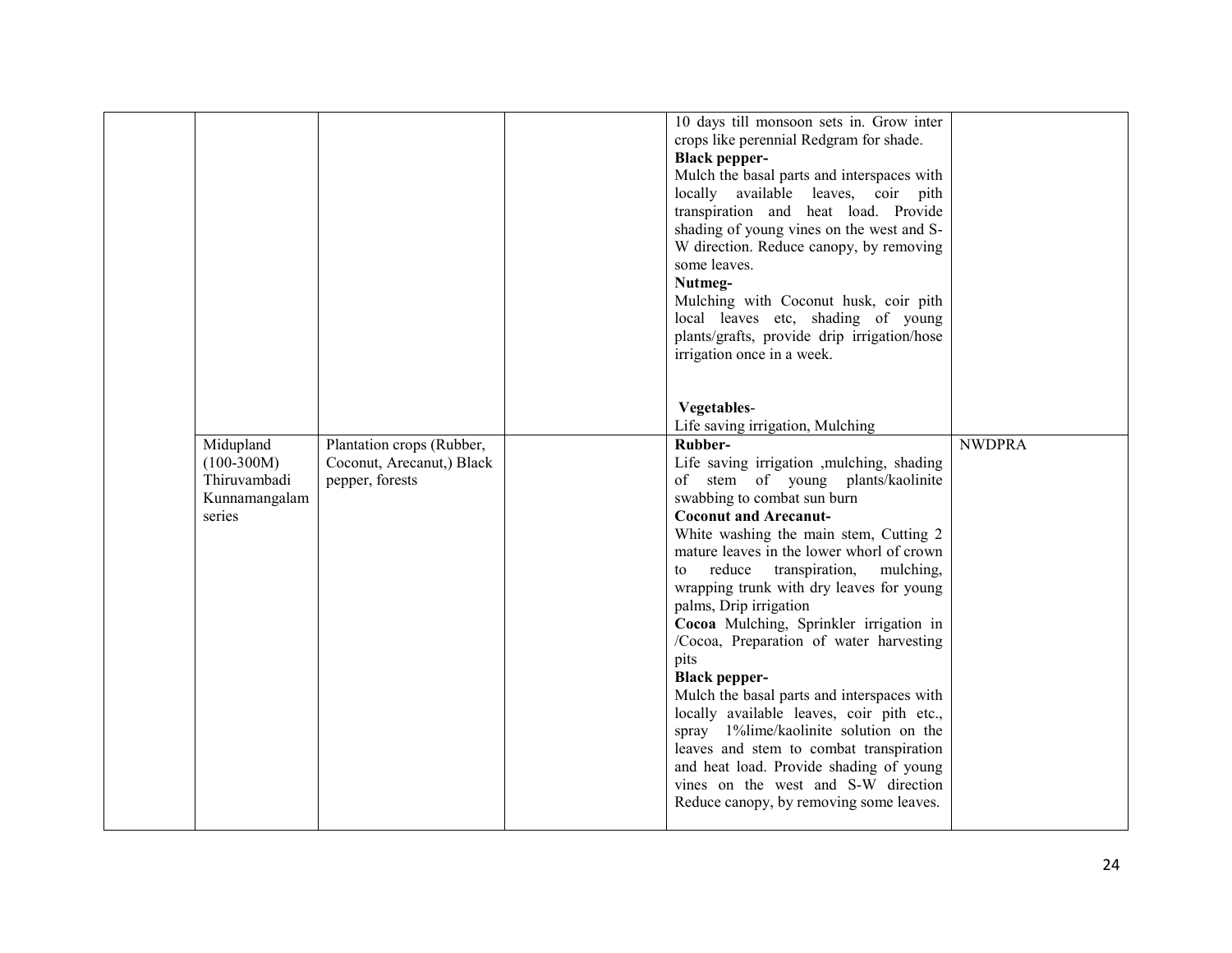|  | Upland<br>$(300-600M)$<br>Adivaram series   | Rubber, Coconut,<br>Arecanut, Cocoa,<br>Blackpepper, forest | Grow leguminous<br>cover crop, shading<br>and mulching of young<br>ones, terracing | Mulching and water harvesting pits |               |
|--|---------------------------------------------|-------------------------------------------------------------|------------------------------------------------------------------------------------|------------------------------------|---------------|
|  | Highland<br>$(600-1200 M)$<br>Periya series | Coconut, Cocoa, Coffee,<br>Black pepper                     | Mulching,<br>Terracing, water<br>harvesting pits                                   | Sprinkler irrigation<br>Mulching   | <b>NWDPRA</b> |

| Condition           |                                                                      |                                                                                                                                                                                 | <b>Suggested Contingency measures</b>                                                                                               |                                                                                                                                             |                                     |
|---------------------|----------------------------------------------------------------------|---------------------------------------------------------------------------------------------------------------------------------------------------------------------------------|-------------------------------------------------------------------------------------------------------------------------------------|---------------------------------------------------------------------------------------------------------------------------------------------|-------------------------------------|
| Terminal<br>drought | <b>Major Farming</b><br>situation                                    | <b>Normal Crop/cropping system</b>                                                                                                                                              | Crop management                                                                                                                     | <b>Rabi Crop planning</b>                                                                                                                   | <b>Remarks</b> on<br>Implementation |
|                     | Low land<br>(<20M)<br>Thikkodi series                                | Rice-fallow-Rice<br>Coconut, Arecanut intercropped with<br>crops like Banana,<br>Tapioca, Ginger, Turmeric, Nutmeg, Black<br>pepper , vegetables etc in the homestead<br>system | Terminate the irrigation 2<br>before<br>weeks<br>harvest.<br>Harvesting at physiological<br>maturity.                               | in sub-<br>Maintain<br>soil<br>saturated<br>condition<br>wetting<br>Alternate<br>and<br>drying                                              |                                     |
|                     | Midland<br>$(20-100M)$<br>Nanminda Kakkodi<br>series                 | Rice-Rice-Vegetables<br>Coconut, Arecanut, Banana, Black                                                                                                                        | Terminate the irrigation 2<br>before<br>weeks<br>harvest.<br>Harvesting at physiological<br>maturity.<br>Drip irrigation, Mulching, | Maintain<br>in sub-<br>soil<br>condition<br>saturated<br>Alternate<br>wetting<br>and<br>drying<br>Sub surface storing of                    | <b>NWDPRA</b>                       |
|                     |                                                                      | pepper                                                                                                                                                                          | Use of coir pith, Shading                                                                                                           | ground<br>Less<br>water,<br>of<br>exploitation<br>ground<br>water, Drip<br>Irrigation,<br>Husk burial                                       |                                     |
|                     | Midupland<br>$(100-300M)$<br>Thiruvambadi<br>Kunnamangalam<br>series | Plantation crops (Rubber,<br>Coconut,<br>Arecanut,), Black pepper<br>Forests                                                                                                    |                                                                                                                                     | Rubber-<br>Life<br><i>irrigation,</i><br>saving<br>mulching, shading of stem<br>of young plants/kaolinite<br>swabbing to combat sun<br>burn |                                     |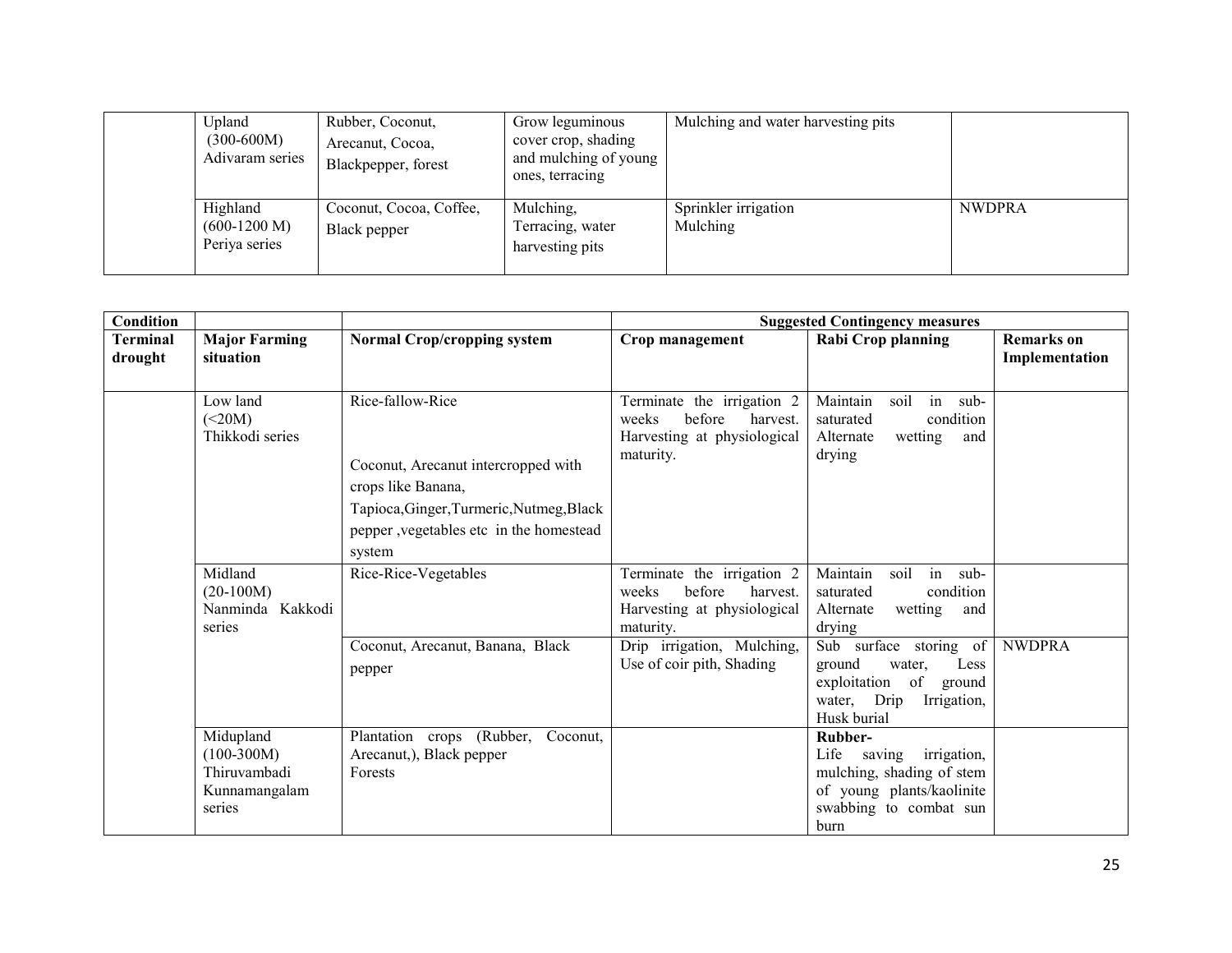|                   |                                      |                            | <b>Coconut and Arecanut-</b> |               |
|-------------------|--------------------------------------|----------------------------|------------------------------|---------------|
|                   |                                      |                            | White washing the main       |               |
|                   |                                      |                            | stem, Cutting 2 mature       |               |
|                   |                                      |                            | leaves in the lower whorl    |               |
|                   |                                      |                            | of crown to reduce           |               |
|                   |                                      |                            | transpiration,<br>mulching,  |               |
|                   |                                      |                            | wrapping trunk with dry      |               |
|                   |                                      |                            | leaves for young palms,      |               |
|                   |                                      |                            | Drip irrigation              |               |
|                   |                                      |                            | Cocoa                        |               |
|                   |                                      |                            | Mulching,<br>Sprinkler       |               |
|                   |                                      |                            | irrigation in<br>/Cocoa,     |               |
|                   |                                      |                            | of<br>Preparation<br>water   |               |
|                   |                                      |                            | harvesting pits              |               |
|                   |                                      |                            | <b>Black pepper-</b>         |               |
|                   |                                      |                            | Mulch the basal parts and    |               |
|                   |                                      |                            | interspaces with locally     |               |
|                   |                                      |                            | available leaves, coir pith  |               |
|                   |                                      |                            | Spray<br>$1\%$<br>etc.,      |               |
|                   |                                      |                            | lime/kaolinite solution on   |               |
|                   |                                      |                            | the leaves and stem to       |               |
|                   |                                      |                            | combat transpiration and     |               |
|                   |                                      |                            | heat load. Provide shading   |               |
|                   |                                      |                            | of young vines on the west   |               |
|                   |                                      |                            | and S-W direction. Reduce    |               |
|                   |                                      |                            | canopy, by removing some     |               |
|                   |                                      |                            | leaves.                      |               |
| Upland (300-600M) | Coconut, Cocoa, Black pepper         | leguminous cover<br>Grow   | Mulching<br>and<br>water     |               |
| Adivaram series   |                                      | crop, shading and mulching | harvesting pits              |               |
|                   |                                      | of young ones, terracing   |                              |               |
|                   |                                      | Mulching/shading of young  | Mulching, Drip irrigation    |               |
|                   |                                      | plants, spraying kaolinite |                              |               |
| High land (600-   | Coconut, Cocoa, Coffee, Black pepper | Grow leguminous cover      | Mulching<br>and<br>water     | <b>NWDPRA</b> |
| 1200 M            |                                      | crop. shading and mulching | harvesting pits              |               |
| Periya series     |                                      | of young ones, terracing   |                              |               |
|                   |                                      |                            |                              |               |
|                   |                                      |                            |                              |               |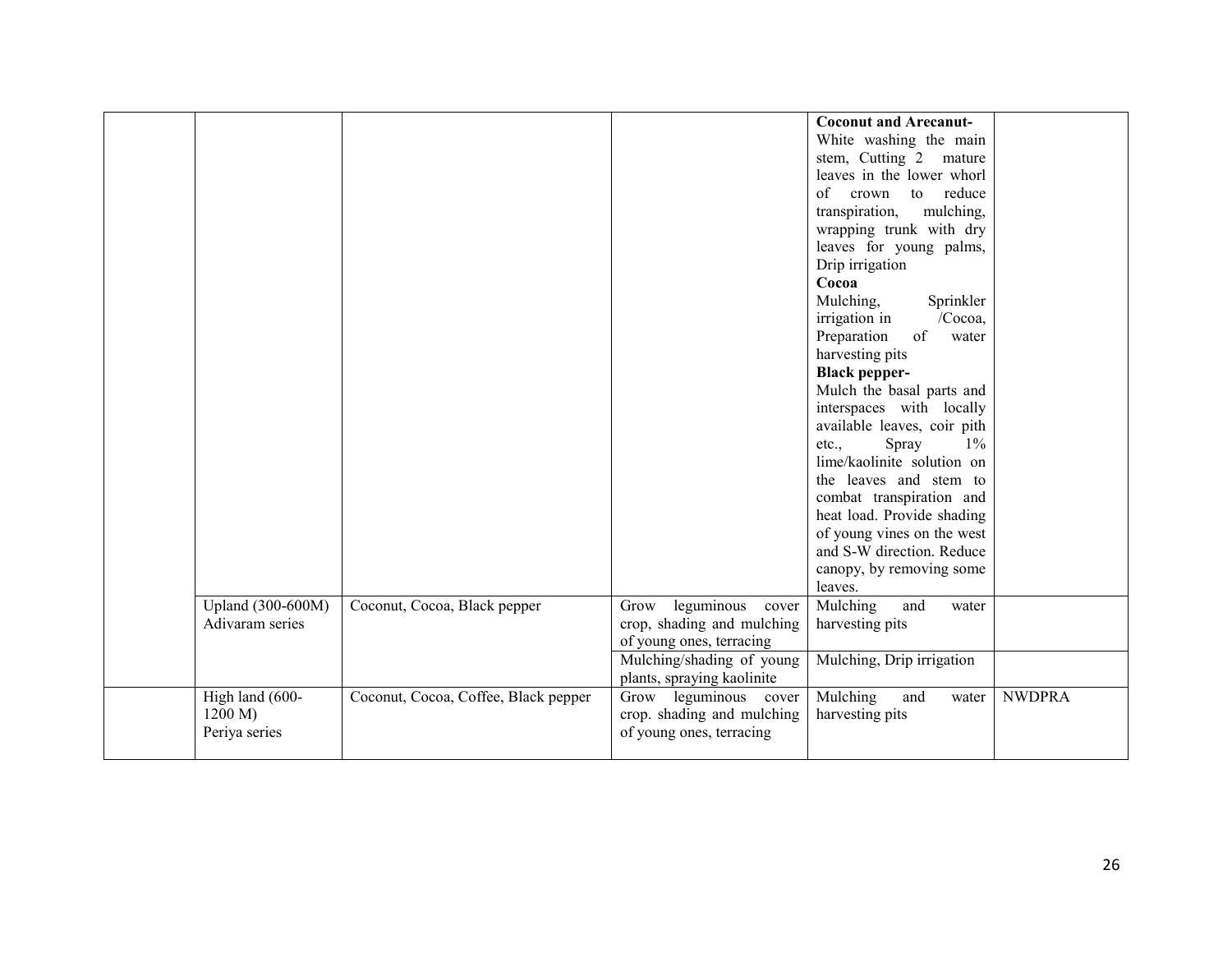#### 2.1.2 Irrigated situation

| Condition                                                    |                                              |                                                                                                                                                                                                                                                                |                                                                                                      | <b>Suggested Contingency measures</b>                                                                                                                                                                  |                                     |
|--------------------------------------------------------------|----------------------------------------------|----------------------------------------------------------------------------------------------------------------------------------------------------------------------------------------------------------------------------------------------------------------|------------------------------------------------------------------------------------------------------|--------------------------------------------------------------------------------------------------------------------------------------------------------------------------------------------------------|-------------------------------------|
|                                                              | <b>Major Farming</b><br>situation            | <b>Normal Crop/cropping</b><br>system                                                                                                                                                                                                                          | Change in crop/cropping<br>system                                                                    | <b>Agronomic measures</b>                                                                                                                                                                              | <b>Remarks</b> on<br>Implementation |
| Delayed release of<br>water in canals due<br>to low rainfall | Low land<br>(<20M)<br>Midland<br>$(20-100M)$ | Rice-fallow-rice<br>Coconut and Arecanut based<br>mixed/inter cropping with<br>blackpepper<br>Ginger, Turmeric, Nutmeg etc<br>Rice-Nice-vegetables<br>Coconut, Arecanut based<br>mixed/inter cropping with<br>Banana, Ginger,<br>Turmeric, Blackpepper, Nutmeg | Rice/ pulses<br>Coconut Arecanut intercropped<br>withTubers like elephant foot<br>yam, Tapioca, etc. | Rain water harvesting,<br>Direct seeding,<br>Mulching, Strip<br>cropping<br>Addition of bulky<br>organic manure<br>Husk<br>burriyal, Mulching.drip<br>irrigation, Raising of<br>green manures in situ. | <b>SHM</b>                          |
|                                                              |                                              | etc                                                                                                                                                                                                                                                            |                                                                                                      |                                                                                                                                                                                                        |                                     |

| Condition                              |                      |                              | <b>Suggested Contingency measures</b> |                           |                   |
|----------------------------------------|----------------------|------------------------------|---------------------------------------|---------------------------|-------------------|
|                                        | <b>Major Farming</b> | <b>Normal Crop/cropping</b>  | Change in crop/cropping               | <b>Agronomic measures</b> | <b>Remarks</b> on |
|                                        | situation            | system                       | system                                |                           | Implementation    |
| Limited release of                     | Low land             | Rice fallow-Rice             | Pulse-Rice                            | $SRI + short duration$    |                   |
| water in canals due<br>to low rainfall | (<20M)               |                              |                                       | variety, Rain water       |                   |
|                                        |                      | Rice-Vegetables              | Pulse-Rice                            | harvesting, Direct        |                   |
|                                        |                      |                              |                                       | seeding, Mulching, Strip  |                   |
|                                        |                      |                              |                                       | cropping $+$ mulching     |                   |
|                                        | Midland              | Ginger and Turmeric, Tapioca | Tubers and Banana as                  | with coir pith            |                   |
|                                        | $(20-100M)$          | in Coconut garden            | intercrops in Coconut and             | Life saving irrigation,   |                   |
|                                        |                      |                              | Arecanut gardens.                     | Mulching                  |                   |
|                                        |                      |                              |                                       |                           |                   |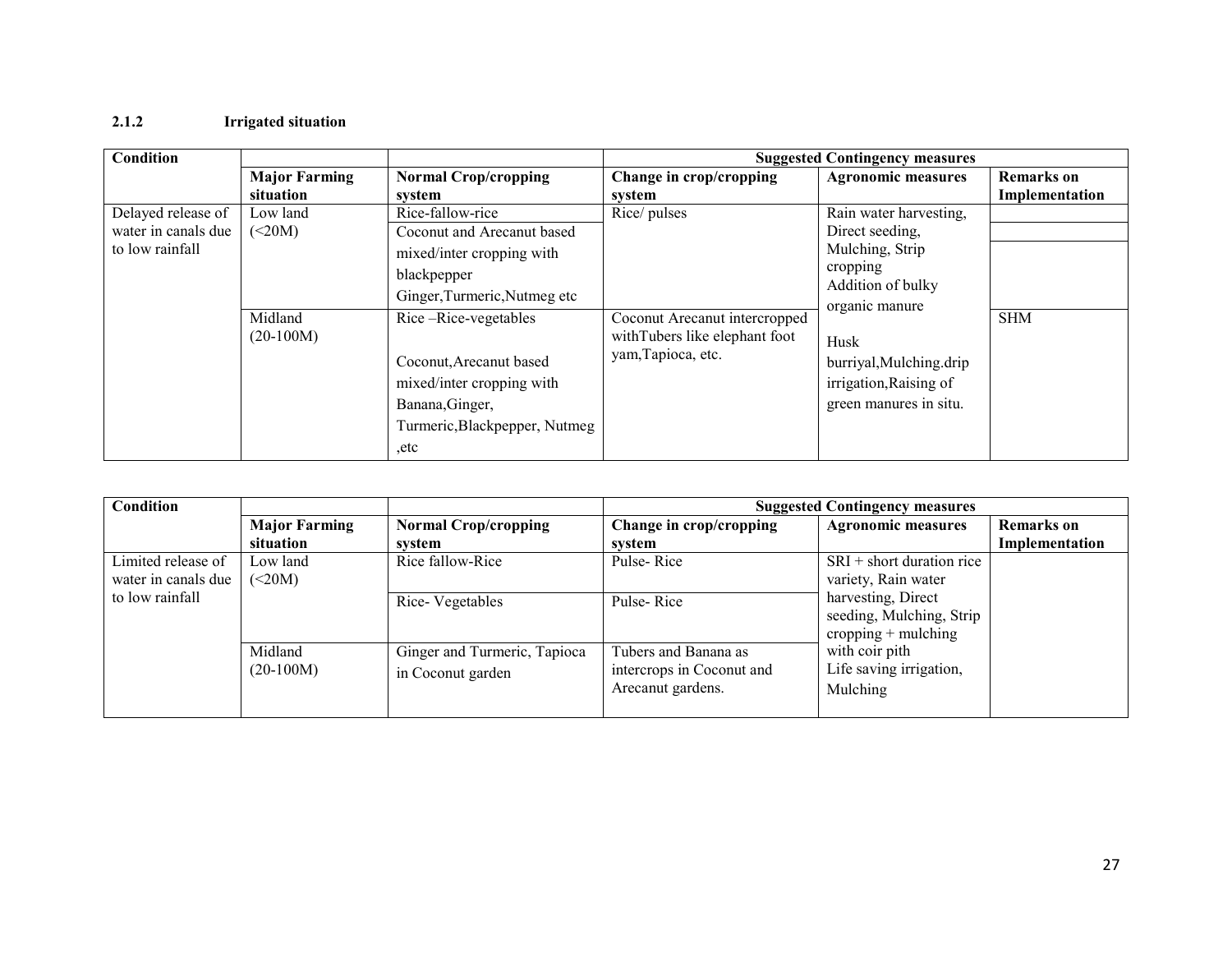| <b>Condition</b> |                      |                             | <b>Suggested Contingency measures</b> |                           |                   |
|------------------|----------------------|-----------------------------|---------------------------------------|---------------------------|-------------------|
|                  | <b>Major Farming</b> | <b>Normal Crop/cropping</b> | Change in crop/cropping               | <b>Agronomic measures</b> | <b>Remarks</b> on |
|                  | situation            | system                      | system                                |                           | Implementation    |
| Non release of   | Low land             | Rice-fallow-Rice            | Pulse-fallow-Rice                     | $SRI + short duration$    |                   |
| water in canals  | (<20M)               |                             |                                       | Rain<br>variety,<br>water |                   |
| under delayed    |                      | Rice-Vegetables             | Pulse-Rice-Vegetable                  | harvesting.<br>Direct     |                   |
| onset of monsoon |                      |                             |                                       | seeding, Mulching, Strip  |                   |
| in catchment     |                      |                             |                                       | mulching<br>cropping $+$  |                   |
|                  |                      |                             |                                       | with coir pith            |                   |
|                  |                      |                             |                                       | Mulching,<br>Life         |                   |
|                  |                      |                             |                                       | irrigation, Use of short  |                   |
|                  |                      | Ginger, Turmeric, , Banana, | Tubers in Coconut garden              | duration varieties.       |                   |
|                  | Midland              | Blackpepper Tapioca Coconut |                                       |                           |                   |
|                  |                      | garden                      |                                       |                           |                   |

| Condition                                                                            |                      |                                              | <b>Suggested Contingency measures</b> |                                                                                                                                                 |                   |
|--------------------------------------------------------------------------------------|----------------------|----------------------------------------------|---------------------------------------|-------------------------------------------------------------------------------------------------------------------------------------------------|-------------------|
|                                                                                      | <b>Major Farming</b> | <b>Normal Crop/cropping</b>                  | Change in crop/cropping               | <b>Agronomic measures</b>                                                                                                                       | <b>Remarks</b> on |
|                                                                                      | situation            | system                                       | system                                |                                                                                                                                                 | Implementation    |
| Lack of inflows<br>into tanks due to<br>insufficient<br>/delayed onset of<br>monsoon | Low land<br>(<20M)   | Rice-fallow-Rice                             | Pulse-rice-Pulse                      | $SRI + short duration$ rice<br>variety, Rain water<br>harvesting, Direct<br>seeding, Mulching, Strip<br>cropping $+$ mulching<br>with coir pith |                   |
|                                                                                      | Midland              | Rice-Vegetables<br>Ginger, Turmeric, Banana, | $-do-$<br>Tubers in Coconut garden    | Late planting, use of                                                                                                                           |                   |
|                                                                                      | $(20-100M)$          | Blackpepper, Tapioca in<br>Coconut garden    |                                       | short duration varieties.<br>Mulching                                                                                                           |                   |

| Condition    |                      |                                    | Suggested Contingency measures |                           |                |
|--------------|----------------------|------------------------------------|--------------------------------|---------------------------|----------------|
|              | <b>Major Farming</b> | <b>Normal Crop/cropping system</b> | Change in                      | <b>Agronomic measures</b> | Remarks on     |
|              | situation            |                                    | crop/cropping system           |                           | Implementation |
| Insufficient | Low land             | Paddy fallow-Vegetable             | Pulse- rice-Pulse              | $SRI + short duration$    |                |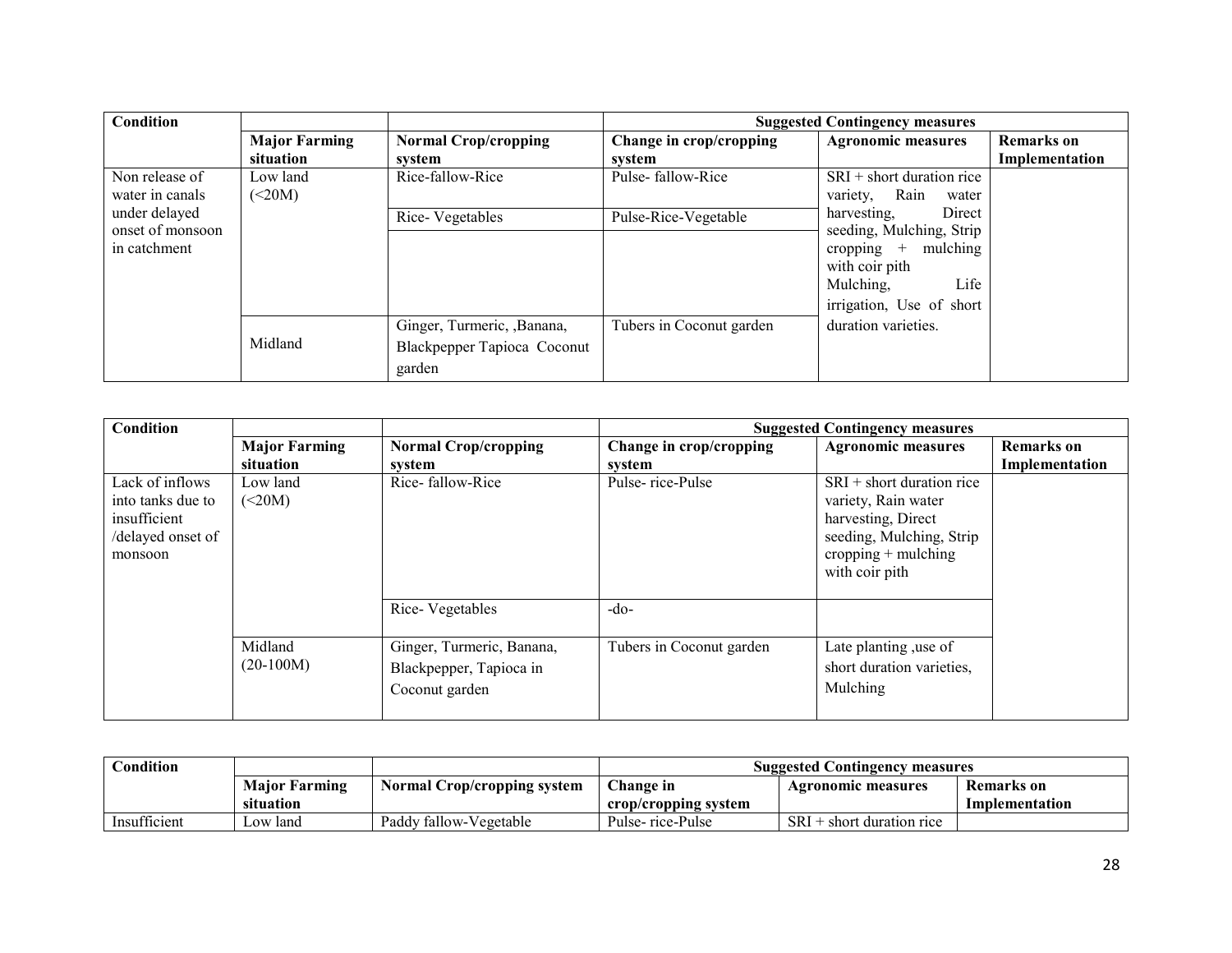| <b>Condition</b>                               |                        |                                                       | <b>Suggested Contingency measures</b> |                                                                                                                                                 |                   |
|------------------------------------------------|------------------------|-------------------------------------------------------|---------------------------------------|-------------------------------------------------------------------------------------------------------------------------------------------------|-------------------|
|                                                | <b>Major Farming</b>   | <b>Normal Crop/cropping system</b>                    | Change in                             | <b>Agronomic measures</b>                                                                                                                       | <b>Remarks</b> on |
|                                                | situation              |                                                       | crop/cropping system                  |                                                                                                                                                 | Implementation    |
| groundwater<br>recharge due to<br>low rainfall | $\leq$ 20M)            | Rice-Vegetables                                       | Tubers and pulses                     | variety, Rain water<br>harvesting, Direct<br>seeding, Mulching, Strip<br>$cropping + multipling$<br>with coir pith<br>Short duration varieties, |                   |
|                                                | Midland<br>$(20-100M)$ | Banana, Blackpepper Tapioca<br>etc. in Coconut garden | Tubers, Pulses                        | mulching, water<br>harvesting pits                                                                                                              |                   |

2.2 Unusual rains (untimely, unseasonal etc) (for both rainfed and irrigated situations)

| Condition                                                               | <b>Suggested contingency measure</b>                                           |                           |                                                                             |                                |
|-------------------------------------------------------------------------|--------------------------------------------------------------------------------|---------------------------|-----------------------------------------------------------------------------|--------------------------------|
| Continuous high rainfall in a<br>short span leading to water<br>logging | <b>Vegetative stage</b>                                                        | <b>Flowering stage</b>    | Crop maturity stage                                                         | Post harvest                   |
| Rice                                                                    | Improve drainage facility                                                      | Improve drainage facility | Improve drainage facility,<br>Harvest the crop at<br>physiological maturity | Improve<br>storage<br>facility |
| Horticulture                                                            |                                                                                |                           |                                                                             |                                |
| Ginger and Turmeric                                                     |                                                                                |                           |                                                                             |                                |
| Black pepper                                                            |                                                                                |                           |                                                                             |                                |
| Coconut, areca nut                                                      |                                                                                |                           |                                                                             |                                |
| Banana                                                                  | Improve drainage facility, Collection and conservation of rain water, mulching |                           |                                                                             |                                |
| Heavy rainfall with high speed<br>winds in a short span <sup>2</sup>    |                                                                                |                           |                                                                             |                                |
| Rice                                                                    |                                                                                |                           |                                                                             |                                |
|                                                                         | Improve drainage facility, alley cropping, providing wind breaks               |                           | Improve<br>storage                                                          |                                |
| Horticulture                                                            | Improve drainage facility, Propping of Banana plants                           |                           |                                                                             | facility                       |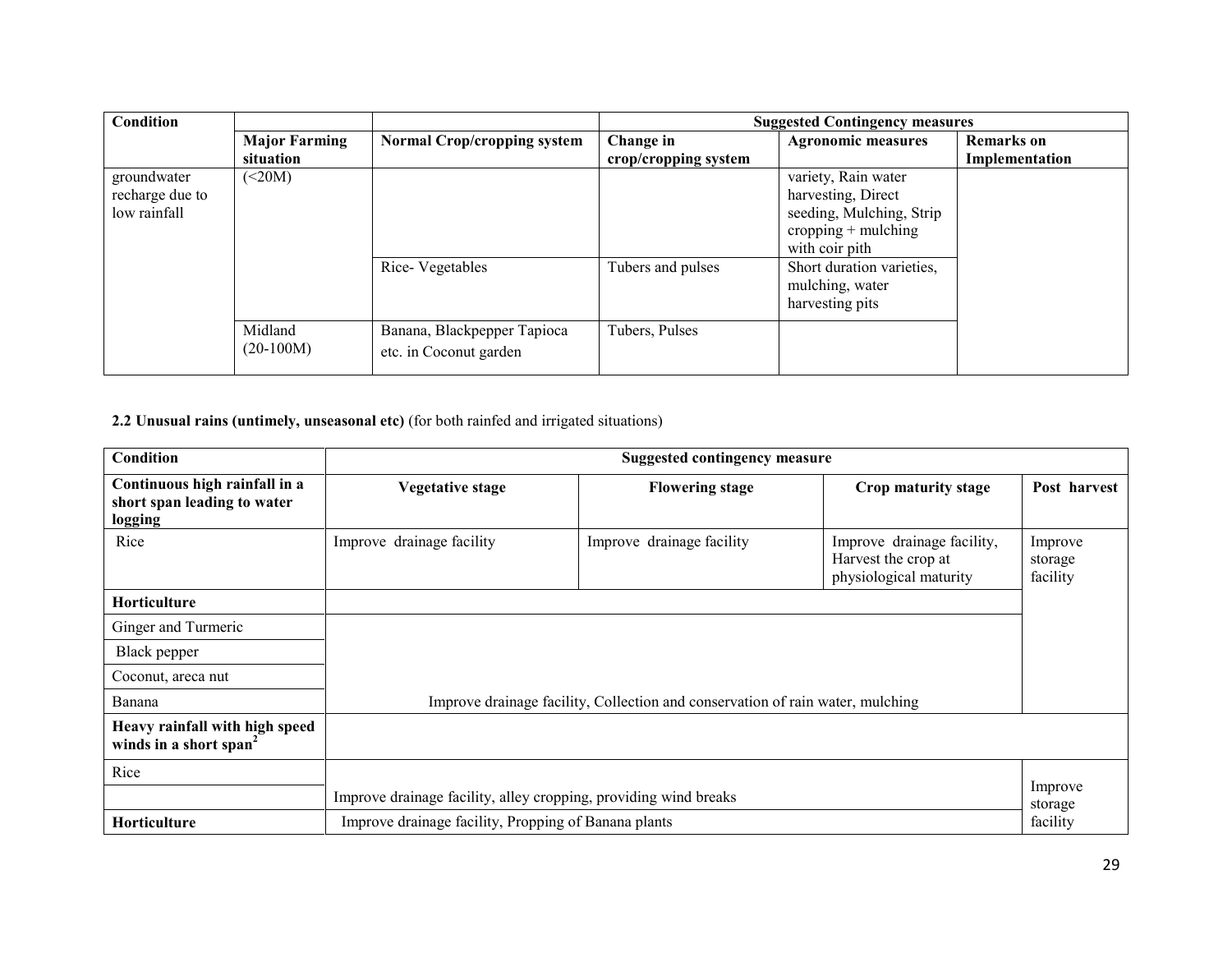| Ginger and Turmeric                                       |                                                                                                                                                                                                                                                                  |                                |
|-----------------------------------------------------------|------------------------------------------------------------------------------------------------------------------------------------------------------------------------------------------------------------------------------------------------------------------|--------------------------------|
| Black pepper                                              |                                                                                                                                                                                                                                                                  |                                |
| Coconut, areca nut                                        |                                                                                                                                                                                                                                                                  |                                |
| Banana                                                    |                                                                                                                                                                                                                                                                  |                                |
| Outbreak of pests and diseases<br>due to unseasonal rains |                                                                                                                                                                                                                                                                  |                                |
| Rice                                                      | Cultivation of resistant varieties, Use of disease free healthy seeds, proper seed treatment, application of bio<br>control agents, phytosanitation, balanced fertilizer application, adopt suitable cultural practices                                          | Improve<br>storage<br>facility |
| Horticulture                                              |                                                                                                                                                                                                                                                                  |                                |
| Ginger and Turmeric                                       | Use of disease free healthy planting materials, proper seed treatment, provide proper drainage facility,<br>mulching, application of bio control agents, use of plant protection chemicals                                                                       |                                |
| Black pepper                                              | Field sanitation, application of bio control agents, adopt suitable cultural practices like pruning of runner<br>shoots or tying back to the vines, provide adequate drainage facility, shade regulation prophylactic spraying<br>of plant protection chemicals. |                                |
| Coconut, areca nut                                        | Avoid water stagnation in the garden by providing drainage facilities, prophylactic spray of 1% Bordeaux<br>mixture, adopt phyto sanitation, cleaning of the crown,                                                                                              |                                |
| Banana                                                    | Use disease free healthy suckers, provide better drainage facility, prophylactic application of Bordeaux<br>mixture, use of bio control agents, removal and destruction of inoculum from the field                                                               |                                |

## 2.3 Floods

| Condition                                      |                                                                               | <b>Suggested contingency measure</b> |                           |                                               |  |  |
|------------------------------------------------|-------------------------------------------------------------------------------|--------------------------------------|---------------------------|-----------------------------------------------|--|--|
| Transient water logging/ partial<br>inundation | Seedling / nursery stage                                                      | <b>Vegetative stage</b>              | <b>Reproductive stage</b> | At harvest                                    |  |  |
| Rice                                           | Improve drainage facility, cultivate flood tolerant varieties, crop insurance |                                      |                           | Harvest the crop at<br>physiological maturity |  |  |
| <b>Horticulture</b>                            |                                                                               |                                      |                           |                                               |  |  |
| Ginger and Turmeric                            | Improve drainage                                                              |                                      |                           | Harvesting before rotting                     |  |  |
| Black pepper                                   | Plant grafted pepper                                                          |                                      |                           |                                               |  |  |
| Banana                                         | Improve drainage                                                              |                                      |                           |                                               |  |  |
| Continuous submergence                         |                                                                               |                                      |                           |                                               |  |  |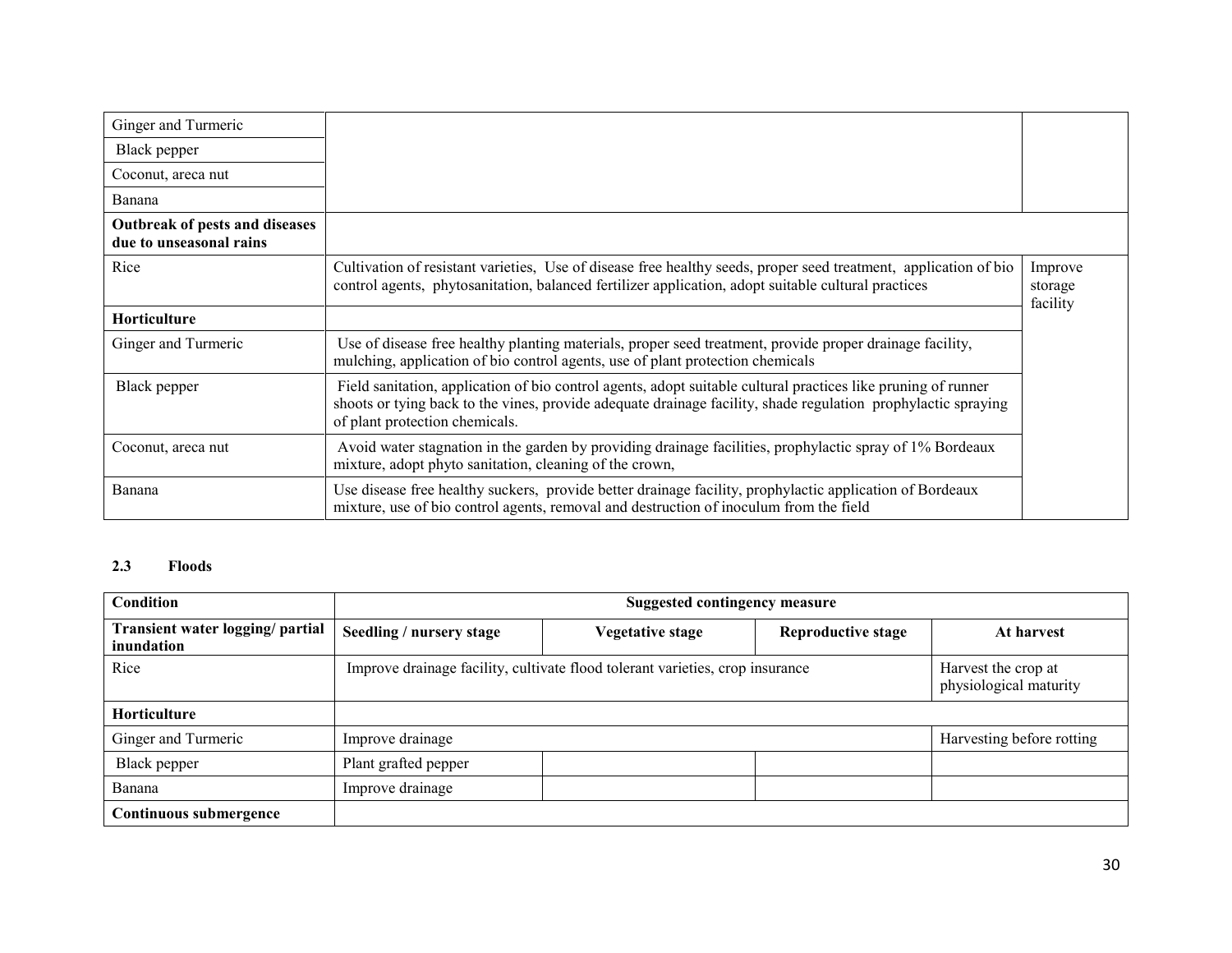| for more than 2 days |                                                                               |  |
|----------------------|-------------------------------------------------------------------------------|--|
| Rice                 | Improve drainage facility, cultivate flood tolerant varieties, crop insurance |  |
| Horticulture         |                                                                               |  |
| Ginger and Turmeric  | Improve drainage                                                              |  |
| Black pepper         | Plant grafted pepper                                                          |  |
| Banana               | Improve drainage                                                              |  |
| Sea water intrusion  |                                                                               |  |
| Rice                 | Grow salt tolerant variety like Vytilla - 6                                   |  |

## 2.4 Extreme events: Heat wave / Cold wave/Frost/ Hailstorm /Cyclone – NA

| Condition | <b>Suggested contingency measures</b> |
|-----------|---------------------------------------|
| Heat wave | ΝA                                    |
| Cold wave | INA.                                  |
| Frost     | ΙNΑ                                   |
| Hailstorm | NA                                    |

## Contingent strategies for Livestock, Poultry & Fisheries

### 2.5.1 Livestock

|                                  |                                                                      | <b>Suggested contingency measures</b>                    |                                                                                               |  |
|----------------------------------|----------------------------------------------------------------------|----------------------------------------------------------|-----------------------------------------------------------------------------------------------|--|
|                                  | <b>Before the event</b>                                              | During the event                                         | After the event                                                                               |  |
| Drought                          |                                                                      |                                                          |                                                                                               |  |
| Feed and fodder availability     | Feed storage and silage making                                       | Enriched and preserved fodder can be used<br>for feeding | With the onset of rains, fodder<br>cultivation including legumes<br>and trees can be taken up |  |
| Drinking water                   | Storage facilities for water                                         | Utilization of stored water economically                 | Rain water harvesting                                                                         |  |
| Health and disease<br>management | Prophylactic measures like vaccination, tree<br>planting around shed | Proper ventilation, cleanliness of the shed              | Every day cleaning                                                                            |  |
| <b>Floods</b>                    |                                                                      |                                                          |                                                                                               |  |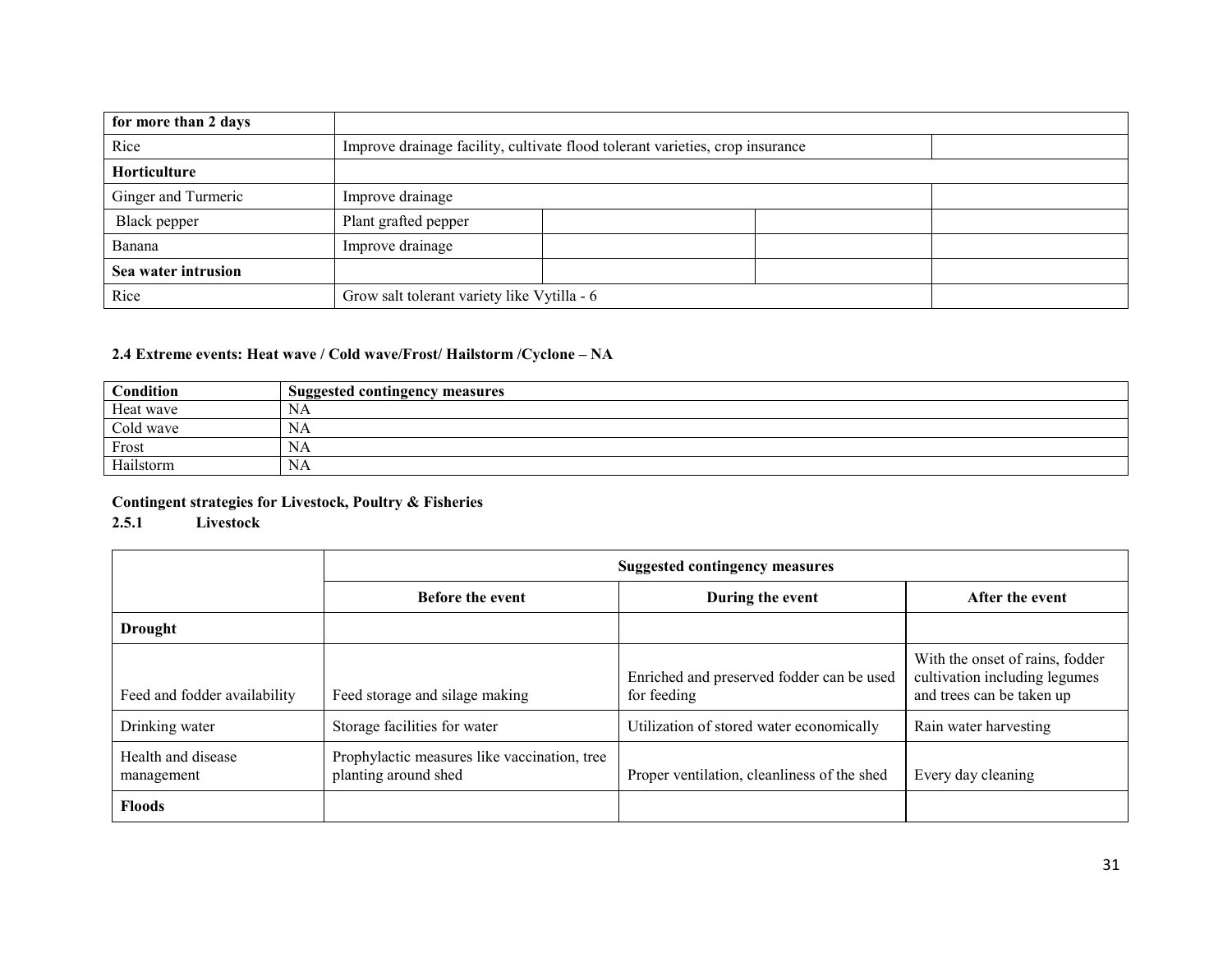|                              |                                                           |                                            | Drying fodder and feed under    |  |  |
|------------------------------|-----------------------------------------------------------|--------------------------------------------|---------------------------------|--|--|
| Feed and fodder availability | Air tight storage of feed                                 | Feeding good quality fodder + concentrate  | sun                             |  |  |
|                              |                                                           |                                            | Digging well / storage of clean |  |  |
| Drinking water               | Storage facilities for water                              | Provision of hot water for drinking        | water                           |  |  |
| Health and disease           |                                                           |                                            | Feed with mineral mixture       |  |  |
| management                   | Proper vaccination and balanced feed                      | Provide dry condition in the shed          | should be given                 |  |  |
| Cyclone                      |                                                           |                                            |                                 |  |  |
| Feed and fodder availability | Storage of feed and fodder                                | Use preserved fodder                       | Balanced nutrition              |  |  |
|                              |                                                           | Provide clean water for drinking, constrn. |                                 |  |  |
| Drinking water               | Storage facilities for water                              | of tanks                                   | constrn. of tanks               |  |  |
| Health and disease           |                                                           |                                            |                                 |  |  |
| management                   | vaccination                                               | Provide Balanced nutrition                 | Clean shed for animals          |  |  |
|                              | Cold water spraying/ more light $+$ full covering of shed |                                            |                                 |  |  |
| Heat wave and cold wave      |                                                           |                                            |                                 |  |  |
| Shelter/environment          |                                                           |                                            | Removal of dung from pits +     |  |  |
| management                   | Shed with proper ventilation + trees around               | Feed additives                             | clean surroundings              |  |  |
| Health and disease           |                                                           |                                            |                                 |  |  |
| management                   | Proper vaccination and balanced feed                      | Mineral mixture and feed additives         | Proper feeding                  |  |  |
|                              |                                                           |                                            |                                 |  |  |
|                              |                                                           |                                            |                                 |  |  |

<sup>s</sup> based on forewarning wherever available

## 2.5.2 Poultry

|                             | <b>Suggested contingency measures</b> | Convergence/linkages with                                                  |                                                    |                                         |
|-----------------------------|---------------------------------------|----------------------------------------------------------------------------|----------------------------------------------------|-----------------------------------------|
|                             | <b>Before the event</b>               | During the event                                                           | After the event                                    | ongoing programs, if any                |
| <b>Drought</b>              |                                       |                                                                            |                                                    |                                         |
| Storage of feed ingredients | Storing of feed and<br>ingredients    | Provide kitchen waste<br>and feed additives<br>vitamin mineral<br>mixtures | Cultivation of maize and<br>other feed ingredients | Can be linked with ATMA,<br>NREGS, RKVY |
| Drinking water              | Storage of clean drinking             | Provide cold clean                                                         | Digging of bore wells for                          |                                         |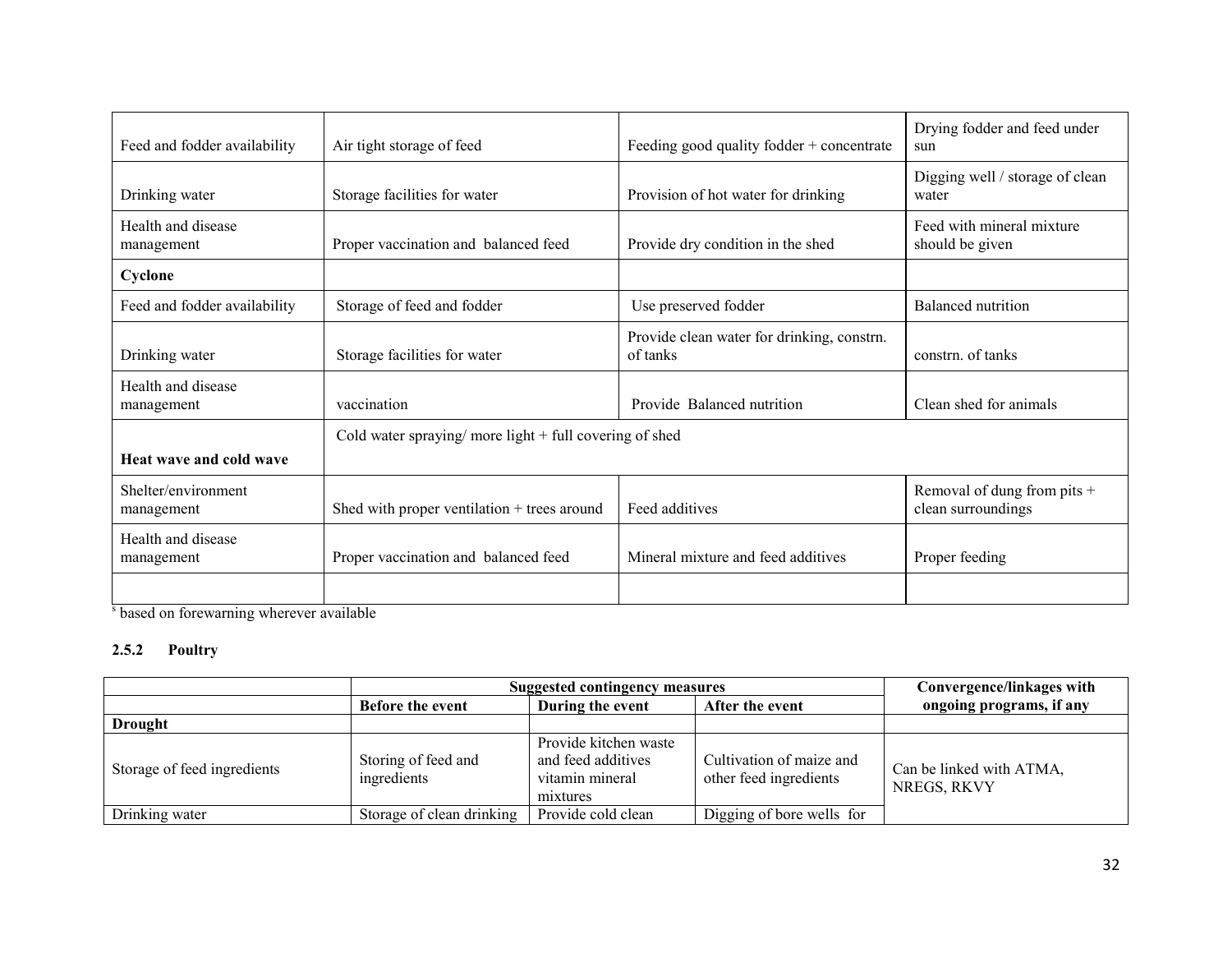|                                | water                                                                          | water                                                                              | drinking water                           |                                         |
|--------------------------------|--------------------------------------------------------------------------------|------------------------------------------------------------------------------------|------------------------------------------|-----------------------------------------|
| Health and disease management  | Vaccination of birds                                                           | Medicated water and<br>Balanced feed should<br>be given                            | Provide clean coops for<br>shelter       |                                         |
| <b>Floods</b>                  |                                                                                |                                                                                    |                                          |                                         |
| Storage of feed ingredients    | Storing of feed and<br>ingredients                                             | Provide balanced feed                                                              | Cultivation of maize and<br>fodder       |                                         |
| Drinking water                 | Storage of clean drinking<br>water                                             | Provide clean water                                                                | Construction of tanks and<br>wells       |                                         |
| Health and disease management  | Vaccination of birds                                                           | Provide medicated<br>water and feed<br>additives                                   | Provide clean coops for<br>shelter       |                                         |
| Cyclone                        |                                                                                |                                                                                    |                                          |                                         |
| Storage of feed ingredients    | Storing of feed and<br>ingredients                                             | Provide feed and clean<br>water                                                    | Cultivation of maize and<br>other fodder |                                         |
| Drinking water                 | Storage of water                                                               | Provide clean feed and<br>water                                                    | Construction of wells                    |                                         |
| Health and disease management  | Vaccination of birds                                                           | Medicated water and<br>feed additives                                              | Provide clean shelter                    |                                         |
| Heat wave and cold wave        |                                                                                |                                                                                    |                                          |                                         |
| Shelter/environment management | Planting of trees around<br>shed. Exhaust fan should<br>be fitted on the hoof. | Put gunny bags dipped<br>water in the direction<br>of wind.                        | Provide proper ventilation               | Can be linked with ATMA,<br>NREGS, RKVY |
| Health and disease management  | Vaccination of birds.<br>Provide water and feed                                | Close the door and<br>ventilation when cold<br>wind comes, during<br>day and night | Provide clean coops and<br>balanced feed |                                         |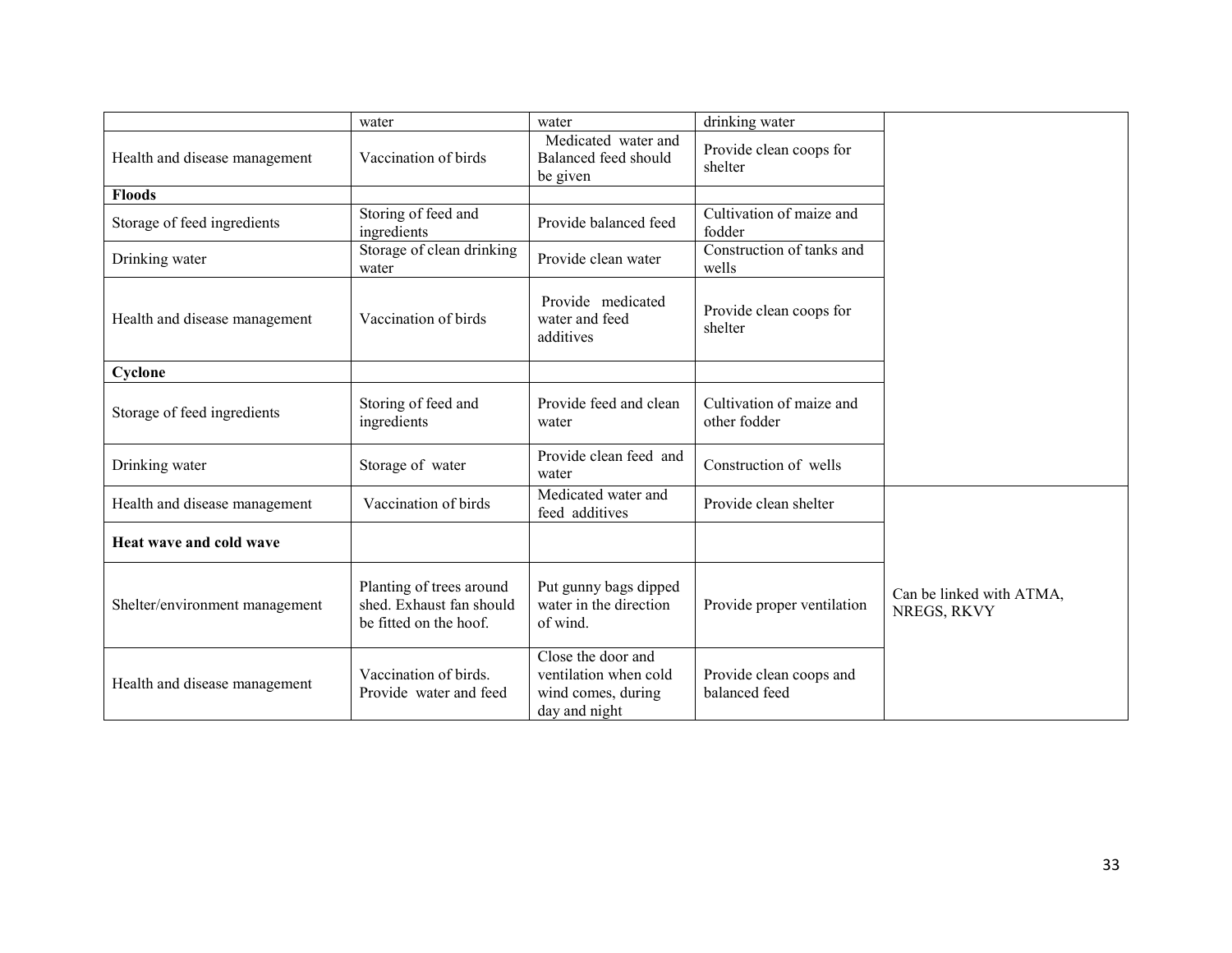## Fisheries

## 2.5.3 Fisheries/ Aquaculture

|                                                             | <b>Suggested contingency measures</b>                                                                                                                                                                                                                                                                                    |                                                                                                                                                                                                                                                                                       |                                                                                                                                                                                                                                                                                                                                                                              |
|-------------------------------------------------------------|--------------------------------------------------------------------------------------------------------------------------------------------------------------------------------------------------------------------------------------------------------------------------------------------------------------------------|---------------------------------------------------------------------------------------------------------------------------------------------------------------------------------------------------------------------------------------------------------------------------------------|------------------------------------------------------------------------------------------------------------------------------------------------------------------------------------------------------------------------------------------------------------------------------------------------------------------------------------------------------------------------------|
|                                                             | Before the event                                                                                                                                                                                                                                                                                                         | During the event                                                                                                                                                                                                                                                                      | After the event                                                                                                                                                                                                                                                                                                                                                              |
| 1) Drought                                                  |                                                                                                                                                                                                                                                                                                                          |                                                                                                                                                                                                                                                                                       |                                                                                                                                                                                                                                                                                                                                                                              |
| A. Capture                                                  |                                                                                                                                                                                                                                                                                                                          |                                                                                                                                                                                                                                                                                       |                                                                                                                                                                                                                                                                                                                                                                              |
| Marine                                                      | No change                                                                                                                                                                                                                                                                                                                | No change                                                                                                                                                                                                                                                                             | No change                                                                                                                                                                                                                                                                                                                                                                    |
| Inland                                                      |                                                                                                                                                                                                                                                                                                                          |                                                                                                                                                                                                                                                                                       |                                                                                                                                                                                                                                                                                                                                                                              |
| (i) Shallow water depth due to<br>insufficient rains/inflow | Rainwater harvesting<br>1.<br>2. Providing trenches and artificial<br>reefs for proving shelter for<br>fishes to withstand increase in<br>water temperature.<br>3. Transferring of cage culture<br>units to deeper areas                                                                                                 | 1. Setting up of artificial reefs for<br>proving shelter for fishes to<br>withstand increase in water<br>temperature<br>2. Shallow areas of derlic water<br>bodies can be used for pen<br>culture of Indian major carps,<br>pearl spot and freshwater<br>prawns in area of 0.1-0.2 ha | 1. Training on fish processing,<br>value addition to fishermen.<br>Setting up of marketing facilities<br>with ice boxes and chill room to<br>store large quantity of fish that<br>will be harvested due to low<br>water depth and drying up of<br>ponds in low lying areas.2.<br>Linkage with schemes of fisheries<br>dept to set up fish markets<br>2. Replacement of cages |
| (ii) Changes in water quality                               | 1. Removal of decaying organic<br>matter which may still lower the<br>dissolved oxygen content in<br>water during the drought<br>2. Ensure proper flushing of water<br>at bar mouth with proper<br>dredging.<br>3. Avoid entry of pollutants like<br>industrial effluents, run off from<br>agricultural land into rivers | Avoid entry of fertilizers in to the<br>water bodies which will lead<br>to plankton blooms<br>and<br>lowering of dissolved oxygen<br>at night                                                                                                                                         | No change                                                                                                                                                                                                                                                                                                                                                                    |
| (iii) Any other                                             |                                                                                                                                                                                                                                                                                                                          | Surveillance program to monitor<br>disease out breaks, removal of<br>diseased fishes                                                                                                                                                                                                  | No change                                                                                                                                                                                                                                                                                                                                                                    |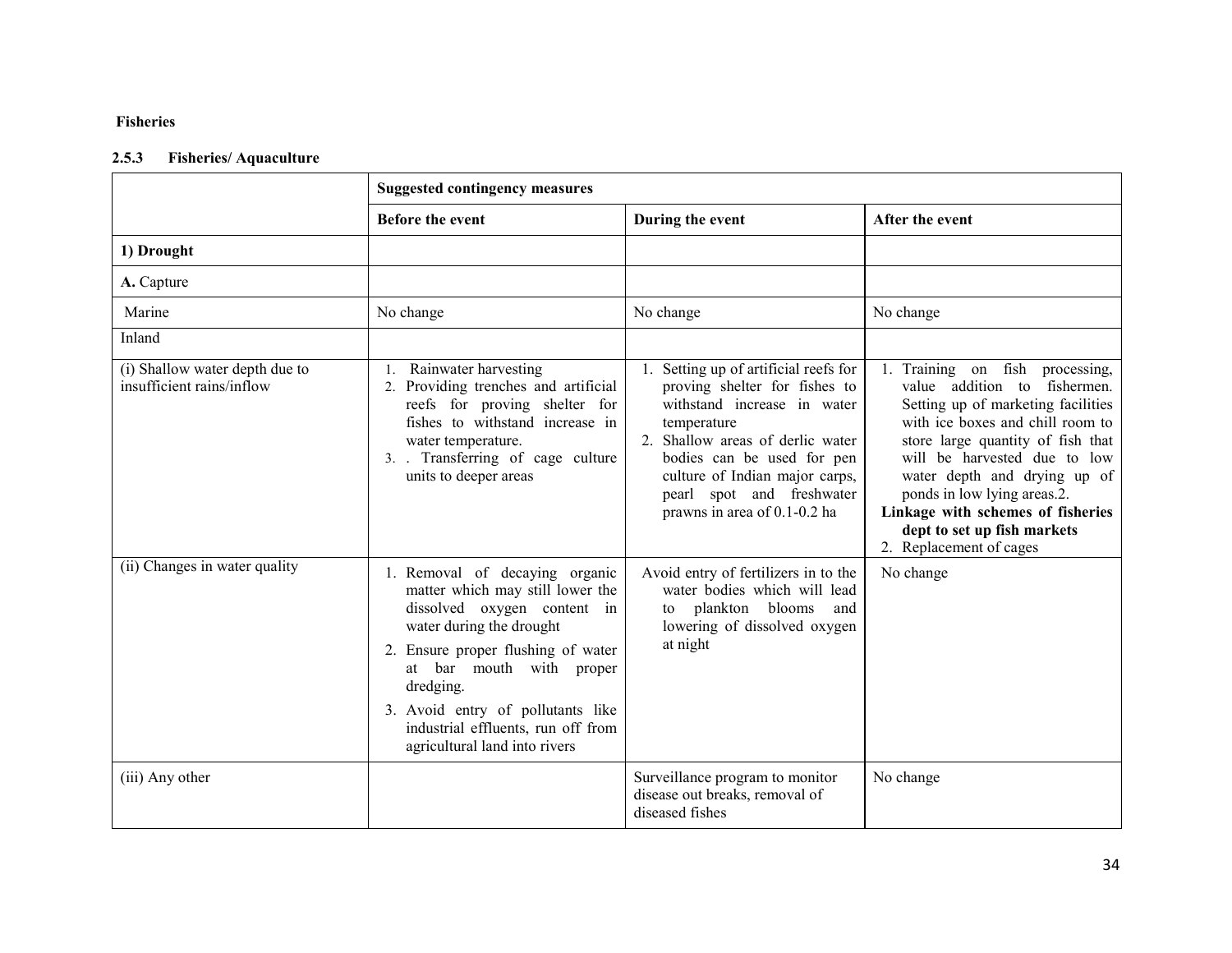| <b>B.</b> Aquaculture                                                   |                                                                                                                                                                                                                                                                                                                               |                                                                                                                                                                                                                                                                                                                                                                                                                                                                                                                            |                                                                                                                |  |
|-------------------------------------------------------------------------|-------------------------------------------------------------------------------------------------------------------------------------------------------------------------------------------------------------------------------------------------------------------------------------------------------------------------------|----------------------------------------------------------------------------------------------------------------------------------------------------------------------------------------------------------------------------------------------------------------------------------------------------------------------------------------------------------------------------------------------------------------------------------------------------------------------------------------------------------------------------|----------------------------------------------------------------------------------------------------------------|--|
| (i) Shallow water in ponds due to<br>insufficient rains/inflow          | 1. Rainwater harvesting<br>2. Providing trenches (1m depth) and<br>shelter for fishes to withstand increase<br>in water temperature<br>3. Low stocking density (2000/ha in<br>case of Indian Major Carps instead of<br>usual stocking density of 5,000/ha<br>4. Culture of air breathing fishes like<br>murrels and catfishes | 1. Providing trenches and shelter<br>10 % of pond surface area) for<br>fishes to withstand increase in<br>water temperature<br>2. Stunting of IMC fingerlings to<br>prevent feed wastage which may<br>result in algal blooms<br>3. Shifting of fish brooder to indoor<br>concrete tanks<br>4. Partial harvesting of fishes (large<br>size) to reduce stocking density in<br>ponds.<br>5. Promote ornamental fish culture<br>to increase income of farmers.<br>Linkage<br>with<br><b>Fisheries</b><br>Department and MPEDA. | Stocking of stunted<br>1.<br>fingerlings in ponds which<br>has a better growth rate                            |  |
| (ii) Impact of salt load build up in<br>ponds / change in water quality | Shrimp culture species: Penaeus<br>indicus preferred to P. monodon                                                                                                                                                                                                                                                            | Shelter on pond surface to reduce<br>transpiration rate                                                                                                                                                                                                                                                                                                                                                                                                                                                                    | Removal of shelters                                                                                            |  |
| (iii) Any other                                                         | Quality of shrimp seed to be ensured:<br>free from white spot syndrome virus<br>and other slow growth viruses by<br><b>PCR</b>                                                                                                                                                                                                | 1. Use of probiotics and water<br>remidiateors to maintain water<br>quality.<br>2. Adoption of twin pond system<br>for shrimp culture.<br>3. Recirculatory of water system<br>4. Use of aerators or prevent<br>thermal stratification in ponds<br>5. Surveillance program to monitor<br>presence of WSSV and other<br>diseases                                                                                                                                                                                             | Linkage with fish farmers<br>development agencies in fisheries<br>department for seed, inputs and<br>training. |  |
| 2) Floods                                                               |                                                                                                                                                                                                                                                                                                                               |                                                                                                                                                                                                                                                                                                                                                                                                                                                                                                                            |                                                                                                                |  |
| A. Capture                                                              |                                                                                                                                                                                                                                                                                                                               |                                                                                                                                                                                                                                                                                                                                                                                                                                                                                                                            |                                                                                                                |  |
| Marine                                                                  | 1. Ensure strengthening of coastal<br>belts by planting casuarina trees in                                                                                                                                                                                                                                                    | 1. Avoid fishing when bad weather<br>condition prevails.<br>Warning                                                                                                                                                                                                                                                                                                                                                                                                                                                        | Compensation to be given.<br><b>Linkage with Fisheries Department,</b>                                         |  |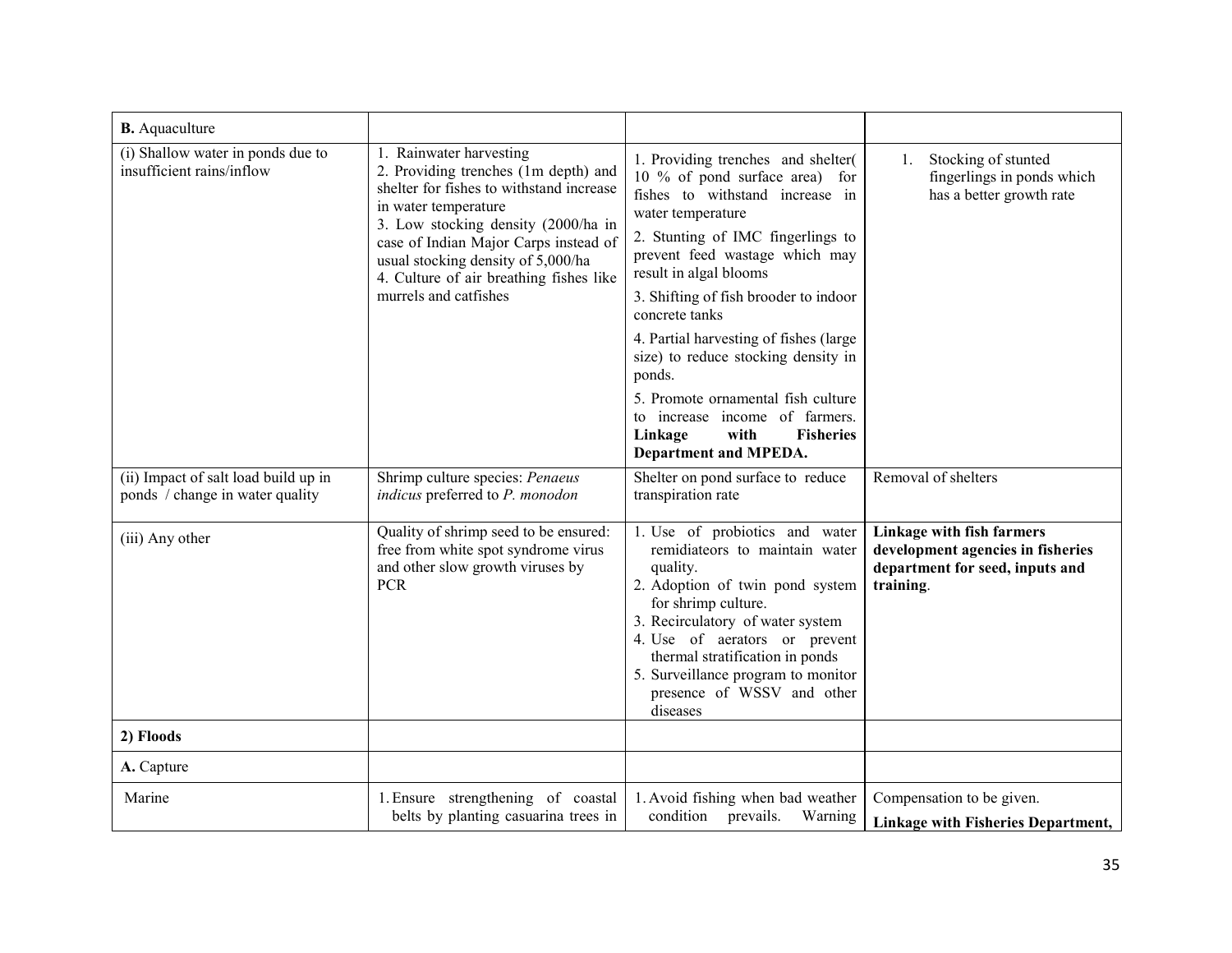|                                                            | marshy areas mangroves.<br>2. Training fishermen on spawning<br>season of fishes and importance of<br>selective gears.                                                | signals to be given in radio and<br>televisions.<br>2. T <sub>0</sub><br>provide<br>navigating<br>equipments such as radar and<br>safety gears such as life buoy,<br>life jackets, radio bacon etc.<br>Linkage<br>with<br>Fisheries<br>Department (provide to selected<br>fishermen after 2004 Tsunami).<br>3. Enquiry based on incidence<br>report on loss of life, gears and<br>accidents in sea. | Fishermen welfare fund board.                                                                                                                       |
|------------------------------------------------------------|-----------------------------------------------------------------------------------------------------------------------------------------------------------------------|-----------------------------------------------------------------------------------------------------------------------------------------------------------------------------------------------------------------------------------------------------------------------------------------------------------------------------------------------------------------------------------------------------|-----------------------------------------------------------------------------------------------------------------------------------------------------|
| Inland                                                     |                                                                                                                                                                       |                                                                                                                                                                                                                                                                                                                                                                                                     |                                                                                                                                                     |
| (i) Average compensation paid due to<br>loss of human life | Registration of fishermen under<br>fishermen welfare fund board of<br>Department of Fisheries                                                                         | Enquiry based on incidence reports                                                                                                                                                                                                                                                                                                                                                                  | Payment of compensation, as per the<br>norms of the State Government and<br>implemented by the State Fisheries<br>Department and Revenue Department |
| (ii) No. of boats / nets/damaged                           | Registration of boats and fishing gears<br>with Department of Fisheries                                                                                               | $-do$                                                                                                                                                                                                                                                                                                                                                                                               | $-do-$                                                                                                                                              |
| (iii) No.of houses damaged                                 | Registration of houses                                                                                                                                                | $-do-$                                                                                                                                                                                                                                                                                                                                                                                              | $-do$                                                                                                                                               |
| (iv) Loss of stock                                         | Storing of clean water and feed for<br>live stock.                                                                                                                    | $-do$                                                                                                                                                                                                                                                                                                                                                                                               | $-do-$                                                                                                                                              |
| (v) Changes in water quality                               | Strengthening of embankment prown<br>to soil erosion by trufing and<br>terracing to avoid entry of water or<br>over flow which may also lead to<br>turbidity of water | No change                                                                                                                                                                                                                                                                                                                                                                                           | Stocking of fishes only after water<br>quality analysis and after checking the<br>presence of weed fishes                                           |
| (vi) Health and diseases                                   | Surveillance program to monitor<br>disease out breaks, removal of<br>diseased fishes                                                                                  | Surveillance prog ram to monitor<br>disease out breaks, removal of<br>diseased fishes especially ulcer,<br>pox and EUS                                                                                                                                                                                                                                                                              | No change                                                                                                                                           |
| <b>B.</b> Aquaculture                                      |                                                                                                                                                                       |                                                                                                                                                                                                                                                                                                                                                                                                     |                                                                                                                                                     |
| (i) Inundation with flood water                            | Keeping of buffer zone.                                                                                                                                               | Opening of sluice or out let with<br>net for protecting fish escape, If not                                                                                                                                                                                                                                                                                                                         |                                                                                                                                                     |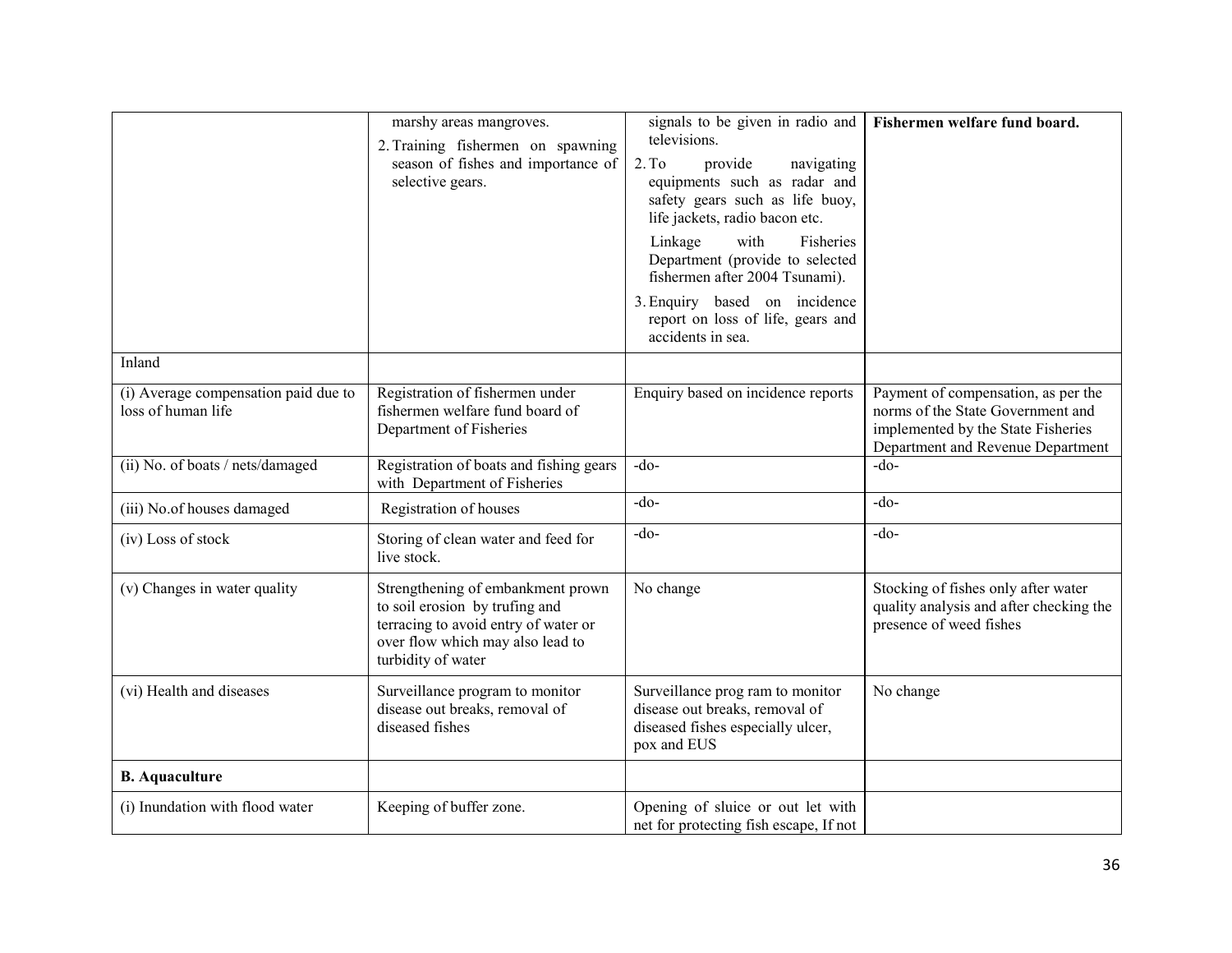|                                                                 | Construction of ponds based on the<br>of Coastal<br>aquaculture<br>norms<br>authority and MPEDA.<br>Keeping of protective net fencing<br>over bunds | possible<br>fish<br>harvest<br>the<br>immediately                                              |                                                                                                                                                                                                                        |
|-----------------------------------------------------------------|-----------------------------------------------------------------------------------------------------------------------------------------------------|------------------------------------------------------------------------------------------------|------------------------------------------------------------------------------------------------------------------------------------------------------------------------------------------------------------------------|
| (ii) Water continuation and changes in<br>water quality         | Strengthening of pond embankment to<br>reduce turbidity of water due to soil<br>erosion                                                             | Measurement of water turbidity,<br>pH and application of alum,<br>agriculture lime accordingly | Application of lime to correct water<br>pΗ                                                                                                                                                                             |
| (iii) Health and diseases                                       | Surveillance program to monitor<br>heath status of fish.<br>Providing immunostimulants with<br>feed                                                 | Surveillance program to monitor<br>disease out breaks, removal of<br>diseased fishes           | Sampling to analyze the fish stock,<br>species and entry of weed fishes.<br>Drain and dry the pond before next<br>crop                                                                                                 |
| (iv) Loss of stock and inputs (feed,<br>chemicals etc)          | Storing of fish feed and chemicals in<br>safer areas                                                                                                | No change                                                                                      | Quantify the feed requirement based<br>on number of fishes in ponds                                                                                                                                                    |
| (v) Infrastructure damage (pumps,<br>aerators, huts etc)        | Removal of pumps and electrical<br>equipments to safer areas                                                                                        | No change                                                                                      | Reinstallation of pumps and aerators                                                                                                                                                                                   |
| (vi) Any other                                                  | Start fish culture in advance                                                                                                                       |                                                                                                |                                                                                                                                                                                                                        |
| 3. Cyclone / Tsunami                                            |                                                                                                                                                     |                                                                                                |                                                                                                                                                                                                                        |
| A. Capture                                                      |                                                                                                                                                     |                                                                                                |                                                                                                                                                                                                                        |
| Marine                                                          | Establishment of Tsunami warning<br>center                                                                                                          | No change                                                                                      | No change                                                                                                                                                                                                              |
| (i) Average compensation paid due to<br>loss of fishermen lives | Registration of fishermen<br>under<br>fishermen welfare fund board of<br>Department of Fisheries                                                    | Enquiry based on incidence reports                                                             | Payment of compensation, based on<br>report<br>by<br>Fisheries<br>Revenue,<br>department<br>Rehabilitation activities: Starting of<br>employment<br>providing<br>micro<br>enterprises for the depended of<br>diseased. |
| (ii) Avg. no. of boats / nets/damaged                           | Registration of boats and fishing gears<br>fishermen<br>with<br>Department of<br>Fisheries                                                          | Enquiry based on incidence reports                                                             | Payment of compensation, based on<br>report<br>by<br>Revenue,<br>Fisheries<br>department                                                                                                                               |
| (iii) Avg. no. of houses damaged                                | Registration of houses                                                                                                                              | Enquiry<br>incidence<br>based<br>on<br>reports                                                 | Payment of compensation, based on                                                                                                                                                                                      |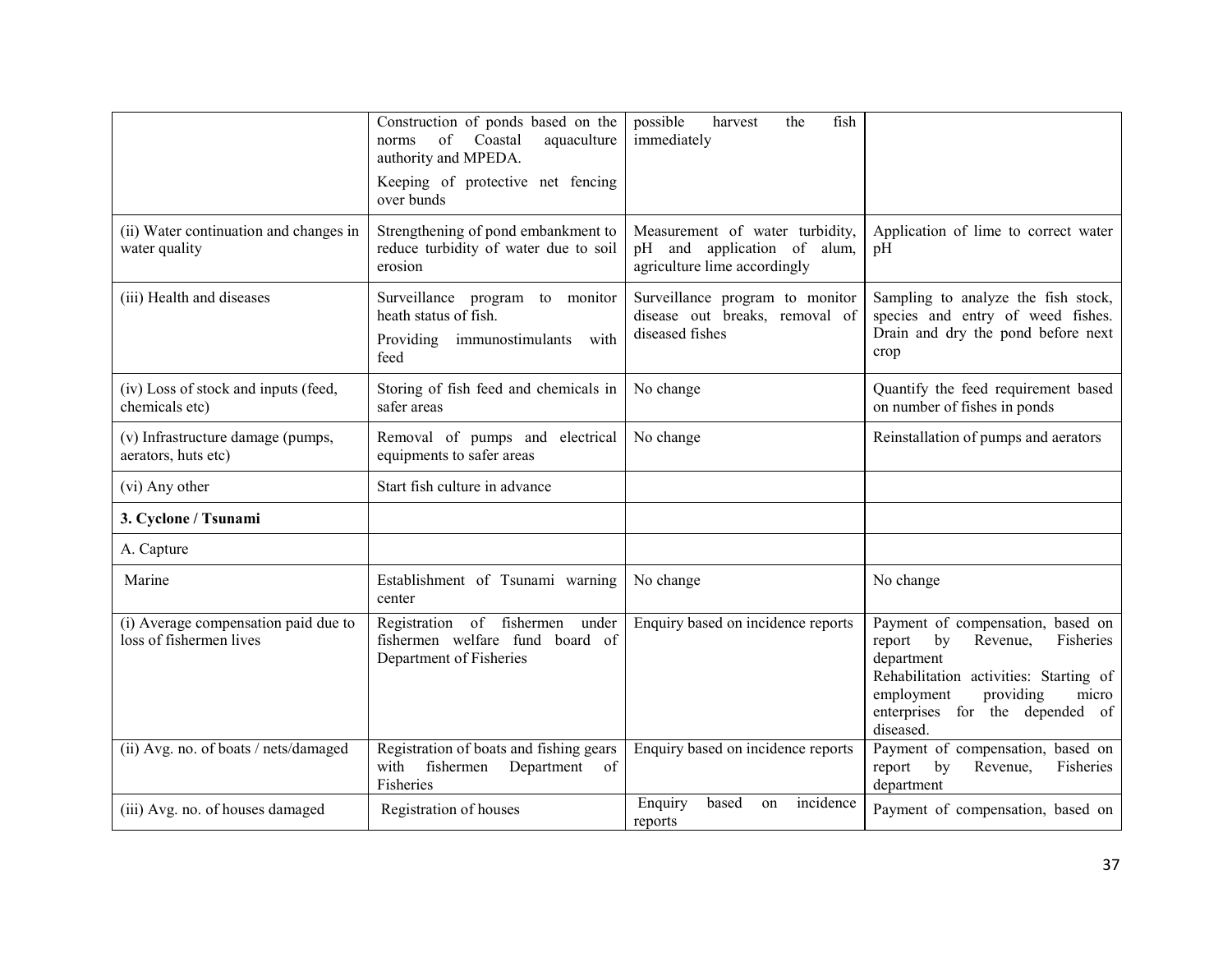|                                                                       |                                                                                                                                                                                                                                                                                                     |                                    | report by Revenue department                                                                                                                                     |
|-----------------------------------------------------------------------|-----------------------------------------------------------------------------------------------------------------------------------------------------------------------------------------------------------------------------------------------------------------------------------------------------|------------------------------------|------------------------------------------------------------------------------------------------------------------------------------------------------------------|
| Inland                                                                |                                                                                                                                                                                                                                                                                                     |                                    |                                                                                                                                                                  |
| B. Aquaculture                                                        |                                                                                                                                                                                                                                                                                                     |                                    |                                                                                                                                                                  |
| (i) Overflow / flooding of ponds                                      | Keeping of buffer zone.<br>Construction of ponds based on the<br>of Coastal<br>aquaculture<br>norms<br>authority and MPEDA.                                                                                                                                                                         | Enquiry based on incidence reports | Payment of compensation, based on<br>Fisheries<br>report<br>by<br>Revenue,<br>department<br>Drying of pond before next crop<br>Application of lime to correct pH |
| (ii) Changes in water quality (fresh<br>water / brackish water ratio) | Strengthening of embankment prow<br>to soil erosion to reduce turbidity of<br>water                                                                                                                                                                                                                 | No change                          | Payment of compensation, based on<br>Fisheries<br>by<br>Revenue,<br>report<br>department                                                                         |
| (iii) Health and diseases                                             | No change                                                                                                                                                                                                                                                                                           | No change                          | Surveillance program to monitor<br>health status of fish                                                                                                         |
| (iv) Loss of stock and inputs (feed,<br>chemicals etc)                | Registering the farm and updating the<br>culture practice with respective<br>FFDAs(Fresh water fish farmers<br>development agencies)<br>Storing of feed, chemical, probiotics<br>in separate room with proper<br>ventilation and protection against<br>rodents<br>Linkage with FFDA, Fisheries Dept | Enquiry based on reports           | Payment of compensation, based on<br>report by Revenue, Fisheries<br>department                                                                                  |
| (v) Infrastructure damage (pumps,<br>aerators, shelters/huts etc)     | Starting of fish culture in advance in<br>areas prone to flood.<br>Removal of pumps and electrical<br>equipments to safer areas based on<br>alert                                                                                                                                                   | No change                          | Reinstallation of pumps and aerators                                                                                                                             |
| (vi) Any other                                                        | Cage culture technique can be<br>adopted in areas prone to flood                                                                                                                                                                                                                                    |                                    |                                                                                                                                                                  |
| 4. Heat wave and cold wave                                            |                                                                                                                                                                                                                                                                                                     |                                    |                                                                                                                                                                  |
| A. Capture                                                            |                                                                                                                                                                                                                                                                                                     |                                    |                                                                                                                                                                  |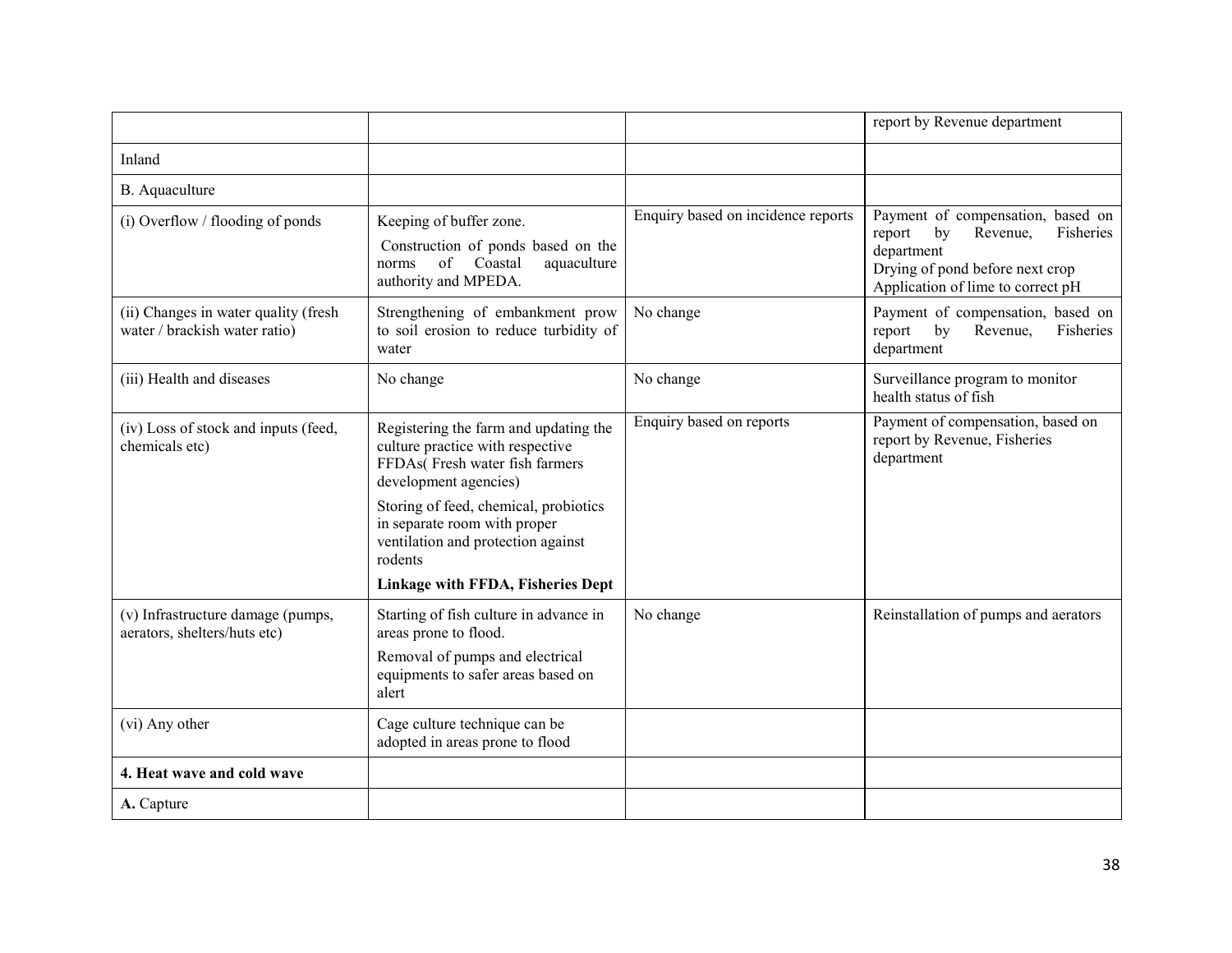| Marine                                                                               | No change | No change                                             | Plankton analysis and alert if red tide<br>or toxic algal bloom occurs |
|--------------------------------------------------------------------------------------|-----------|-------------------------------------------------------|------------------------------------------------------------------------|
| Inland                                                                               |           |                                                       |                                                                        |
| <b>B</b> . Aquaculture                                                               |           |                                                       |                                                                        |
| (i) Changes in pond environment<br>(water quality)                                   | No change | No change                                             | No change                                                              |
| (ii) Health and Disease management<br>Incorporation of immunostimulants<br>with feed |           | Surveillance program to monitor<br>disease out breaks | Treatment based on diagnosis                                           |
| (iii) Any other                                                                      |           |                                                       |                                                                        |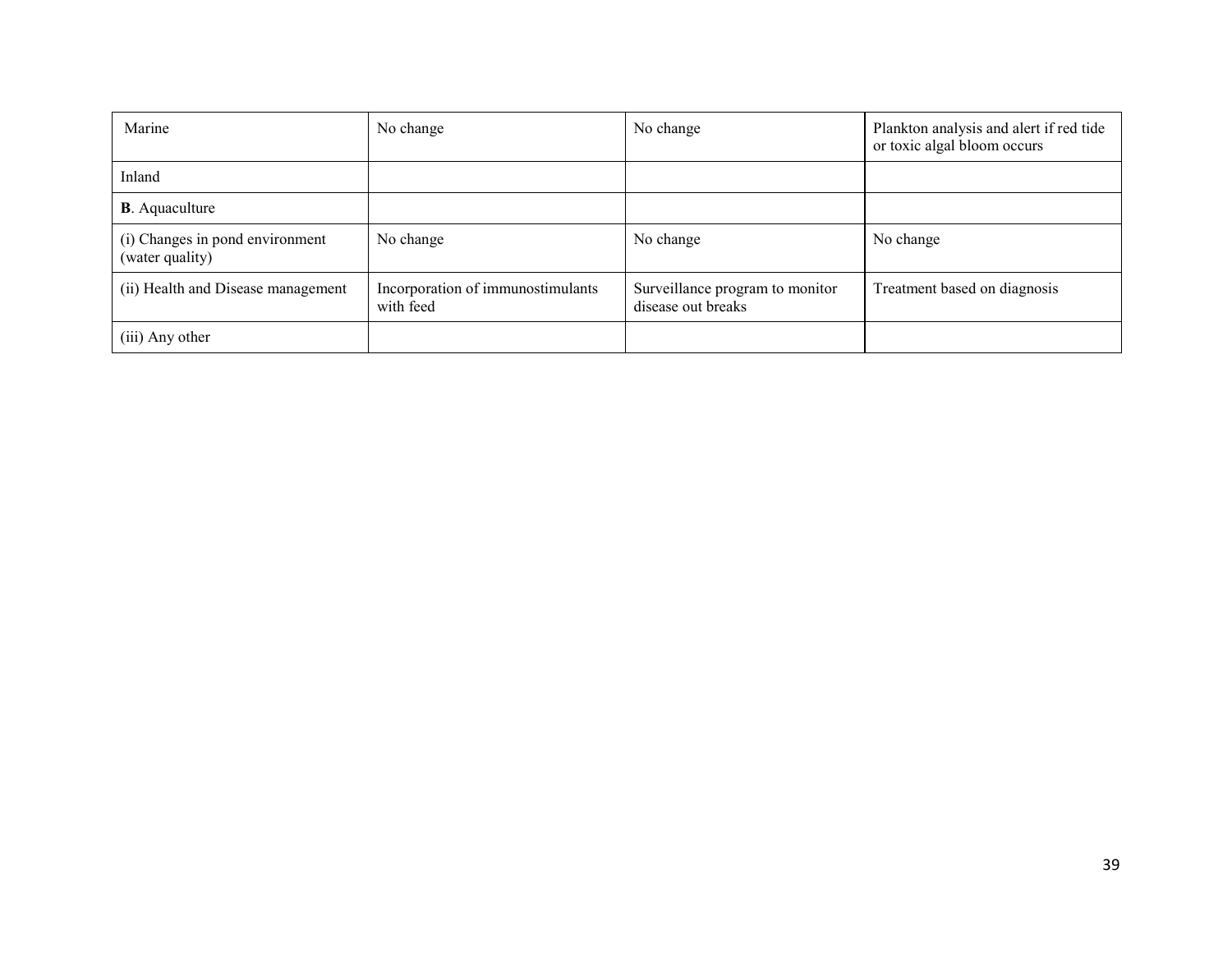|                                                                           | Name of station: CWRDM Campus, Kottamparamba |            |            |            |            |            |              |            |            |            |            |         |
|---------------------------------------------------------------------------|----------------------------------------------|------------|------------|------------|------------|------------|--------------|------------|------------|------------|------------|---------|
| Longitude: 75° 52′ 15" E, Latitude 11° 17′ 07" N, Altitude: 60m above MSL |                                              |            |            |            |            |            |              |            |            |            |            |         |
| Daily Rainfall<br>(mm/day)                                                |                                              |            |            |            |            | Year: 2000 |              |            |            |            |            | 22      |
| Day                                                                       | <b>JAN</b>                                   | <b>FEB</b> | <b>MAR</b> | <b>APR</b> | <b>MAY</b> | $\rm JUN$  | $\text{JUL}$ | <b>AUG</b> | <b>SEP</b> | <b>OCT</b> | <b>NOV</b> | DEC     |
| 1                                                                         | 0.0                                          | 0.0        | 0.0        | 0.0        | 0.0        | 0.8        | 36.2         | 0.0        | 15.6       | 21.2       | 0.0        | 120.6   |
| $\overline{2}$                                                            | 0.0                                          | 0.0        | 0.0        | 11.0       | 0.0        | 18.4       | 80.2         | 0.0        | 8.3        | 22.4       | 1.8        | 0.0     |
| $\overline{3}$                                                            | 0.0                                          | 0.0        | 0.0        | 0.0        | 0.0        | 27.4       | 0.4          | 0.6        | 8.3        | 43.6       | 0.0        | 0.0     |
| $\overline{4}$                                                            | 0.0                                          | 0.0        | 0.0        | 3.8        | 0.0        | 6.0        | 9.4          | 23.2       | 3.2        | 3.8        | 0.0        | 0.0     |
| 5                                                                         | 0.0                                          | 0.0        | 0.0        | 4.0        | 0.0        | 25.0       | 9.0          | 4.2        | 12.4       | 2.2        | 0.0        | 0.0     |
| 6                                                                         | 0.0                                          | 0.0        | 0.0        | 0.0        | 0.0        | 74.2       | 34.4         | 0.2        | 1.8        | 0.0        | 0.0        | 21.4    |
| $\overline{7}$                                                            | 0.0                                          | 0.0        | 0.0        | 0.0        | $0.0\,$    | 77.6       | 14.4         | 2.8        | 0.0        | 11.4       | 2.0        | 0.0     |
| 8                                                                         | 0.0                                          | 0.0        | 0.0        | 3.8        | 0.0        | 70.8       | 12.2         | 14.0       | 0.0        | 28.6       | 0.0        | 0.0     |
| 9                                                                         | 0.0                                          | 0.0        | 0.0        | 0.0        | 0.0        | 36.8       | 2.2          | 12.2       | 0.0        | 26.2       | 0.0        | 0.0     |
| 10                                                                        | 0.0                                          | 0.0        | 0.0        | 0.0        | 0.0        | 13.8       | 0.0          | 5.4        | 4.0        | 1.8        | 0.0        | 0.0     |
| 11                                                                        | 0.0                                          | 0.0        | 0.0        | 0.0        | 0.0        | 35.4       | 86.0         | 29.0       | 0.0        | 0.0        | 0.0        | 0.0     |
| 12                                                                        | 0.0                                          | 0.0        | 0.0        | 1.8        | $0.0\,$    | 5.6        | 90.4         | 10.6       | 0.0        | 0.2        | $0.0\,$    | $0.0\,$ |
| 13                                                                        | 1.2                                          | 0.0        | 0.0        | 0.0        | 0.0        | 39.8       | 0.8          | 6.6        | 0.0        | 30.2       | 0.0        | 0.0     |
| 14                                                                        | 0.0                                          | 0.0        | 0.0        | 0.2        | 0.0        | 3.2        | 0.0          | 0.0        | 0.0        | 30.8       | 0.0        | 0.0     |
| 15                                                                        | 0.0                                          | 0.0        | 0.0        | 4.6        | 0.0        | 16.8       | 15.8         | 0.0        | 0.0        | 3.2        | 0.0        | 0.0     |
| 16                                                                        | 0.0                                          | 0.0        | 0.0        | 0.4        | 0.0        | 16.8       | 9.6          | 2.4        | 0.4        | 0.0        | 0.0        | 0.0     |
| 17                                                                        | 0.0                                          | $0.0\,$    | $0.0\,$    | 0.0        | 3.0        | 14.4       | 6.2          | $0.0\,$    | $0.0\,$    | $0.0\,$    | $0.0\,$    | $0.0\,$ |
| $18\,$                                                                    | 0.0                                          | 0.0        | 0.0        | 12.2       | 24.8       | 7.8        | 9.2          | 17.4       | 0.0        | 17.0       | 0.0        | 0.0     |

Annexure-I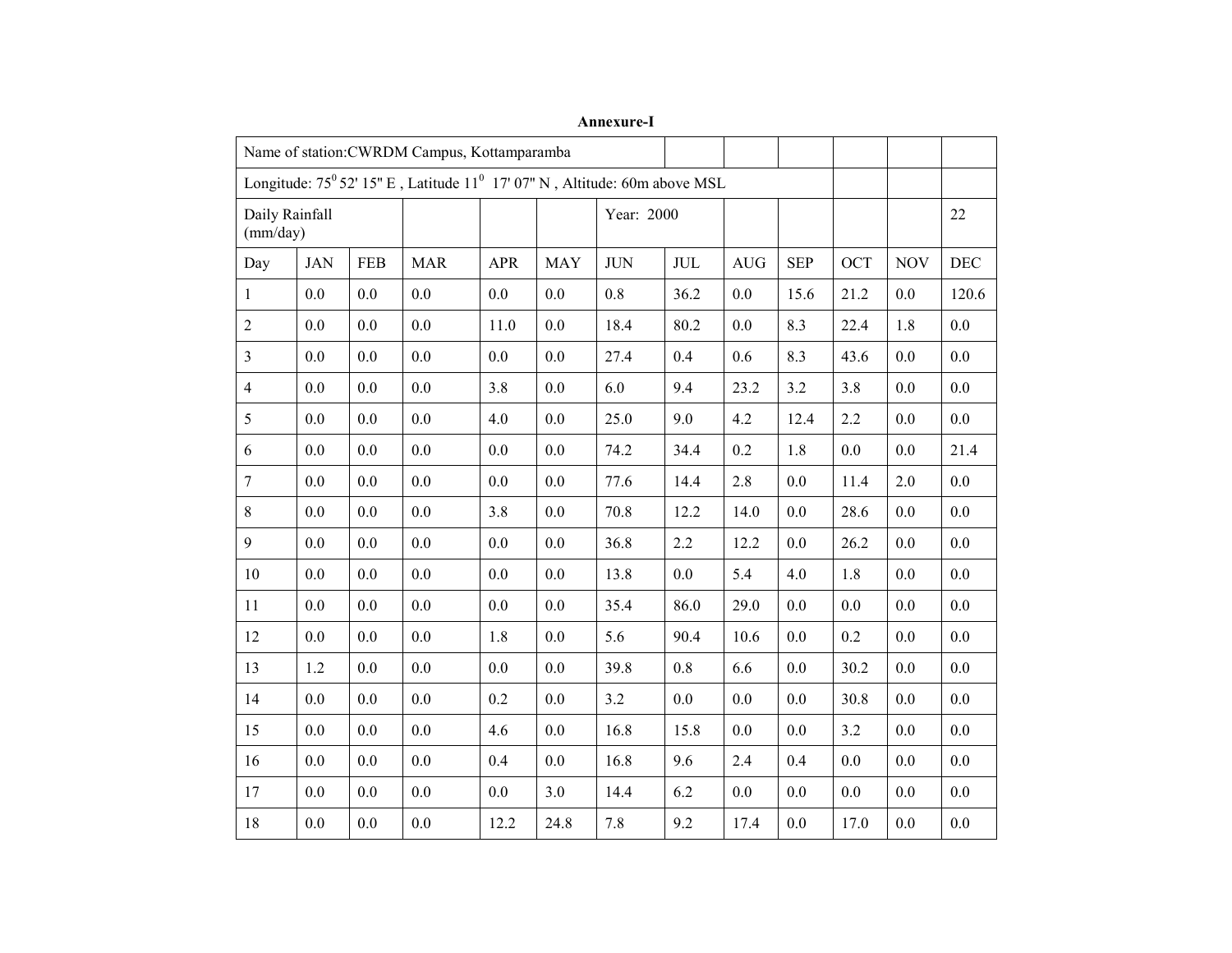| 19    | 0.0      | 0.0     | 0.0 | 0.0      | $0.0\,$ | 48.6    | 13.2  | 5.2   | 0.4   | 0.0   | 0.0  | 0.0     |
|-------|----------|---------|-----|----------|---------|---------|-------|-------|-------|-------|------|---------|
| 20    | 0.0      | 0.0     | 0.0 | 0.0      | 6.8     | 15.8    | 2.0   | 14.2  | 0.0   | 0.0   | 3.6  | $0.0\,$ |
| 21    | 0.0      | 0.0     | 0.0 | 0.0      | $0.8\,$ | 42.0    | 0.0   | 29.6  | 7.4   | 0.0   | 24.0 | 0.0     |
| 22    | 0.0      | 0.0     | 0.0 | 0.0      | 0.0     | 11.4    | 0.0   | 12.6  | 2.2   | 0.0   | 0.0  | $0.0\,$ |
| 23    | $0.0\,$  | $0.0\,$ | 0.0 | 0.0      | 0.0     | 14.4    | 0.0   | 21.4  | 8.0   | 0.0   | 0.0  | $0.0\,$ |
| 24    | 0.0      | 0.0     | 0.0 | 0.0      | 0.0     | $0.0\,$ | 0.0   | 43.2  | 22.0  | 1.0   | 64.4 | $0.0\,$ |
| 25    | 0.0      | 0.0     | 0.0 | 0.2      | 0.2     | 0.0     | 0.0   | 34.6  | 52.0  | 0.0   | 0.0  | $0.0\,$ |
| 26    | 0.0      | 0.0     | 0.0 | 0.0      | 1.4     | 2.8     | 0.0   | 44.4  | 92.8  | 0.0   | 0.0  | $0.0\,$ |
| 27    | 0.0      | 0.0     | 0.0 | 0.0      | 43.2    | 9.0     | 0.0   | 54.2  | 3.2   | 0.0   | 0.0  | $0.0\,$ |
| 28    | 0.0      | 6.0     | 0.0 | 0.0      | 14.2    | 23.0    | 0.0   | 30.8  | 2.2   | 0.0   | 0.0  | 0.6     |
| 29    | 0.0      | 0.0     | 0.0 | 0.0      | 0.0     | 18.0    | 31.8  | 3.8   | 0.6   | 0.0   | 0.0  | $0.0\,$ |
| 30    | 0.0      |         | 0.0 | 0.0      | $0.0\,$ | 30.0    | 0.6   | 3.4   | 6.0   | 0.0   | 3.2  | $0.0\,$ |
| 31    | 0.0      |         | 0.0 |          | 0.0     |         | 0.0   | 8.6   |       | 0.0   |      | 0.6     |
|       |          |         |     |          |         |         |       |       |       |       |      |         |
| Total | 1.2      | 6.0     | Nil | 42.0     | 94.4    | 705.6   | 464.0 | 434.6 | 250.8 | 243.6 | 99.0 | 143.2   |
|       | A.R:2000 |         |     | 2484.4mm |         |         |       |       |       |       |      |         |

|                                       | Name of station: CWRDM Campus, Kottamparamba                                                   |            |            |            |     |            |     |            |            |            |            |            |
|---------------------------------------|------------------------------------------------------------------------------------------------|------------|------------|------------|-----|------------|-----|------------|------------|------------|------------|------------|
|                                       | Longitude: $75^{\circ}$ 52' 15" E, Latitude 11 <sup>°</sup> 17' 07" N, Altitude: 60m above MSL |            |            |            |     |            |     |            |            |            |            |            |
| Daily Rainfall (mm/day)<br>Year: 2001 |                                                                                                |            |            |            |     |            |     |            |            |            |            | 23         |
| Day                                   | <b>JAN</b>                                                                                     | <b>FEB</b> | <b>MAR</b> | <b>APR</b> | MAY | <b>JUN</b> | JUL | <b>AUG</b> | <b>SEP</b> | <b>OCT</b> | <b>NOV</b> | <b>DEC</b> |
|                                       | 0.0                                                                                            | 0.0        | 0.0        | 0.0        | 1.0 | 0.0        | 2.6 | 0.0        | 0.0        | 39.4       | 18.0       | 0.0        |
|                                       | 0.0                                                                                            | 4.0        | 0.0        | 0.0        | 0.0 | 0.0        | 8.4 | 33.4       | 2.8        | 3.4        | 0.0        | 0.0        |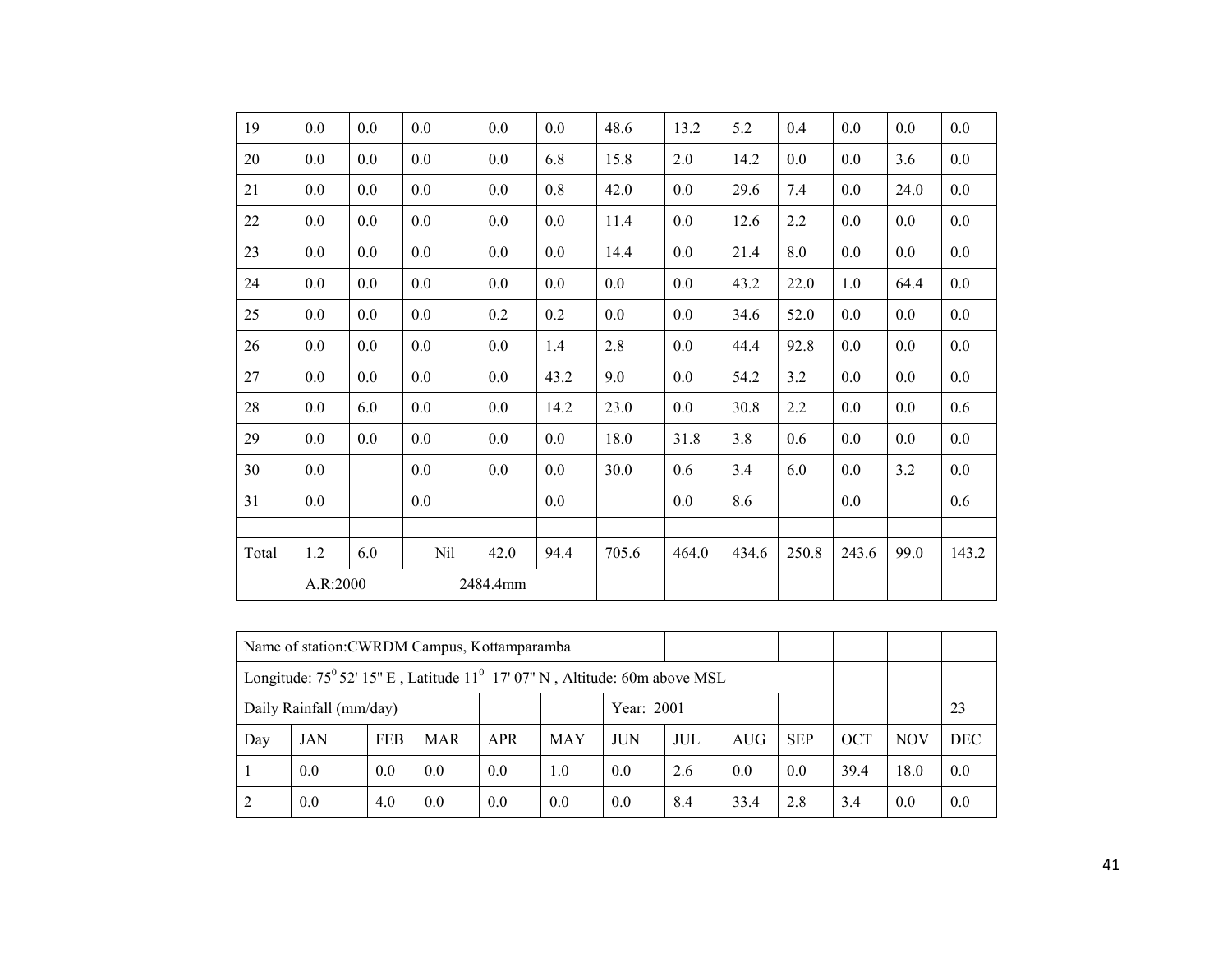| $\overline{3}$ | 0.0     | 0.0     | 0.0     | 0.0  | 0.0     | 0.0   | 55.0    | 32.8    | 0.0     | 0.0     | 3.6     | 0.0     |
|----------------|---------|---------|---------|------|---------|-------|---------|---------|---------|---------|---------|---------|
| $\overline{4}$ | 0.0     | 0.0     | 0.0     | 0.0  | 0.0     | 0.0   | 13.0    | 8.4     | 0.0     | 0.0     | 0.0     | 0.0     |
| 5              | 0.0     | 0.0     | 0.0     | 0.0  | 0.0     | 7.8   | 42.0    | 13.4    | 0.0     | 0.0     | 0.0     | 0.0     |
| 6              | 0.0     | $0.0\,$ | $0.0\,$ | 0.0  | 1.2     | 33.8  | 32.6    | 13.4    | $0.0\,$ | 4.8     | $0.0\,$ | 0.0     |
| $\overline{7}$ | 0.0     | 0.0     | 0.0     | 0.0  | 68.8    | 70.0  | 24.4    | 1.6     | 0.0     | 4.0     | 17.0    | 0.0     |
| $\,8\,$        | 0.0     | 0.0     | 0.0     | 0.0  | $1.0\,$ | 44.0  | 57.2    | 18.2    | 0.0     | 30.0    | 35.8    | 0.0     |
| 9              | 0.0     | 0.0     | 0.0     | 2.0  | 0.0     | 14.0  | 16.6    | 1.0     | 0.0     | 29.8    | 0.0     | 0.0     |
| 10             | 0.0     | 0.0     | $0.0\,$ | 0.0  | $0.0\,$ | 43.5  | 16.8    | 1.0     | 0.0     | 0.0     | 0.0     | 0.0     |
| $11\,$         | 0.0     | $0.0\,$ | 0.0     | 0.0  | $0.0\,$ | 43.5  | 33.6    | 1.8     | 0.0     | 2.6     | $0.0\,$ | 0.0     |
| 12             | 0.0     | 0.0     | 0.0     | 55.7 | 0.0     | 43.5  | 15.6    | 11.8    | 0.0     | 0.0     | 0.0     | 0.0     |
| 13             | 0.0     | 0.0     | 0.0     | 55.7 | 0.0     | 24.6  | 0.0     | 10.0    | 0.0     | 0.0     | $0.0\,$ | 0.0     |
| 14             | 0.0     | 0.0     | 0.0     | 55.7 | 0.0     | 53.0  | 0.0     | 16.8    | 0.0     | 21.0    | 0.0     | 0.0     |
| 15             | 0.0     | 0.0     | $0.0\,$ | 55.7 | $0.0\,$ | 45.2  | 0.4     | $1.0\,$ | 1.2     | 26.6    | 0.4     | 0.0     |
| 16             | 0.0     | 0.0     | 0.0     | 0.0  | 0.0     | 18.2  | $0.0\,$ | 26.6    | 0.0     | 3.4     | 38.4    | 0.0     |
| 17             | 0.0     | 0.0     | 0.0     | 0.0  | 0.0     | 19.0  | 1.0     | 29.4    | 0.0     | 0.0     | 35.4    | 0.0     |
| 18             | 0.0     | 0.0     | $0.0\,$ | 0.0  | $0.0\,$ | 17.0  | 5.2     | 6.8     | 0.0     | 0.4     | 0.0     | 0.0     |
| 19             | 0.0     | 0.0     | 0.0     | 4.6  | 0.0     | 17.0  | 2.2     | 50.0    | 0.0     | 0.0     | 18.8    | 0.0     |
| 20             | 0.0     | 0.0     | $0.0\,$ | 0.0  | $0.0\,$ | 17.0  | 2.4     | 9.0     | $1.0\,$ | 10.2    | $0.0\,$ | 0.0     |
| 21             | 0.0     | $0.0\,$ | 0.0     | 0.0  | $0.0\,$ | 12.2  | 0.0     | 27.6    | $0.8\,$ | 3.4     | 0.0     | $0.0\,$ |
| $22\,$         | 0.0     | 0.0     | 0.0     | 0.0  | 15.4    | 21.6  | 0.0     | 12.2    | 0.0     | 8.6     | $0.0\,$ | 0.0     |
| 23             | 0.0     | $0.0\,$ | $0.0\,$ | 14.4 | 2.4     | 100.8 | 5.6     | 10.2    | 43.2    | $0.0\,$ | 3.0     | 0.0     |
| 24             | 0.0     | 0.0     | 0.0     | 0.4  | 76.0    | 34.0  | 18.4    | 15.6    | 0.8     | 0.0     | 2.4     | 0.0     |
| $25\,$         | $0.0\,$ | $0.0\,$ | $0.0\,$ | 0.0  | $0.0\,$ | 2.4   | 2.0     | 12.4    | $0.0\,$ | $0.0\,$ | $0.0\,$ | $0.0\,$ |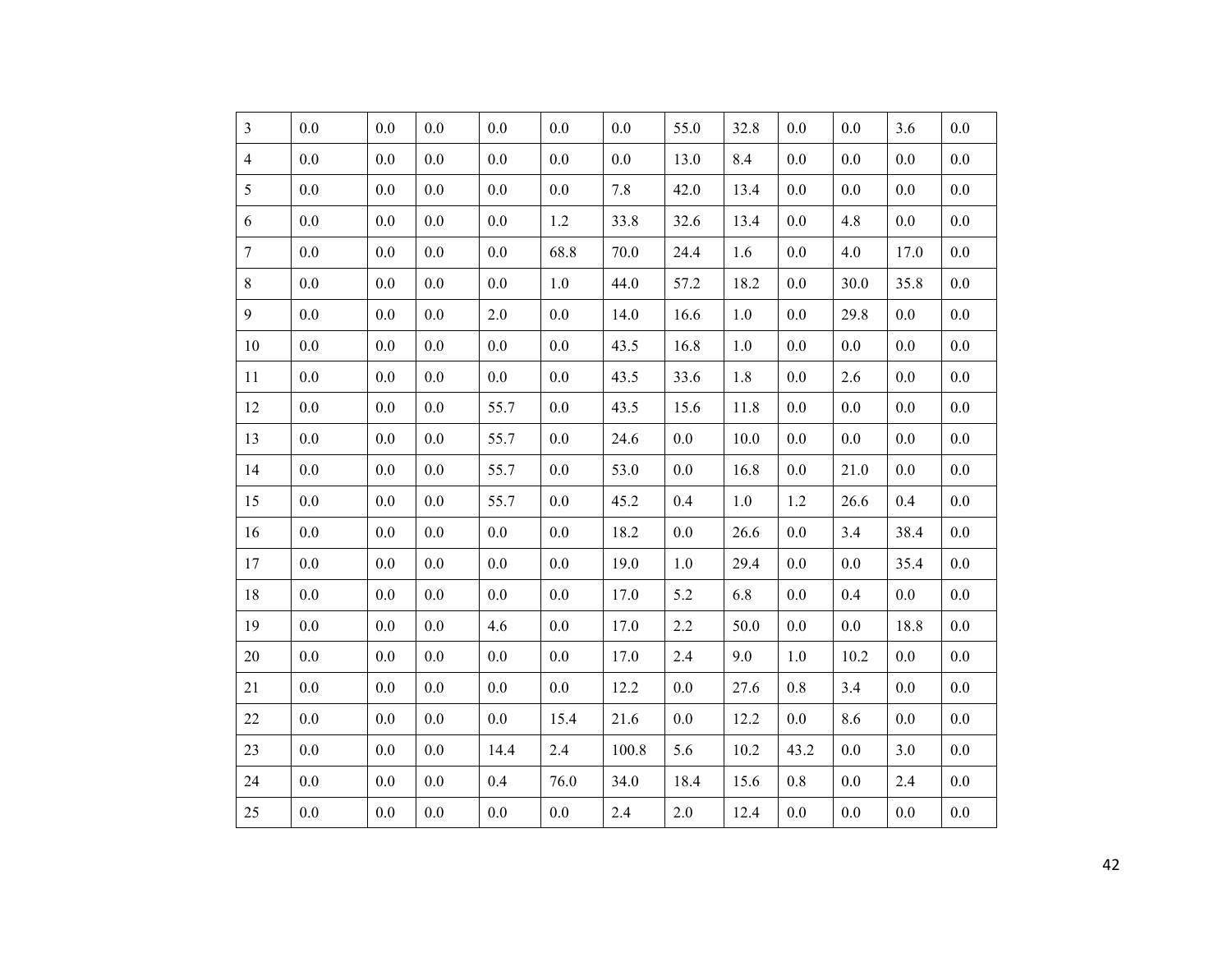| 26    | 0.0      | 0.0 | 0.0      | 0.0   | 29.6  | 28.8  | 29.6  | 3.0   | 16.0  | 13.4  | 0.0   | $0.0\,$ |
|-------|----------|-----|----------|-------|-------|-------|-------|-------|-------|-------|-------|---------|
| 27    | 0.0      | 0.0 | 0.0      | 0.0   | 49.0  | 5.2   | 2.0   | 0.0   | 15.0  | 0.0   | 0.0   | 0.0     |
| 28    | 0.0      | 0.0 | 0.0      | 0.0   | 42.6  | 17.6  | 17.2  | 0.0   | 1.2   | 2.4   | 0.0   | 0.0     |
| 29    | 0.0      |     | 0.0      | 0.0   | 17.6  | 7.8   | 23.0  | 0.0   | 1.8   | 0.0   | 0.0   | 0.0     |
| 30    | 0.0      |     | 0.0      | 0.0   | 9.2   | 1.6   | 1.0   | 3.0   | 80.6  | 0.6   | 0.6   | 0.0     |
| 31    | 0.0      |     | 0.0      |       | 12.0  |       | 49.6  | 0.0   |       | 0.0   |       | 0.0     |
|       |          |     |          |       |       |       |       |       |       |       |       |         |
| Total | Nil      | 4.0 | Nil      | 244.2 | 325.8 | 743.1 | 477.4 | 370.4 | 164.4 | 204.0 | 173.4 | Nil     |
|       | A.R:2001 |     | 2706.7mm |       |       |       |       |       |       |       |       |         |

|                | Name of station: CWRDM Campus, Kottamparamba                                                |            |            |            |            |            |      |            |            |      |            |            |
|----------------|---------------------------------------------------------------------------------------------|------------|------------|------------|------------|------------|------|------------|------------|------|------------|------------|
|                | Longitude: $75^{\circ}$ 52' 15" E, Latitude $11^{\circ}$ 17' 07" N, Altitude: 60m above MSL |            |            |            |            |            |      |            |            |      |            |            |
|                | Daily Rainfall (mm/day)                                                                     |            |            |            |            | Year: 2002 |      |            |            |      |            | 24         |
| Day            | <b>JAN</b>                                                                                  | <b>FEB</b> | <b>MAR</b> | <b>APR</b> | <b>MAY</b> | <b>JUN</b> | JUL  | <b>AUG</b> | <b>SEP</b> | OCT  | <b>NOV</b> | <b>DEC</b> |
| $\mathbf{1}$   | 0.0                                                                                         | 0.0        | 0.0        | 0.0        | 0.0        | 0.4        | 0.0  | 3.2        | 0.0        | 1.0  | 0.8        | 0.0        |
| $\overline{2}$ | $0.0\,$                                                                                     | 0.0        | 0.0        | 0.0        | 0.0        | 67.6       | 20.6 | 18.2       | 0.0        | 18.4 | 0.4        | 0.0        |
| 3              | 0.0                                                                                         | 0.0        | 0.0        | 0.0        | 0.0        | 27.4       | 29.6 | 10.6       | 0.8        | 0.0  | 15.8       | 0.0        |
| $\overline{4}$ | $0.0\,$                                                                                     | 0.0        | 0.0        | 0.0        | 23.6       | 36.0       | 2.4  | 6.6        | 0.8        | 0.4  | 0.0        | 0.0        |
| 5              | 0.0                                                                                         | 0.0        | 0.0        | 0.0        | 20.0       | 0.0        | 20.6 | 46.4       | 1.4        | 2.4  | 7.6        | 0.0        |
| 6              | $0.0\,$                                                                                     | 0.0        | 0.0        | 0.0        | 0.0        | 1.6        | 5.4  | 18.0       | 5.6        | 0.0  | 0.6        | 0.0        |
| 7              | $0.0\,$                                                                                     | 8.8        | 0.0        | 0.0        | 0.0        | 0.4        | 1.0  | 3.6        | 15.6       | 0.0  | 0.0        | 0.0        |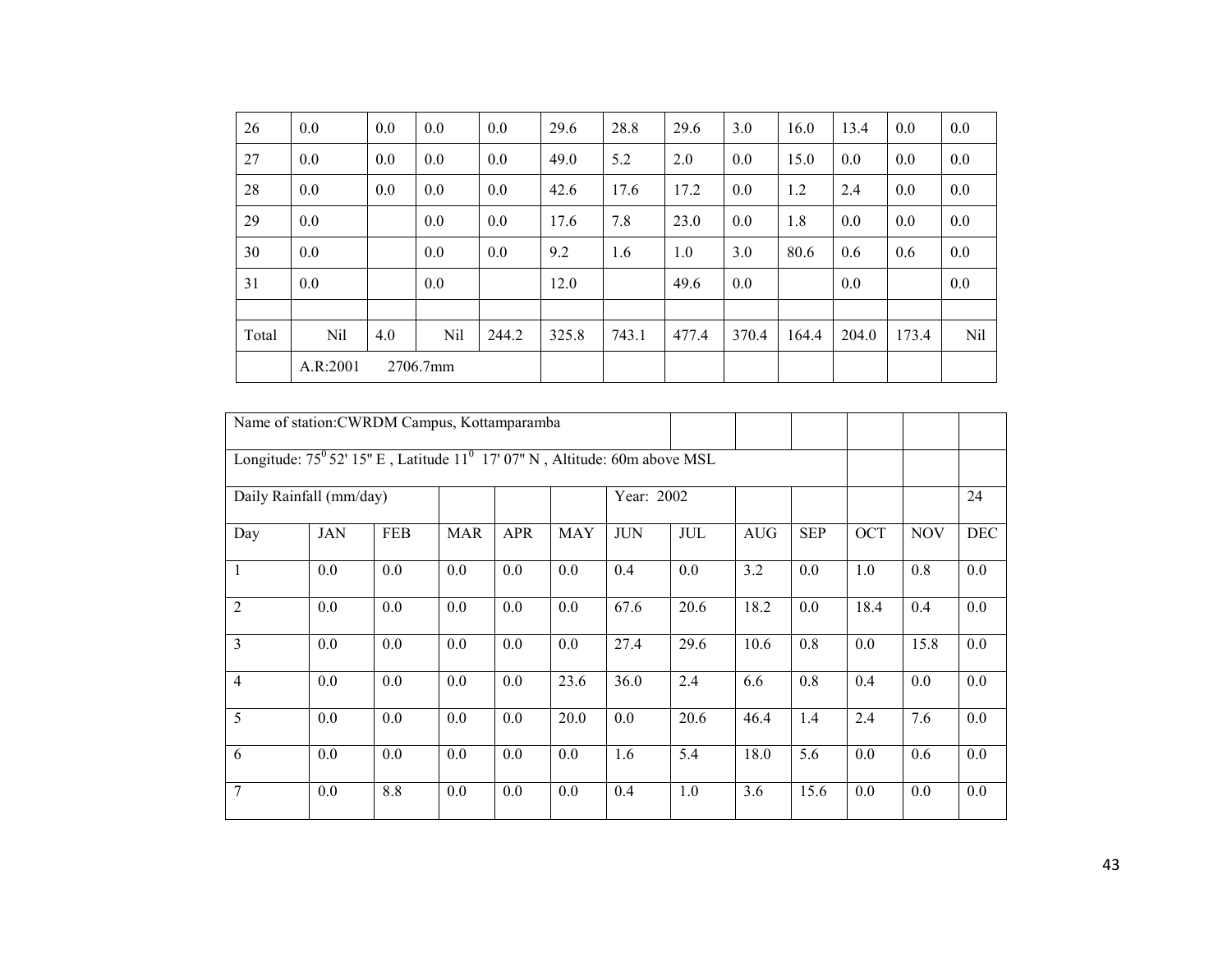| $\overline{8}$  | $0.0\,$          | $0.0\,$ | $0.0\,$ | 0.0     | 0.0              | $0.0\,$           | $1.2\,$           | 37.4             | 27.0 | 15.2    | 0.4              | $0.0\,$          |
|-----------------|------------------|---------|---------|---------|------------------|-------------------|-------------------|------------------|------|---------|------------------|------------------|
| $\overline{9}$  | $0.0\,$          | $0.0\,$ | $0.0\,$ | $0.0\,$ | 17.6             | 39.0              | $0.0\,$           | 29.0             | 16.2 | 78.6    | $0.0\,$          | $0.0\,$          |
| $10\,$          | $0.0\,$          | $0.0\,$ | $0.0\,$ | $0.0\,$ | $0.0\,$          | 2.6               | 4.6               | 14.6             | 12.4 | 15.4    | 0.6              | $0.0\,$          |
| $11\,$          | $0.0\,$          | $0.0\,$ | $0.0\,$ | $0.0\,$ | $0.0\,$          | $2.0\,$           | $\overline{8.2}$  | 62.2             | 0.0  | 19.2    | $0.0\,$          | $0.0\,$          |
| 12              | $0.0\,$          | $0.0\,$ | $0.0\,$ | $0.0\,$ | 0.0              | $2.0\,$           | 69.4              | 38.2             | 12.4 | 54.4    | $0.0\,$          | $0.0\,$          |
| $\overline{13}$ | $\overline{0.0}$ | $0.0\,$ | $0.0\,$ | $0.0\,$ | $\overline{0.0}$ | $\overline{66.2}$ | $\overline{43.2}$ | $\overline{0.8}$ | 0.0  | 70.2    | $0.0\,$          | $0.0\,$          |
| 14              | 0.0              | 0.0     | 0.0     | 0.0     | 6.4              | 38.4              | 9.0               | 22.8             | 0.0  | 70.2    | 0.0              | $0.0\,$          |
| 15              | 0.0              | 0.0     | 0.0     | 6.0     | 4.6              | 41.8              | 3.4               | 13.0             | 0.0  | 70.2    | 0.0              | $0.0\,$          |
| 16              | $0.0\,$          | $0.0\,$ | 0.0     | $0.0\,$ | 0.0              | 28.8              | $0.0\,$           | 19.6             | 0.0  | 0.6     | $0.0\,$          | $0.0\,$          |
| 17              | 0.0              | 0.0     | 25.4    | 0.0     | 0.0              | 0.0               | 12.4              | 93.4             | 0.0  | 0.8     | 0.0              | $0.0\,$          |
| 18              | 0.0              | 0.0     | 0.0     | 0.0     | 1.2              | 1.6               | 10.0              | 24.2             | 0.0  | 0.0     | 0.8              | $0.0\,$          |
| 19              | 0.0              | 0.0     | 0.0     | $0.0\,$ | 167.0            | 36.2              | 2.0               | 8.2              | 0.0  | $0.0\,$ | $0.0\,$          | $0.0\,$          |
| 20              | $0.0\,$          | 0.0     | 0.0     | $0.0\,$ | 20.0             | 2.6               | 2.4               | 0.0              | 0.0  | 8.6     | 11.2             | $0.0\,$          |
| 21              | $0.0\,$          | $0.0\,$ | 0.0     | $0.0\,$ | 3.4              | 10.4              | 10.0              | 2.0              | 0.0  | 0.0     | 5.2              | $0.0\,$          |
| 22              | $0.0\,$          | $0.0\,$ | $0.0\,$ | $0.0\,$ | 1.0              | 7.6               | 3.2               | 6.2              | 0.0  | 0.0     | 0.8              | $0.0\,$          |
| 23              | $0.0\,$          | 0.0     | 0.0     | $0.0\,$ | 0.0              | 15.4              | 0.4               | 6.2              | 0.0  | $0.0\,$ | 29.0             | $0.0\,$          |
| 24              | $\overline{0.0}$ | $0.0\,$ | $0.0\,$ | 10.0    | 0.0              | 26.0              | $0.0\,$           | 6.2              | 0.0  | $0.0\,$ | $0.0\,$          | $0.0\,$          |
| 25              | 0.0              | 0.0     | 0.0     | 0.0     | 0.0              | 20.4              | $0.0\,$           | 4.4              | 0.0  | 0.0     | 0.0              | $0.0\,$          |
| $\overline{26}$ | $\overline{0.0}$ | $0.0\,$ | 0.0     | $0.0\,$ | 24.8             | 11.0              | 23.0              | $\overline{0.0}$ | 0.0  | 36.2    | $\overline{0.0}$ | $\overline{0.0}$ |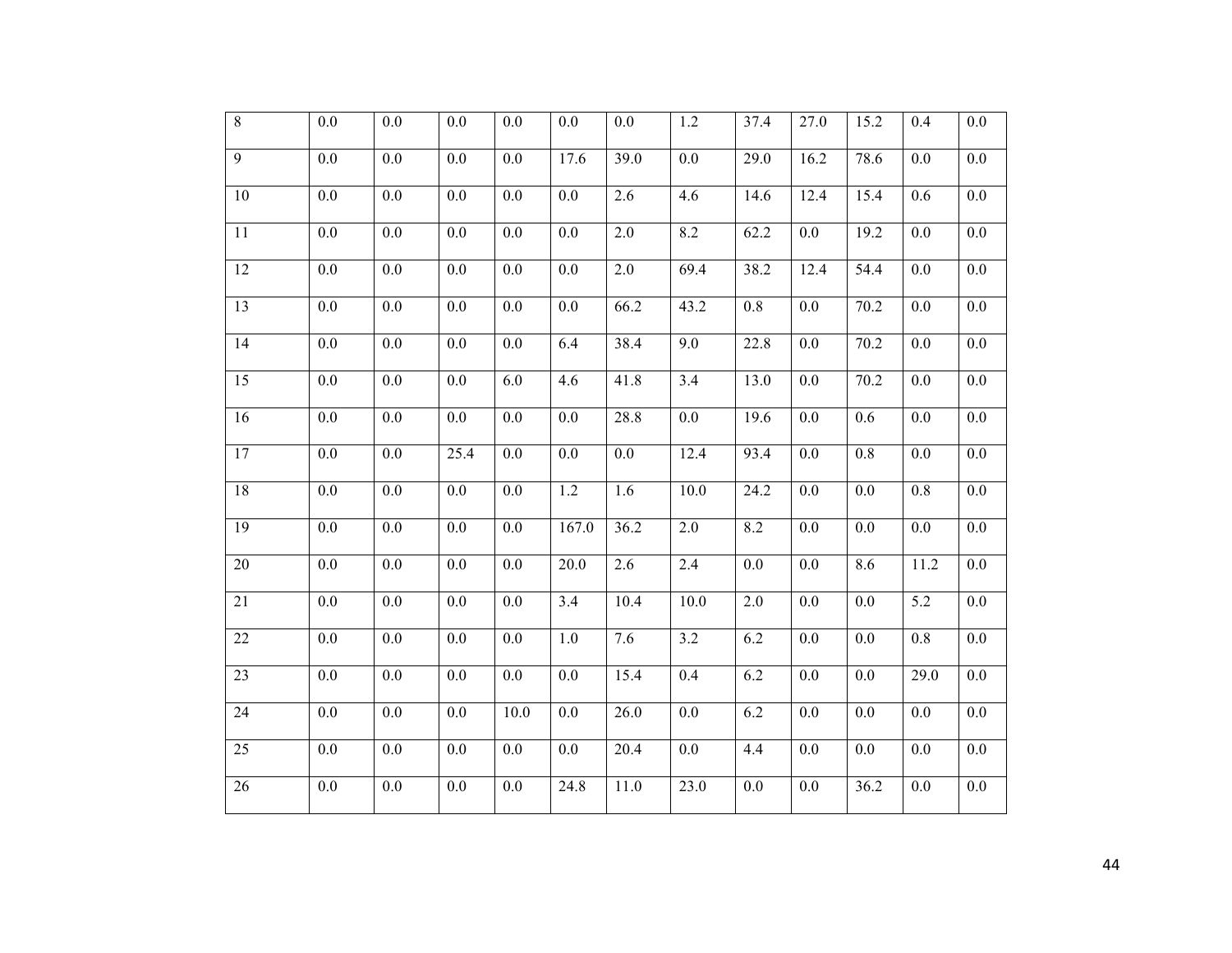| $\overline{27}$ | 0.0                                                                                         | 0.0              | 0.0              | 0.0              | 0.0              | 23.0             | 1.6                     | 0.0                  | 0.0               | 0.6              | 0.0              | 0.0              |
|-----------------|---------------------------------------------------------------------------------------------|------------------|------------------|------------------|------------------|------------------|-------------------------|----------------------|-------------------|------------------|------------------|------------------|
| $28\,$          | $0.0\,$                                                                                     | $0.0\,$          | $0.0\,$          | $0.0\,$          | $0.0\,$          | 1.8              | 14.0                    | $0.0\,$              | 0.0               | $\overline{3.2}$ | $0.0\,$          | $0.0\,$          |
| $\overline{29}$ | $0.0\,$                                                                                     |                  | $0.0\,$          | 10.8             | 24.8             | $\overline{0.0}$ | 14.0                    | $\overline{0.0}$     | 4.4               | 15.0             | $\overline{0.0}$ | $\overline{0.0}$ |
| 30              | $\overline{0.0}$                                                                            |                  | 0.0              | 0.0              | 23.6             | 0.0              | $\overline{21.4}$       | 0.0                  | 0.0               | 32.0             | 0.0              | 0.0              |
| 31              | $\overline{0.0}$                                                                            |                  | 0.0              |                  | $\overline{0.2}$ |                  | 11.6                    | 0.0                  |                   | $\overline{0.0}$ |                  | 0.0              |
| Total           | Nil                                                                                         | 8.8              | 25.4             | 26.8             | 338.2            | 510.2            | 344.6                   | 495.0                | 96.6              | 512.6            | 73.2             | Nil              |
|                 | A.R:2002                                                                                    |                  | 2431.4mm         |                  |                  |                  |                         |                      |                   |                  |                  |                  |
|                 | Name of station: CWRDM Campus, Kottamparamba                                                |                  |                  |                  |                  |                  |                         |                      |                   |                  |                  |                  |
|                 | Longitude: $75^{\circ}$ 52' 15" E, Latitude $11^{\circ}$ 17' 07" N, Altitude: 60m above MSL |                  |                  |                  |                  |                  |                         |                      |                   |                  |                  |                  |
|                 | Daily Rainfall (mm/day)                                                                     |                  |                  |                  |                  | Year: 2003       |                         |                      |                   |                  |                  | 25               |
| Day             | <b>JAN</b>                                                                                  | FEB              | <b>MAR</b>       | <b>APR</b>       | <b>MAY</b>       | <b>JUN</b>       | $\overline{\text{JUL}}$ | $\operatorname{AUG}$ | <b>SEP</b>        | <b>OCT</b>       | <b>NOV</b>       | <b>DEC</b>       |
| $\mathbf{1}$    | $0.0\,$                                                                                     | $0.0\,$          | 0.0              | 0.0              | 0.0              | 0.0              | $\overline{3.6}$        | $0.0\,$              | 86.0              | $0.0\,$          | 0.0              | 1.4              |
| $\overline{2}$  | 0.0                                                                                         | 0.0              | 0.0              | 0.0              | $\overline{5.0}$ | 0.0              | 32.4                    | 33.4                 | 4.0               | 18.4             | 0.0              | 0.0              |
| $\overline{3}$  | 0.0                                                                                         | 0.0              | 0.0              | 47.8             | $\overline{0.0}$ | 0.0              | 12.0                    | 0.0                  | $\overline{22.6}$ | 16.0             | 17.8             | $\overline{0.0}$ |
| $\overline{4}$  | $\overline{0.0}$                                                                            | $\overline{0.0}$ | $\overline{0.0}$ | $\overline{2.0}$ | $\overline{0.0}$ | $\overline{0.0}$ | 23.8                    | $\overline{0.0}$     | $\overline{0.0}$  | 22.4             | 3.0              | 0.0              |
| $\overline{5}$  | $\overline{0.0}$                                                                            | 0.0              | 0.0              | $\overline{0.0}$ | 0.4              | 0.0              | 64.2                    | 0.0                  | 0.0               | 38.2             | 0.0              | 0.0              |
| $\overline{6}$  | $\overline{0.0}$                                                                            | $\overline{0.0}$ | $\overline{0.0}$ | $\overline{0.0}$ | 8.4              | 6.8              | 79.8                    | 4.8                  | $\overline{0.0}$  | $\overline{2.0}$ | 21.0             | 0.0              |
| $\overline{7}$  | $0.0\,$                                                                                     | 0.0              | $0.0\,$          | $0.0\,$          | 98.4             | 0.0              | 8.6                     | 4.6                  | 57.0              | 2.2              | $0.0\,$          | $0.0\,$          |
|                 |                                                                                             |                  |                  |                  |                  |                  |                         |                      |                   |                  |                  |                  |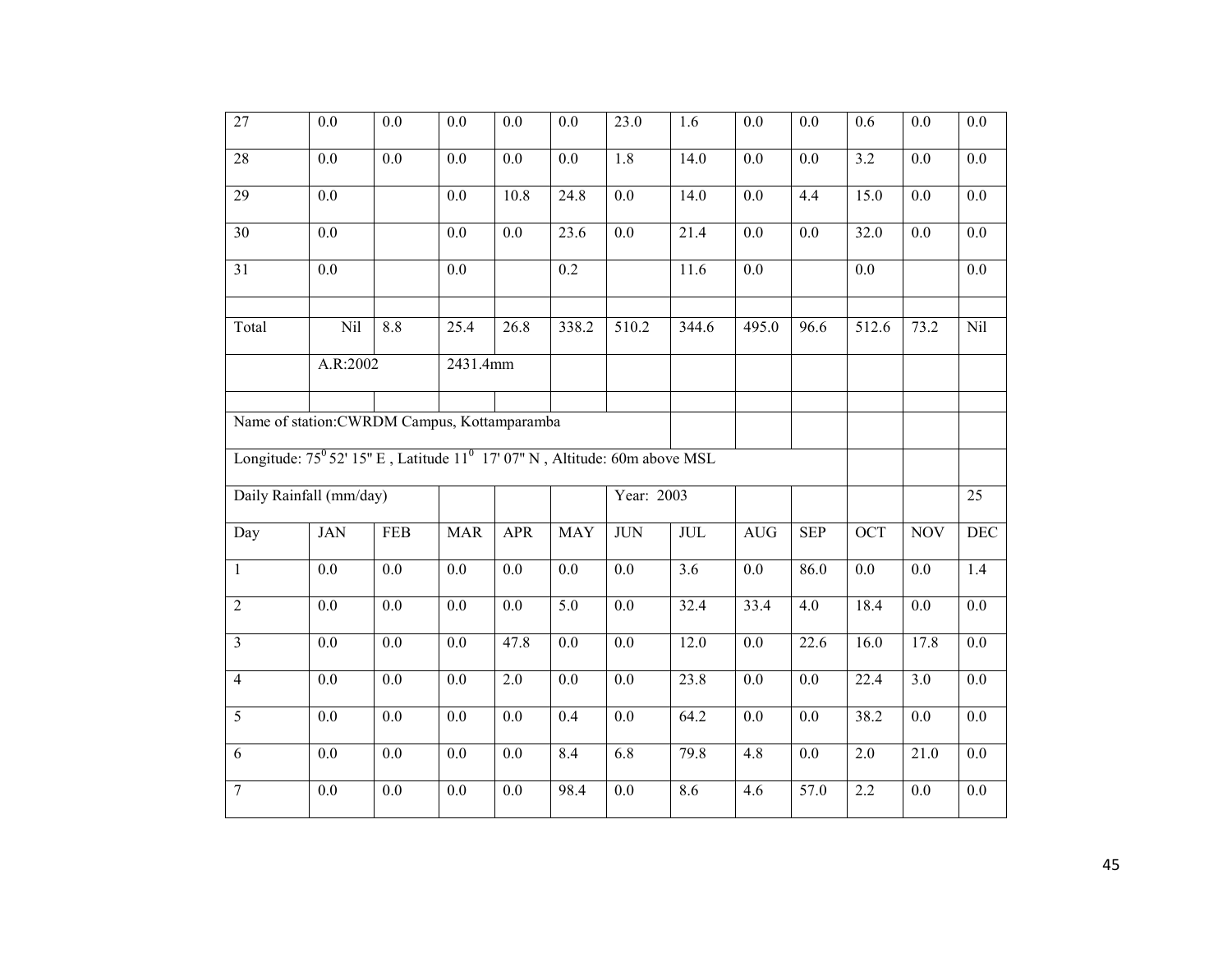| $\overline{8}$  | $0.0\,$          | $8.0\,$ | $0.0\,$ | $0.0\,$ | 0.0              | 52.0    | $1.0\,$          | 14.8    | 0.0  | 35.4             | 57.0    | 0.0              |
|-----------------|------------------|---------|---------|---------|------------------|---------|------------------|---------|------|------------------|---------|------------------|
| $\overline{9}$  | $0.0\,$          | $0.0\,$ | $0.0\,$ | $0.0\,$ | $0.0\,$          | 17.6    | 3.2              | 13.4    | 2.4  | 4.0              | 1.2     | $0.0\,$          |
| $10\,$          | $0.0\,$          | $0.0\,$ | $0.0\,$ | 4.4     | $0.0\,$          | 21.2    | 22.6             | 0.4     | 0.0  | 7.4              | 25.2    | $0.0\,$          |
| $11\,$          | $0.0\,$          | $0.0\,$ | $0.0\,$ | $0.0\,$ | $1.0\,$          | 0.4     | 15.6             | $0.0\,$ | 0.0  | 0.0              | $0.0\,$ | $0.0\,$          |
| 12              | $0.0\,$          | $0.0\,$ | $0.0\,$ | $0.0\,$ | 0.0              | $2.0\,$ | 32.8             | $0.8\,$ | 0.0  | $0.0\,$          | $0.0\,$ | $0.0\,$          |
| $\overline{13}$ | $0.0\,$          | $0.0\,$ | $0.0\,$ | $0.0\,$ | $\overline{0.0}$ | 6.0     | $\overline{3.0}$ | $0.0\,$ | 0.0  | 0.0              | $0.0\,$ | $0.0\,$          |
| 14              | 0.0              | 0.0     | 0.0     | 0.0     | 1.4              | 39.0    | 19.6             | 0.0     | 1.8  | 0.0              | 0.0     | $0.0\,$          |
| 15              | 0.0              | 0.0     | 0.0     | 0.0     | 0.0              | 56.0    | 20.2             | 12.8    | 0.0  | 0.4              | 3.6     | $0.0\,$          |
| 16              | $0.0\,$          | $0.0\,$ | 0.0     | $0.0\,$ | 2.0              | 34.4    | 68.6             | 6.6     | 0.0  | $0.0\,$          | $0.0\,$ | $0.0\,$          |
| 17              | 0.0              | 0.0     | 15.2    | 0.0     | 2.2              | 36.8    | 16.0             | 4.8     | 17.2 | 1.4              | 0.0     | $0.0\,$          |
| 18              | 0.0              | 0.0     | 0.0     | 0.0     | 0.0              | 85.6    | 16.2             | 5.8     | 1.0  | 6.0              | 0.0     | $0.0\,$          |
| 19              | $0.0\,$          | 0.0     | 0.0     | 0.2     | 0.0              | 14.6    | 18.6             | 0.4     | 0.0  | $0.0\,$          | $0.0\,$ | $0.0\,$          |
| 20              | $0.0\,$          | 0.0     | 0.0     | 0.4     | 0.0              | 78.8    | 6.6              | 4.6     | 0.0  | 19.0             | $0.0\,$ | $0.0\,$          |
| 21              | $0.0\,$          | $0.0\,$ | 0.0     | $0.0\,$ | 0.0              | 104.2   | $0.0\,$          | 8.6     | 0.0  | $0.0\,$          | 0.0     | $0.0\,$          |
| 22              | $0.0\,$          | $0.0\,$ | $0.0\,$ | $0.0\,$ | 0.0              | 71.4    | 1.6              | 39.6    | 0.0  | 10.2             | $0.0\,$ | $0.0\,$          |
| 23              | $0.0\,$          | 0.0     | 0.0     | $0.0\,$ | 0.0              | 81.4    | 24.2             | 33.2    | 0.0  | 5.2              | $0.0\,$ | $0.0\,$          |
| 24              | $\overline{0.0}$ | $0.0\,$ | $0.0\,$ | $0.0\,$ | 0.0              | 89.8    | 13.4             | 16.6    | 0.0  | $\overline{0.0}$ | $0.0\,$ | $0.0\,$          |
| 25              | 0.0              | 0.0     | 0.0     | 0.0     | 0.0              | 0.0     | 20.6             | 17.0    | 0.0  | 2.0              | 0.0     | $0.0\,$          |
| 26              | $\overline{0.0}$ | $0.0\,$ | 0.0     | $0.0\,$ | 0.0              | $0.0\,$ | 23.4             | 0.0     | 0.0  | 0.0              | 0.0     | $\overline{0.0}$ |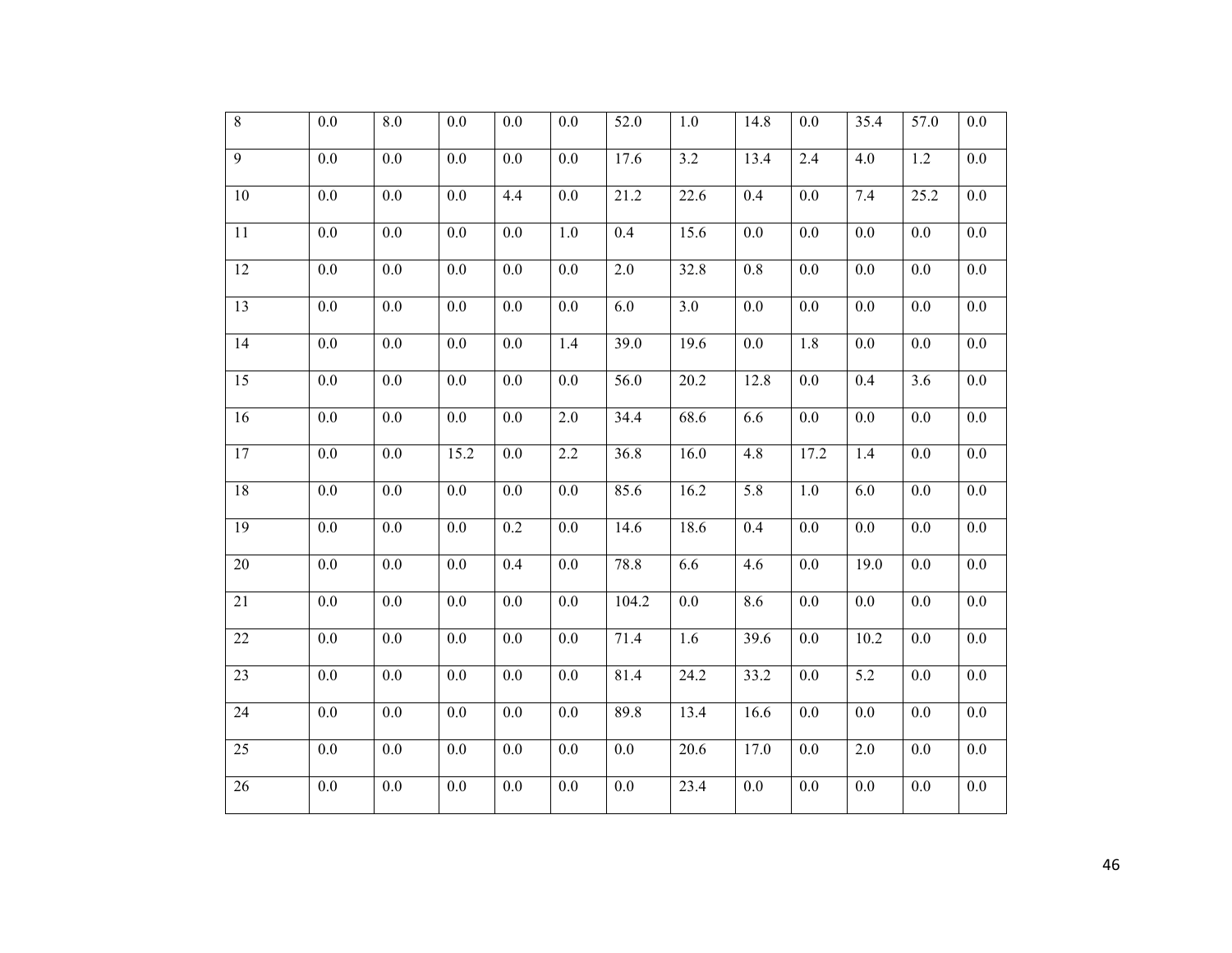| $\overline{27}$ | 0.0                                                                                         | 0.4              | 0.0              | 0.0              | 0.0               | 20.8             | 18.8              | 6.4               | 0.0              | 0.0              | 0.0              | 0.0              |
|-----------------|---------------------------------------------------------------------------------------------|------------------|------------------|------------------|-------------------|------------------|-------------------|-------------------|------------------|------------------|------------------|------------------|
| $28\,$          | $0.0\,$                                                                                     | $0.0\,$          | $7.2\,$          | $0.0\,$          | $0.0\,$           | 18.4             | 35.2              | $0.0\,$           | 0.0              | $\overline{0.0}$ | $0.0\,$          | $0.0\,$          |
| $\overline{29}$ | $0.0\,$                                                                                     |                  | $0.0\,$          | 18.2             | 0.0               | $\overline{3.0}$ | $\overline{58.8}$ | $0.0\,$           | 0.0              | $\overline{0.0}$ | $\overline{0.0}$ | $0.0\,$          |
| 30              | $\overline{0.0}$                                                                            |                  | 0.0              | 0.0              | 0.0               | 9.6              | 0.0               | 0.0               | 0.0              | $\overline{0.0}$ | 56.6             | 0.0              |
| 31              | $\overline{0.0}$                                                                            |                  | 0.0              |                  | 0.0               |                  | 0.0               | $\overline{0.6}$  |                  | $\overline{1.6}$ |                  | 0.0              |
| Total           | Nil                                                                                         | 8.4              | 22.4             | 73.0             | 118.8             | 849.8            | 664.4             | 229.2             | 192.0            | 191.8            | 185.4            | 1.4              |
|                 | $A.R$ :                                                                                     | 2536.6mm         |                  |                  |                   |                  |                   |                   |                  |                  |                  |                  |
|                 | Name of station: CWRDM Campus, Kottamparamba                                                |                  |                  |                  |                   |                  |                   |                   |                  |                  |                  |                  |
|                 | Longitude: $75^{\circ}$ 52' 15" E, Latitude $11^{\circ}$ 17' 07" N, Altitude: 60m above MSL |                  |                  |                  |                   |                  |                   |                   |                  |                  |                  |                  |
|                 | Daily Rainfall (mm/day)                                                                     |                  |                  |                  |                   | Year: 2004       |                   |                   |                  |                  |                  | 26               |
| Day             | <b>JAN</b>                                                                                  | FEB              | <b>MAR</b>       | <b>APR</b>       | <b>MAY</b>        | <b>JUN</b>       | JUL               | AUG               | <b>SEP</b>       | <b>OCT</b>       | <b>NOV</b>       | <b>DEC</b>       |
| $\mathbf{1}$    | $0.0\,$                                                                                     | $0.0\,$          | 0.0              | 48.4             | 0.4               | 80.6             | $\overline{8.0}$  | 1.6               | $0.0\,$          | $\overline{0.0}$ | 229.8            | $0.0\,$          |
| $\overline{2}$  | 0.0                                                                                         | 0.0              | 0.0              | 0.0              | 0.0               | 0.0              | 23.2              | 0.0               | 0.0              | 4.0              | 1.4              | 0.0              |
| $\overline{3}$  | 4.6                                                                                         | 0.0              | 0.0              | 0.0              | 35.0              | 2.6              | 26.6              | 23.4              | $\overline{0.0}$ | 68.0             | 0.0              | $\overline{0.0}$ |
| $\overline{4}$  | $\overline{0.0}$                                                                            | $\overline{0.0}$ | $\overline{0.0}$ | $\overline{0.0}$ | $\overline{5.0}$  | 27.0             | 17.6              | 118.4             | 0.0              | 90.0             | $\overline{4.0}$ | 0.0              |
| $\overline{5}$  | $\overline{0.0}$                                                                            | 0.0              | 0.0              | 0.0              | 24.6              | 213.0            | $\overline{2.2}$  | 60.0              | 0.0              | 58.6             | 0.0              | 0.0              |
| $\overline{6}$  | $\overline{0.0}$                                                                            | $\overline{0.0}$ | $\overline{0.0}$ | 6.0              | $\overline{20.2}$ | 235.0            | $\overline{0.0}$  | $\overline{20.2}$ | 18.6             | $\overline{0.0}$ | $\overline{0.0}$ | 0.0              |
| $\overline{7}$  | $0.0\,$                                                                                     | 0.0              | $0.0\,$          | $0.0\,$          | 170.4             | $7.4$            | $\overline{0.0}$  | 30.8              | 0.0              | $0.0\,$          | 4.6              | $0.0\,$          |
|                 |                                                                                             |                  |                  |                  |                   |                  |                   |                   |                  |                  |                  |                  |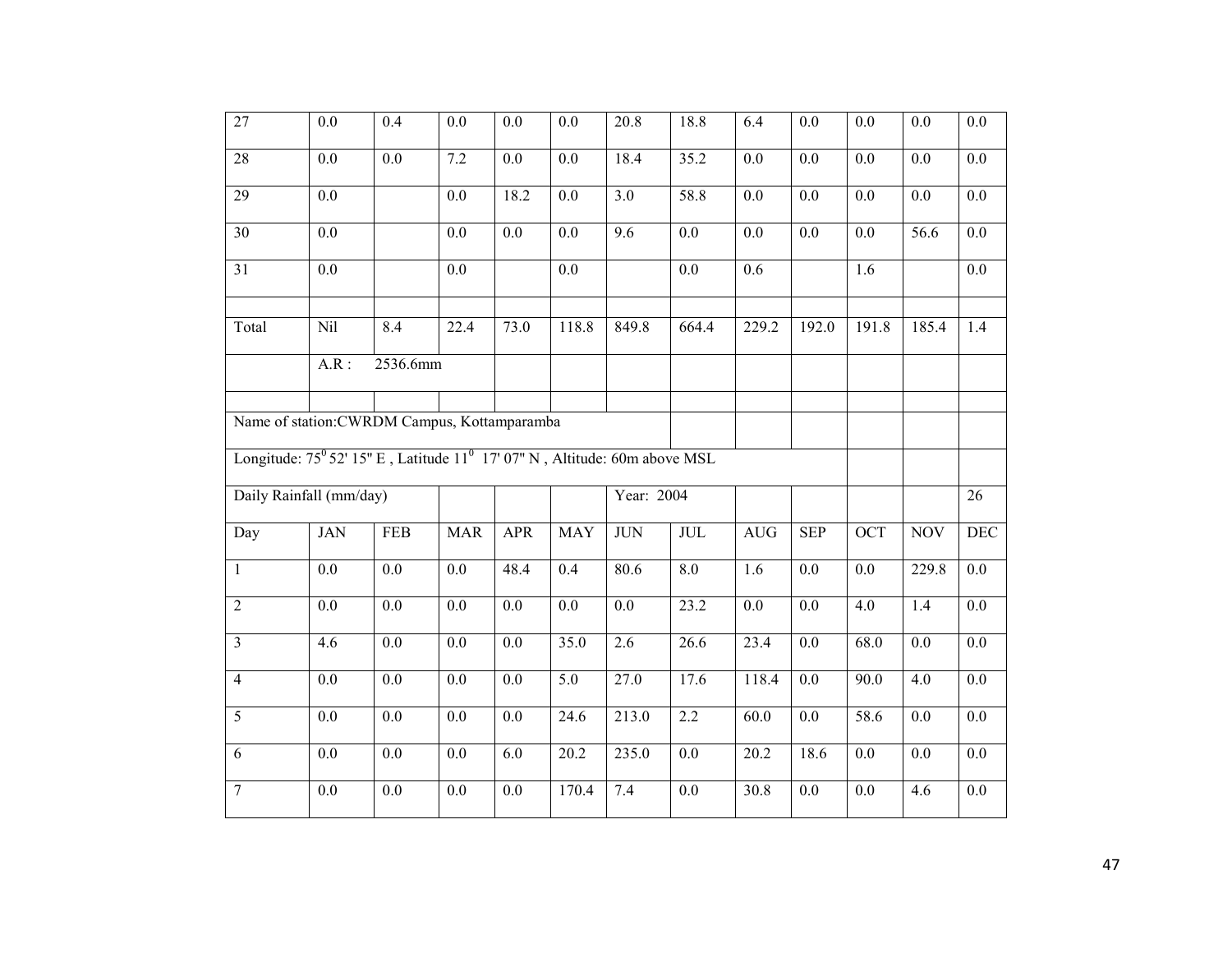| $\overline{8}$  | $0.0\,$          | 0.0     | 0.0     | $0.0\,$ | 40.4              | 26.8              | 1.0              | 15.2    | 0.2               | $0.0\,$          | $0.0\,$          | $0.0\,$          |
|-----------------|------------------|---------|---------|---------|-------------------|-------------------|------------------|---------|-------------------|------------------|------------------|------------------|
| $\overline{9}$  | $0.0\,$          | $0.0\,$ | $0.0\,$ | $0.0\,$ | 40.4              | 50.2              | $\overline{3.2}$ | 8.0     | 17.2              | 0.0              | $\overline{2.6}$ | $0.0\,$          |
| $\overline{10}$ | $0.0\,$          | $0.0\,$ | 0.0     | $0.0\,$ | $\overline{40.4}$ | 105.4             | 13.2             | 0.2     | 0.2               | 0.0              | 2.7              | $0.0\,$          |
| 11              | $\overline{0.0}$ | $0.0\,$ | 0.0     | $0.0\,$ | 4.6               | 14.6              | 1.6              | 1.6     | $\overline{10.0}$ | $\overline{0.0}$ | 0.4              | $0.0\,$          |
| 12              | $0.0\,$          | $0.0\,$ | $0.0\,$ | $0.0\,$ | 2.4               | 17.8              | $\overline{1.4}$ | 23.2    | 3.2               | $1.2\,$          | 6.4              | $0.0\,$          |
| $\overline{13}$ | $\overline{0.0}$ | $0.0\,$ | $0.0\,$ | $0.0\,$ | $\overline{0.0}$  | 29.6              | 23.0             | 47.2    | 0.0               | 0.2              | 11.0             | $0.0\,$          |
| 14              | 0.0              | 0.0     | 0.0     | 0.0     | 0.0               | 67.2              | $\overline{3.0}$ | 46.0    | 0.0               | 7.2              | 5.2              | $0.0\,$          |
| 15              | 0.0              | 0.0     | 0.0     | 0.0     | 3.4               | 66.6              | 49.6             | 17.4    | 20.4              | 31.8             | 0.0              | $0.0\,$          |
| 16              | $0.0\,$          | $0.0\,$ | 0.0     | $0.0\,$ | 3.0               | 49.4              | 39.0             | 6.2     | $1.0\,$           | $\overline{9.8}$ | $0.0\,$          | $0.0\,$          |
| 17              | 0.0              | 0.0     | 0.0     | 0.0     | 40.0              | 30.0              | 7.6              | 5.2     | 0.6               | 0.2              | 0.0              | $0.0\,$          |
| 18              | 0.0              | 0.0     | 0.0     | 0.0     | 3.8               | 8.4               | 6.4              | 0.4     | 11.0              | 3.8              | $0.0\,$          | $0.0\,$          |
| 19              | $0.0\,$          | 0.0     | 0.0     | $0.0\,$ | 40.2              | 14.0              | $0.0\,$          | 4.2     | 0.0               | 0.2              | 0.0              | $0.0\,$          |
| 20              | $0.0\,$          | $0.0\,$ | 0.0     | 2.2     | 19.8              | 6.4               | 2.4              | 2.8     | 0.0               | 5.0              | $0.0\,$          | $0.0\,$          |
| 21              | 0.0              | $0.0\,$ | 0.0     | 0.0     | 1.6               | $0.0\,$           | 6.2              | 0.0     | 0.0               | 1.6              | 0.0              | $\overline{0.0}$ |
| 22              | 0.0              | 0.0     | 0.0     | 0.6     | 8.0               | 0.0               | 0.0              | 6.0     | 0.0               | 19.4             | 0.0              | $0.0\,$          |
| 23              | $0.0\,$          | $0.0\,$ | 0.0     | $0.0\,$ | 12.0              | $0.0\,$           | 11.8             | 1.4     | 0.0               | 0.0              | 0.0              | $0.0\,$          |
| 24              | $\overline{0.0}$ | $0.0\,$ | $0.0\,$ | 15.0    | 21.4              | 25.0              | 20.6             | 0.0     | 13.2              | $\overline{0.0}$ | $0.0\,$          | $\overline{0.0}$ |
| 25              | 0.0              | 0.0     | 0.2     | 0.0     | 11.8              | 3.8               | $\overline{2.4}$ | 0.0     | 39.2              | 0.0              | 0.0              | 0.0              |
| 26              | $0.0\,$          | $0.0\,$ | $0.0\,$ | 25.0    | 14.2              | $\overline{10.0}$ | 59.2             | $0.0\,$ | 0.8               | 6.2              | $0.0\,$          | $\overline{0.0}$ |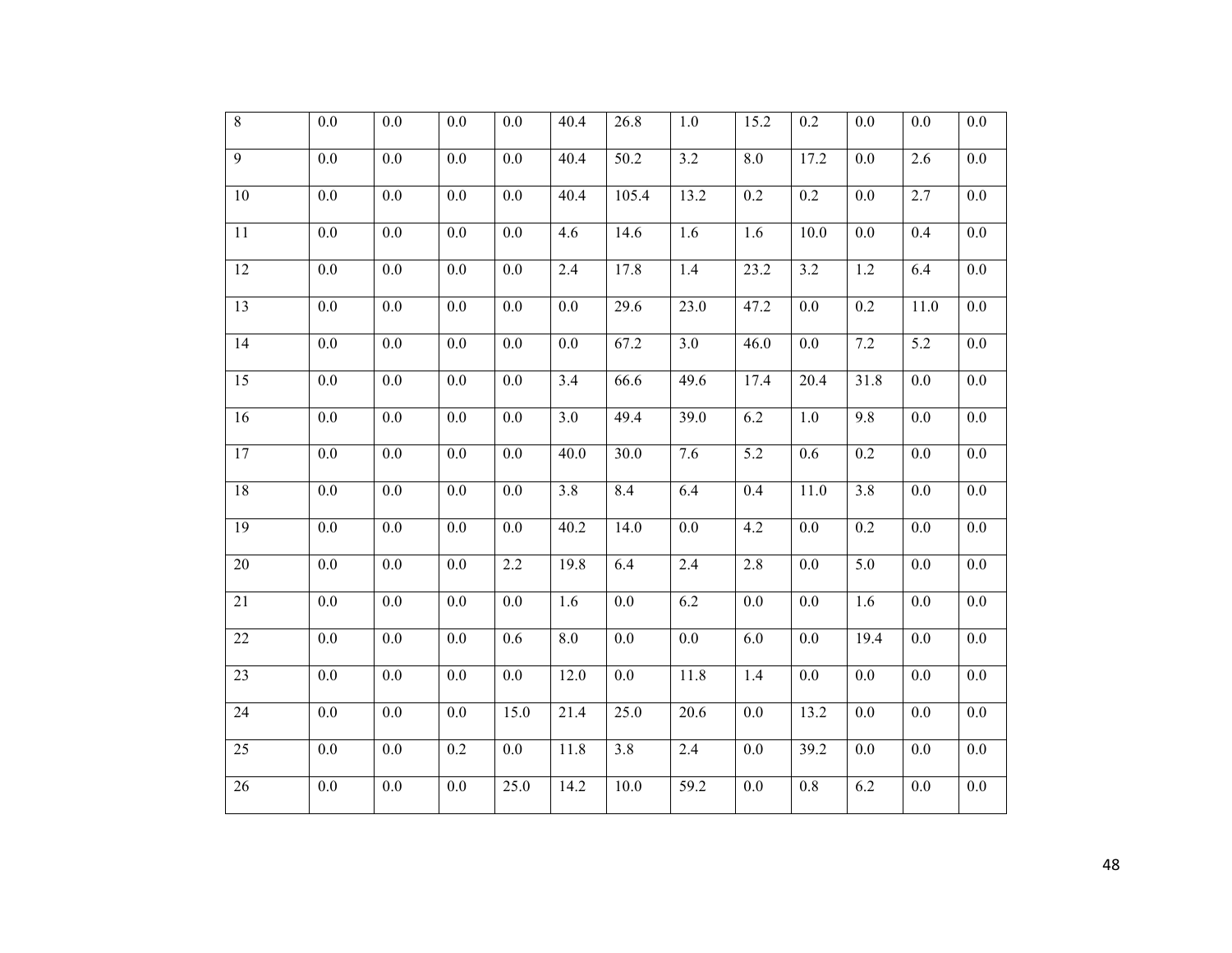| $\overline{27}$ | 0.0                                                                                         | 0.0              | 0.0              | 11.4             | 4.6              | 2.0              | 17.0                    | 0.6              | 22.6             | 0.0              | 0.0               | 0.0              |
|-----------------|---------------------------------------------------------------------------------------------|------------------|------------------|------------------|------------------|------------------|-------------------------|------------------|------------------|------------------|-------------------|------------------|
| $28\,$          | $0.0\,$                                                                                     | $0.0\,$          | $0.0\,$          | 2.4              | 0.6              | 78.4             | 12.2                    | $0.0\,$          | 53.2             | 0.0              | $0.0\,$           | $0.0\,$          |
| $\overline{29}$ | $0.0\,$                                                                                     | 0.0              | $0.0\,$          | $\overline{0.0}$ | $\overline{3.8}$ | 10.2             | 3.2                     | $0.0\,$          | 9.8              | $\overline{0.0}$ | $\overline{0.0}$  | $\overline{0.0}$ |
| 30              | $\overline{0.0}$                                                                            |                  | 0.0              | 0.0              | 27.8             | 9.4              | 43.0                    | 0.0              | 0.0              | 38.2             | 0.0               | 0.0              |
| 31              | $\overline{0.0}$                                                                            |                  | 0.0              |                  | 3.6              |                  | 0.6                     | 0.0              |                  | 24.6             |                   | 0.0              |
| Total           | 4.6                                                                                         | Nil              | 0.2              | 111.0            | 603.4            | 1190.8           | 405.2                   | 440.0            | 221.2            | 370.0            | 268.1             | Nil              |
|                 | $A.R$ :                                                                                     | 3614.5mm         |                  |                  |                  |                  |                         |                  |                  |                  |                   |                  |
|                 | Name of station: CWRDM Campus, Kottamparamba                                                |                  |                  |                  |                  |                  |                         |                  |                  |                  |                   |                  |
|                 | Longitude: $75^{\circ}$ 52' 15" E, Latitude $11^{\circ}$ 17' 07" N, Altitude: 60m above MSL |                  |                  |                  |                  |                  |                         |                  |                  |                  |                   |                  |
|                 | Daily Rainfall (mm/day)                                                                     |                  |                  |                  |                  | Year: 2005       |                         |                  |                  |                  |                   | 27               |
| Day             | <b>JAN</b>                                                                                  | FEB              | <b>MAR</b>       | <b>APR</b>       | <b>MAY</b>       | <b>JUN</b>       | $\overline{\text{JUL}}$ | AUG              | <b>SEP</b>       | <b>OCT</b>       | <b>NOV</b>        | <b>DEC</b>       |
| $\mathbf{1}$    | $0.0\,$                                                                                     | 6.8              | 0.0              | 0.0              | 0.0              | 49.2             | 85.6                    | 21.0             | 21.0             | $\overline{0.0}$ | $\overline{3}4.0$ | $0.0\,$          |
| $\overline{2}$  | 0.0                                                                                         | 0.0              | 0.0              | 0.0              | 0.0              | 6.0              | 34.0                    | 28.0             | 16.4             | 0.0              | 0.2               | 0.0              |
| $\overline{3}$  | 0.0                                                                                         | 0.0              | 0.0              | 0.0              | $\overline{0.0}$ | 1.4              | 45.2                    | 21.8             | 11.4             | $\overline{0.0}$ | $\overline{5.6}$  | $\overline{0.0}$ |
| $\overline{4}$  | $\overline{0.0}$                                                                            | $\overline{0.0}$ | $\overline{0.0}$ | 19.0             | $\overline{0.0}$ | $\overline{0.0}$ | 20.4                    | 14.0             | 1.2              | 0.0              | $\overline{0.0}$  | 0.8              |
| $\overline{5}$  | $\overline{0.0}$                                                                            | 0.0              | 0.0              | 0.4              | 0.0              | $\overline{0.8}$ | 94.6                    | 17.8             | 15.2             | 21.4             | 16.0              | 0.0              |
| $\overline{6}$  | $\overline{0.0}$                                                                            | $\overline{0.0}$ | $\overline{0.0}$ | 78.0             | $\overline{0.0}$ | 45.0             | $\overline{26.0}$       | $\overline{1.8}$ | 7.6              | $\overline{0.0}$ | 13.6              | 0.0              |
| $\overline{7}$  | $0.0\,$                                                                                     | 0.0              | $0.0\,$          | 36.0             | $0.0\,$          | 2.0              | 111.0                   | $0.0\,$          | $\overline{5.6}$ | $0.0\,$          | $0.0\,$           | $0.0\,$          |
|                 |                                                                                             |                  |                  |                  |                  |                  |                         |                  |                  |                  |                   |                  |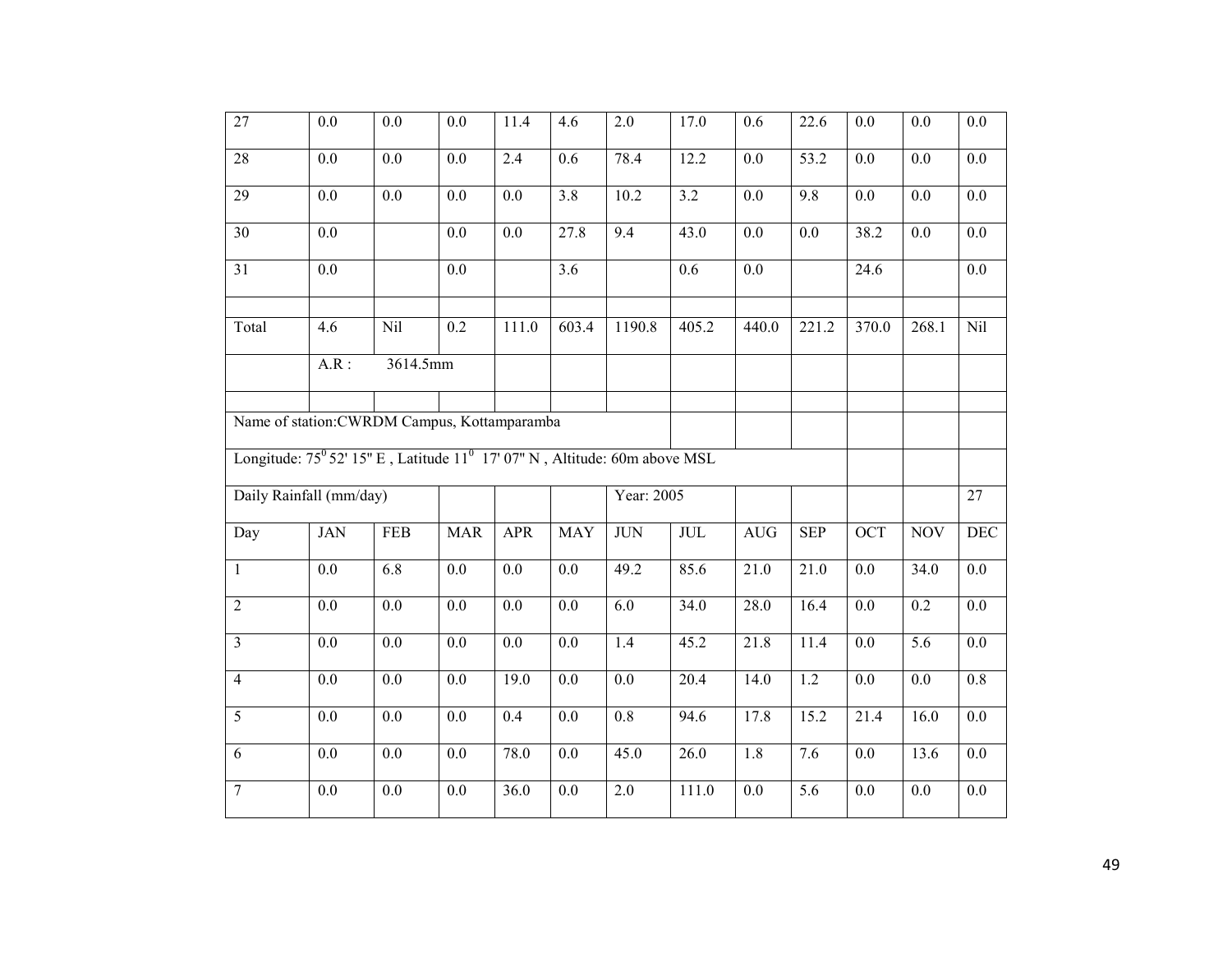| $\overline{8}$  | $0.0\,$          | $0.0\,$ | 0.0              | 0.8     | 0.0              | $0.0\,$           | 19.8              | 5.6     | 35.4 | 1.0              | 0.2               | $0.0\,$          |
|-----------------|------------------|---------|------------------|---------|------------------|-------------------|-------------------|---------|------|------------------|-------------------|------------------|
| $\overline{9}$  | 0.0              | 0.0     | 0.0              | 0.8     | 0.0              | $\overline{30.8}$ | 21.0              | 23.8    | 5.4  | 0.0              | $\overline{19.0}$ | 0.0              |
| $10\,$          | $0.0\,$          | $0.0\,$ | $0.0\,$          | $0.0\,$ | $0.0\,$          | 26.0              | 59.8              | 22.6    | 6.2  | 47.8             | 2.4               | $0.0\,$          |
| 11              | $\overline{0.0}$ | $0.0\,$ | 0.0              | 9.8     | $\overline{0.0}$ | 1.2               | $\overline{2}0.0$ | 10.8    | 70.4 | 2.4              | $0.0\,$           | $0.0\,$          |
| 12              | 0.0              | 0.0     | 0.0              | 0.0     | 0.0              | 0.0               | $\overline{3.6}$  | 5.2     | 44.4 | 8.0              | 1.2               | $0.0\,$          |
| 13              | $0.0\,$          | $0.0\,$ | $0.0\,$          | 5.2     | 2.4              | $\overline{5.2}$  | 4.2               | 0.0     | 26.6 | 41.2             | 35.6              | 36.6             |
| $\overline{14}$ | 0.0              | 0.0     | 0.0              | 0.0     | $0.0\,$          | 6.8               | 6.2               | 8.0     | 17.2 | 9.0              | 23.8              | 14.6             |
| 15              | 0.0              | 0.0     | 0.0              | 0.0     | 0.0              | 0.0               | 0.8               | 5.8     | 37.0 | 1.8              | 0.0               | 0.8              |
| 16              | $0.0\,$          | 0.0     | 0.0              | 6.8     | $0.0\,$          | 23.4              | $0.0\,$           | 11.4    | 3.0  | $0.0\,$          | $0.0\,$           | $0.0\,$          |
| 17              | 0.0              | 0.0     | 0.0              | 0.0     | 0.0              | 125.0             | 18.0              | 6.6     | 0.0  | 0.0              | 0.0               | $0.0\,$          |
| 18              | 0.0              | 0.0     | 0.0              | 0.0     | 0.0              | 8.8               | 41.4              | 3.2     | 0.0  | 0.0              | 0.0               | $0.0\,$          |
| 19              | 0.0              | 0.0     | 0.0              | $0.0\,$ | 0.0              | 49.2              | 2.0               | 0.0     | 0.0  | 0.4              | 0.0               | $0.0\,$          |
| 20              | 0.0              | 0.0     | 0.0              | 0.0     | 0.0              | 64.0              | 31.8              | 0.0     | 14.4 | 0.0              | 0.0               | $0.0\,$          |
| 21              | $0.0\,$          | 0.0     | 0.0              | 0.4     | 0.0              | 157.8             | 6.4               | 0.0     | 64.0 | 6.2              | $0.0\,$           | $0.0\,$          |
| 22              | $0.0\,$          | $0.0\,$ | 0.0              | $0.0\,$ | 0.0              | 62.4              | 30.6              | 0.0     | 17.2 | $\overline{0.0}$ | $0.0\,$           | $0.0\,$          |
| 23              | 0.0              | 0.0     | 0.0              | 0.0     | 0.0              | 16.8              | 12.8              | $0.0\,$ | 0.0  | 0.0              | 0.0               | $0.0\,$          |
| 24              | 0.0              | $0.0\,$ | 0.0              | 1.6     | 0.0              | 5.8               | 19.8              | 0.4     | 0.0  | 53.0             | 0.0               | $0.0\,$          |
| 25              | 0.0              | 0.0     | 0.0              | 0.0     | 0.0              | 20.6              | 11.2              | 0.0     | 0.0  | 1.4              | 0.0               | 0.0              |
| $\overline{26}$ | $\overline{0.0}$ | 0.0     | $\overline{0.0}$ | $0.0\,$ | 0.0              | 38.2              | 22.2              | $0.0\,$ | 0.0  | 0.0              | 0.0               | $\overline{0.0}$ |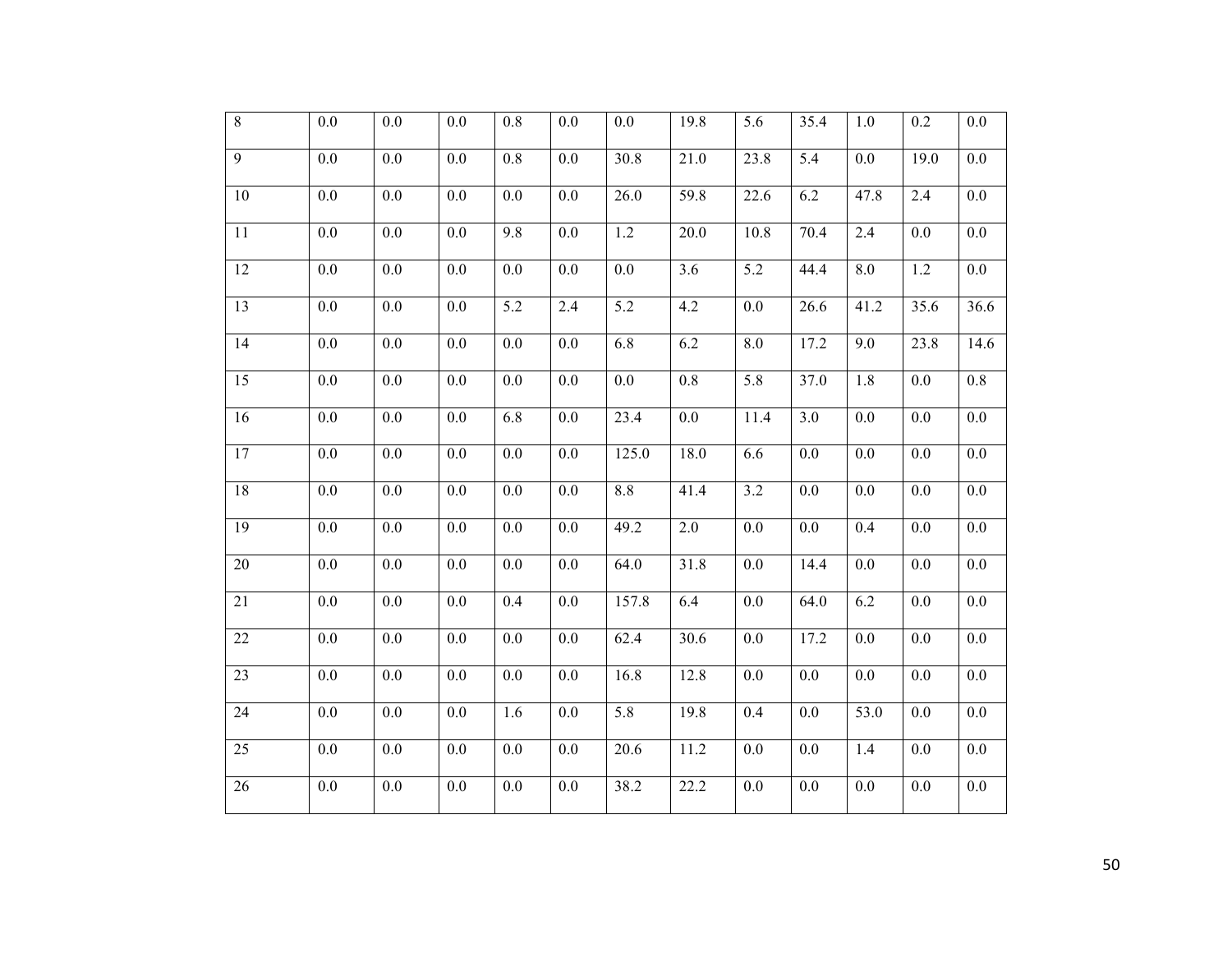| $\overline{27}$ | 0.0                                                                                                                                         | 0.0              | 0.0              | 0.0              | 46.4             | 12.2              | 9.4                     | 0.0              | 0.0              | 0.0              | 0.0              | 0.0              |
|-----------------|---------------------------------------------------------------------------------------------------------------------------------------------|------------------|------------------|------------------|------------------|-------------------|-------------------------|------------------|------------------|------------------|------------------|------------------|
| $28\,$          | $0.0\,$                                                                                                                                     | $0.0\,$          | $0.0\,$          | $0.0\,$          | 0.0              | 40.0              | 36.4                    | 2.4              | 0.0              | $\overline{9.6}$ | 26.8             | $0.0\,$          |
| $\overline{29}$ | $0.0\,$                                                                                                                                     |                  | $0.0\,$          | $\overline{0.0}$ | 8.0              | $\overline{17.0}$ | $\overline{16.4}$       | $0.0\,$          | 0.0              | $\overline{0.8}$ | 0.2              | $\overline{0.0}$ |
| 30              | 8.4                                                                                                                                         |                  | 0.0              | 0.0              | 38.2             | 42.0              | 48.2                    | 0.0              | 0.0              | 9.4              | 0.0              | 0.0              |
| 31              | $\overline{0.4}$                                                                                                                            |                  | 0.0              | 0.0              | $\overline{0.2}$ |                   | 38.6                    | 0.0              |                  | 2.8              |                  | 0.0              |
| Total           | 8.8                                                                                                                                         | 6.8              | Nil              | 158.8            | 95.2             | 857.6             | 897.4                   | 210.2            | 419.6            | 216.2            | 178.6            | 52.8             |
| <b>AN</b>       | 3102                                                                                                                                        | mm               |                  |                  |                  |                   |                         |                  |                  |                  |                  |                  |
|                 | Name of station: CWRDM Campus, Kottamparamba<br>Longitude: $75^{\circ}$ 52' 15" E, Latitude $11^{\circ}$ 17' 07" N, Altitude: 60m above MSL |                  |                  |                  |                  |                   |                         |                  |                  |                  |                  |                  |
|                 | Daily Rainfall (mm/day)                                                                                                                     |                  |                  |                  |                  | <b>Year 2006</b>  |                         |                  |                  |                  |                  | 28               |
| Day             | <b>JAN</b>                                                                                                                                  | FEB              | <b>MAR</b>       | <b>APR</b>       | <b>MAY</b>       | <b>JUN</b>        | $\overline{\text{JUL}}$ | AUG              | <b>SEP</b>       | <b>OCT</b>       | <b>NOV</b>       | <b>DEC</b>       |
| $\mathbf{1}$    | $0.0\,$                                                                                                                                     | $0.0\,$          | $0.0\,$          | $0.0\,$          | 0.0              | 166.4             | 22.4                    | 12.8             | $0.0\,$          | 0.0              | 0.4              | $0.0\,$          |
| $\overline{2}$  | 0.0                                                                                                                                         | 0.0              | 0.0              | 0.0              | 0.0              | 3.2               | 21.6                    | 1.0              | 0.0              | 16.0             | 0.2              | 0.0              |
| $\overline{3}$  | 0.0                                                                                                                                         | 0.0              | 0.0              | 0.0              | $\overline{0.0}$ | 3.8               | 76.0                    | 11.0             | $\overline{0.0}$ | 8.6              | 11.0             | $\overline{0.0}$ |
| $\overline{4}$  | $\overline{0.0}$                                                                                                                            | $\overline{0.0}$ | $\overline{0.0}$ | $\overline{0.0}$ | $\overline{0.0}$ | 34.0              | 36.4                    | 29.2             | 0.0              | 6.4              | 6.6              | 0.0              |
| $\overline{5}$  | $\overline{0.0}$                                                                                                                            | 0.0              | 0.0              | $\overline{0.0}$ | 12.0             | 1.4               | 14.2                    | 9.6              | 0.0              | $\overline{0.0}$ | 0.0              | 0.0              |
| $\overline{6}$  | $\overline{0.0}$                                                                                                                            | $\overline{0.0}$ | $\overline{0.0}$ | $\overline{0.0}$ | $\overline{0.0}$ | 14.4              | 16.0                    | $\overline{0.0}$ | $\overline{0.0}$ | 1.2              | $\overline{0.2}$ | 0.0              |
| $\overline{7}$  | $0.0\,$                                                                                                                                     | 0.0              | $0.0\,$          | $0.0\,$          | $0.0\,$          | $1.2\,$           | 28.4                    | 4.0              | $0.0\,$          | 2.8              | $0.8\,$          | $0.0\,$          |
|                 |                                                                                                                                             |                  |                  |                  |                  |                   |                         |                  |                  |                  |                  |                  |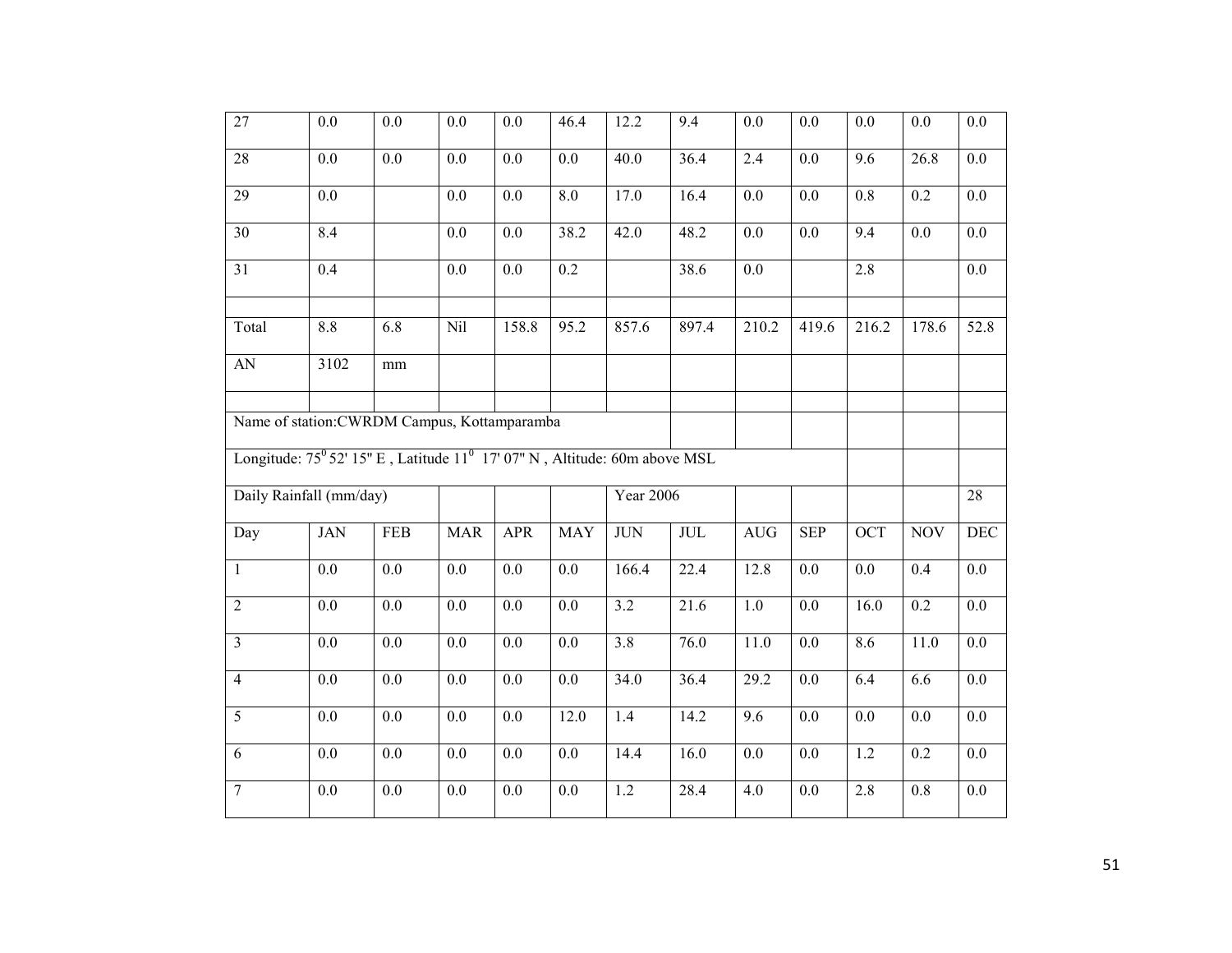| $\overline{8}$  | $0.0\,$          | $0.0\,$ | 0.0     | 0.0     | 0.0              | $0.0\,$          | 24.4             | $0.0\,$ | 7.0   | 78.6             | $0.0\,$ | $0.0\,$          |
|-----------------|------------------|---------|---------|---------|------------------|------------------|------------------|---------|-------|------------------|---------|------------------|
| $\overline{9}$  | $0.0\,$          | $0.0\,$ | $0.0\,$ | $0.0\,$ | $0.0\,$          | 0.1              | $\overline{5.6}$ | $7.0\,$ | 7.4   | 1.8              | 0.2     | $0.0\,$          |
| $10\,$          | $0.0\,$          | $0.0\,$ | 15.2    | $0.0\,$ | 0.0              | $0.8\,$          | 10.6             | 30.4    | 13.0  | 3.4              | 47.0    | $0.0\,$          |
| 11              | $0.0\,$          | $0.0\,$ | 0.0     | $0.0\,$ | $0.0\,$          | $0.0\,$          | 23.0             | 65.8    | 22.6  | $1.0\,$          | 0.0     | $0.0\,$          |
| 12              | $0.0\,$          | $0.0\,$ | 0.0     | 0.4     | 0.0              | $\overline{0.0}$ | 40.8             | 104.0   | 92.8  | 1.8              | 4.0     | $0.0\,$          |
| $\overline{13}$ | $\overline{0.0}$ | $0.0\,$ | $0.0\,$ | $0.0\,$ | $\overline{0.0}$ | $0.0\,$          | 47.2             | 52.4    | 122.0 | $\overline{0.0}$ | $0.0\,$ | $0.0\,$          |
| 14              | 0.0              | 0.0     | 0.0     | 0.0     | 0.0              | 1.0              | 49.0             | 29.6    | 42.4  | 0.0              | 1.6     | $0.0\,$          |
| 15              | 0.0              | 0.0     | 0.0     | 0.0     | 0.6              | 0.4              | 12.8             | 34.8    | 18.0  | 7.8              | 9.0     | $0.0\,$          |
| 16              | $0.0\,$          | $0.0\,$ | 0.0     | $0.0\,$ | $\overline{0.0}$ | 0.1              | 10.4             | 46.8    | 52.2  | 0.0              | $0.8\,$ | $0.0\,$          |
| 17              | 0.0              | 0.0     | 0.0     | 2.0     | 2.8              | 90.0             | 5.2              | 8.2     | 61.8  | 7.2              | 2.6     | $0.0\,$          |
| 18              | 0.0              | 0.0     | 0.0     | 0.0     | 0.8              | 0.0              | 14.4             | 9.0     | 17.2  | 0.0              | 4.4     | $0.0\,$          |
| 19              | $0.0\,$          | 0.0     | 0.0     | 19.4    | 20.4             | 0.0              | 42.8             | 19.2    | 5.4   | 6.0              | 5.0     | $0.0\,$          |
| 20              | $0.0\,$          | 0.0     | 0.0     | $0.0\,$ | 5.6              | $2.2\,$          | 4.0              | $1.0$   | 14.0  | 5.6              | $0.0\,$ | $0.0\,$          |
| 21              | $0.0\,$          | $0.0\,$ | 0.0     | 27.0    | 0.0              | 16.2             | 14.8             | 0.0     | 3.6   | 0.8              | 5.0     | $0.0\,$          |
| 22              | $0.0\,$          | $0.0\,$ | 0.0     | 0.0     | 0.0              | 22.6             | 21.6             | 0.0     | 33.6  | $1.0\,$          | 7.2     | $0.0\,$          |
| 23              | $0.0\,$          | 0.0     | 0.0     | $0.0\,$ | 3.4              | 126.6            | 18.4             | 0.0     | 4.8   | 2.0              | 0.0     | $0.0\,$          |
| 24              | $\overline{0.0}$ | $0.0\,$ | 33.4    | $0.0\,$ | 47.4             | 103.2            | $0.0\,$          | $0.0\,$ | 3.4   | 0.0              | $0.0\,$ | $0.0\,$          |
| 25              | 0.0              | 0.0     | 0.0     | 0.0     | 15.2             | 116.4            | 0.0              | 0.0     | 43.0  | 0.0              | 0.0     | $0.0\,$          |
| 26              | $\overline{0.0}$ | 0.0     | 0.0     | $0.0\,$ | 61.8             | 31.6             | 26.6             | 0.0     | 57.6  | 27.2             | 0.0     | $\overline{0.0}$ |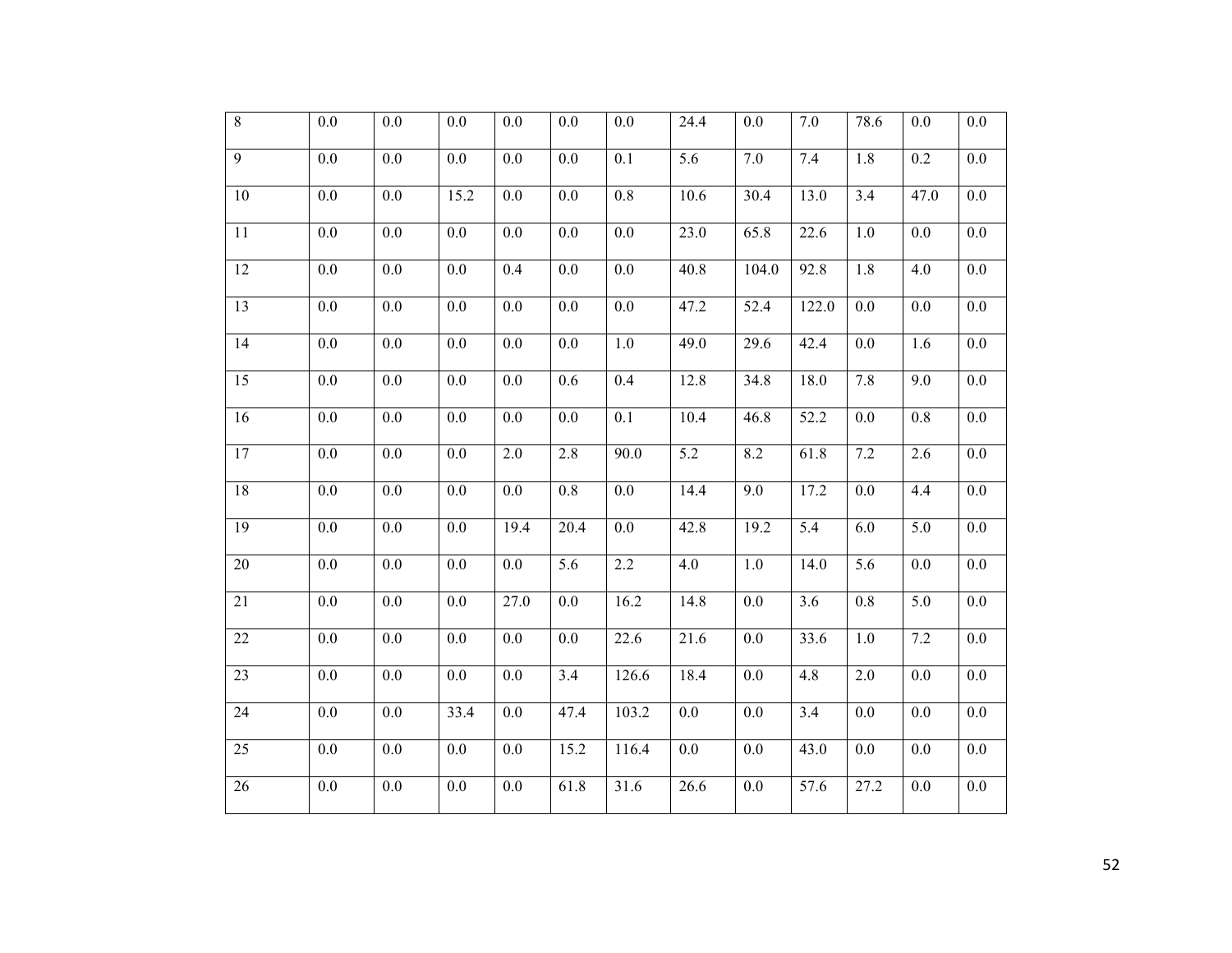| 27                      | 0.0                                                                                                                           | $0.0\,$ | 0.0        | 0.0              | 40.4             | 27.0              | 5.8                       | 0.0              | 0.6               | 2.0              | 0.0              | 0.0              |
|-------------------------|-------------------------------------------------------------------------------------------------------------------------------|---------|------------|------------------|------------------|-------------------|---------------------------|------------------|-------------------|------------------|------------------|------------------|
| 28                      | 0.0                                                                                                                           | 0.0     | 0.0        | $\overline{0.0}$ | 192.4            | 97.0              | 8.6                       | $\overline{0.0}$ | $\overline{0.0}$  | 31.0             | $\overline{0.0}$ | 0.0              |
| $\overline{29}$         | 0.0                                                                                                                           |         | 0.0        | $0.0\,$          | 136.8            | 53.0              | 5.8                       | 6.8              | 8.6               | 42.0             | 0.0              | $\overline{0.0}$ |
| $\overline{30}$         | $\overline{0.0}$                                                                                                              |         | 0.0        | $\overline{0.0}$ | 65.6             | 94.0              | $\overline{5.2}$          | 0.0              | 49.2              | 6.2              | 41.4             | 0.0              |
| 31                      | 0.0                                                                                                                           |         | 0.0        |                  | 57.2             |                   | 20.6                      | 1.0              |                   | 21.0             |                  | $0.0\,$          |
| Total                   | 0.0                                                                                                                           | 0.0     | 48.6       | 48.8             | 662.4            | 1006.6            | 632.6                     | 483.6            | 680.2             | 281.4            | 147.4            |                  |
| AN                      | 3991.6                                                                                                                        |         |            |                  |                  |                   |                           |                  |                   |                  |                  |                  |
|                         | Name of station: CWRDM Campus, Kottamparamba                                                                                  |         |            |                  |                  |                   |                           |                  |                   |                  |                  |                  |
|                         | Longitude: 75 <sup>0</sup> 52' 15" E, Latitude 11 <sup>0</sup> 17' 07" N, Altitude: 60m above MSL (79 m from 25th March 2007) |         |            |                  |                  |                   |                           |                  |                   |                  |                  |                  |
|                         | Daily Rainfall (mm/day)                                                                                                       |         |            |                  |                  | Year 2007         |                           |                  |                   |                  |                  | $\overline{29}$  |
| Day                     | <b>JAN</b>                                                                                                                    | FEB     | <b>MAR</b> | <b>APR</b>       | <b>MAY</b>       | $\rm JUN$         | $\ensuremath{\text{JUL}}$ | AUG              | <b>SEP</b>        | <b>OCT</b>       | <b>NOV</b>       | <b>DEC</b>       |
| $\mathbf{1}$            | 0.0                                                                                                                           | $0.0\,$ | 0.0        | 1.4              | 0.0              | 0.2               | $\overline{51.2}$         | 2.6              | 25.8              | 30.0             | 0.0              | az               |
| $\overline{2}$          | $\overline{0.0}$                                                                                                              | 0.0     | 0.0        | $\overline{0.0}$ | 18.2             | $\overline{0.0}$  | $\overline{51.2}$         | 47.4             | $\overline{23.0}$ | $\overline{5.4}$ | 14.6             | 0.0              |
| $\overline{\mathbf{3}}$ | 0.0                                                                                                                           | $0.0\,$ | 0.0        | 0.0              | $\overline{4.6}$ | 0.0               | 122.2                     | 51.0             | 23.0              | $\overline{0.0}$ | 1.2              | 0.0              |
| $\overline{4}$          | 0.0                                                                                                                           | 0.0     | 0.0        | 0.0              | 16.0             | 0.0               | 136.8                     | 31.4             | 0.0               | 0.0              | $\overline{3.8}$ | 0.0              |
| 5                       | 0.0                                                                                                                           | 0.0     | 0.0        | 0.0              | 0.0              | 0.3               | 23.2                      | 64.1             | 26.8              | 0.1              | 0.0              | $0.0\,$          |
| 6                       | 0.0                                                                                                                           | 0.0     | 0.0        | 0.0              | 4.0              | 0.2               | 27.8                      | 64.1             | 30.2              | 0.0              | 0.0              | 0.0              |
| $\overline{7}$          | $0.0\,$                                                                                                                       | 0.0     | 0.0        | $0.0\,$          | 80.0             | 1.8               | 35.6                      | 37.6             | 22.4              | 0.0              | 58.4             | $0.0\,$          |
| $\overline{8}$          | 0.0                                                                                                                           | 0.0     | 0.0        | 0.0              | 0.0              | $\overline{10.8}$ | $\overline{20.0}$         | 47.0             | 8.0               | 3.2              | 0.0              | 0.0              |
|                         |                                                                                                                               |         |            |                  |                  |                   |                           |                  |                   |                  |                  |                  |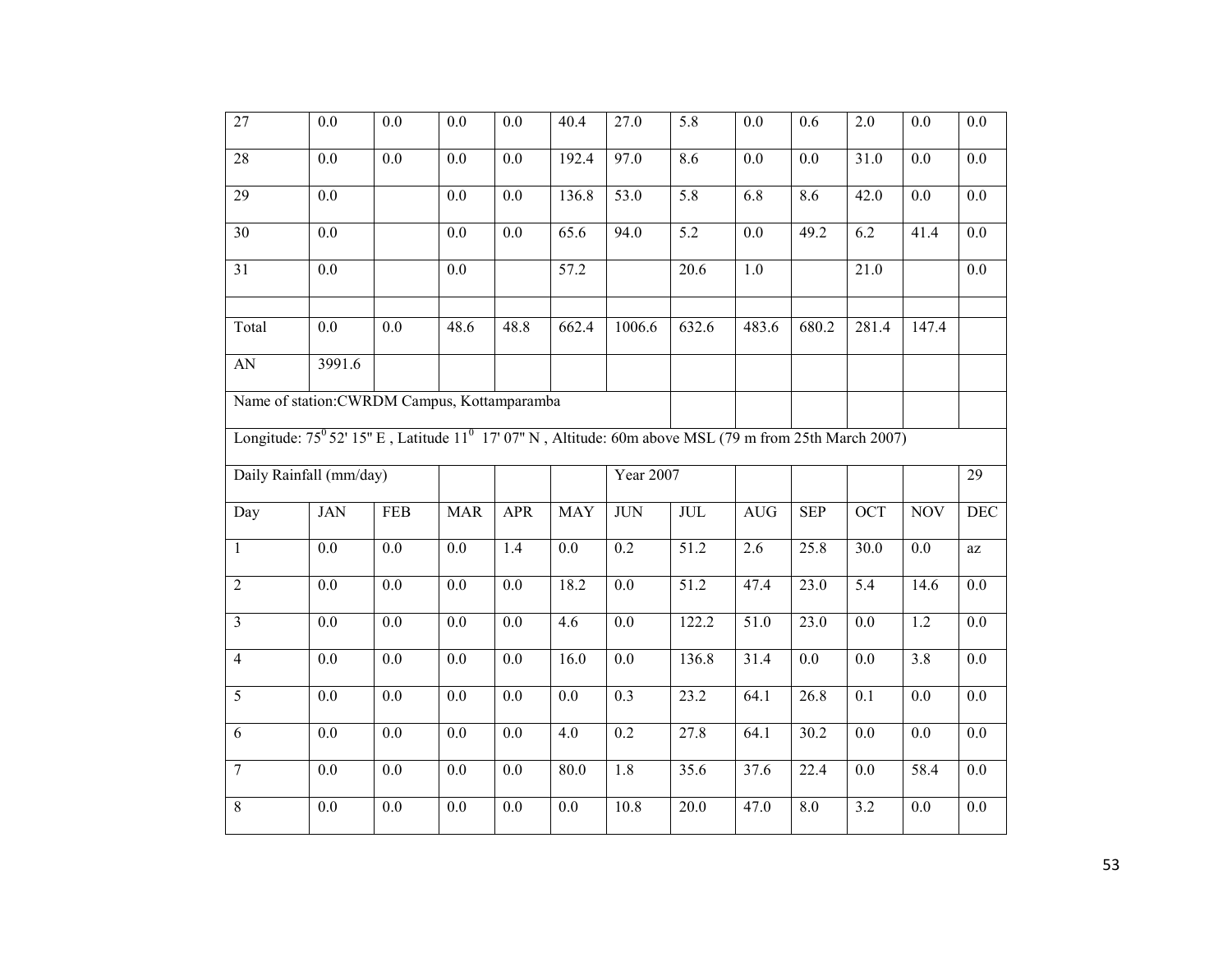| $\overline{9}$  | $0.0\,$ | 0.0     | 0.0     | 0.0     | 0.0     | 11.6              | 75.0             | 42.6              | 0.0   | 0.0               | 0.0     | $0.0\,$          |
|-----------------|---------|---------|---------|---------|---------|-------------------|------------------|-------------------|-------|-------------------|---------|------------------|
| $10\,$          | $0.0\,$ | $0.0\,$ | $0.0\,$ | $0.0\,$ | 36.4    | $\overline{3.2}$  | 96.2             | 81.2              | 80.0  | 0.0               | $0.0\,$ | $0.0\,$          |
| 11              | $0.0\,$ | $0.0\,$ | 0.0     | 0.0     | 0.0     | 18.4              | 65.6             | $\overline{10.0}$ | 28.2  | 0.0               | 0.0     | $0.0\,$          |
| 12              | $0.0\,$ | $0.0\,$ | $0.0\,$ | $0.8\,$ | $0.0\,$ | 86.0              | 46.4             | 10.0              | 18.4  | 19.2              | $0.0\,$ | $0.0\,$          |
| 13              | $0.0\,$ | $0.0\,$ | $0.0\,$ | 14.4    | $0.0\,$ | 62.2              | 68.4             | 11.0              | 0.0   | $\overline{19.2}$ | $0.0\,$ | $0.0\,$          |
| 14              | 0.0     | 0.0     | 0.0     | 0.0     | 0.0     | 64.6              | 37.0             | 0.0               | 20.8  | 0.0               | 0.0     | $0.0\,$          |
| 15              | 0.0     | 0.0     | 0.0     | 35.0    | 0.0     | 27.2              | 37.0             | 0.0               | 9.8   | 0.0               | 0.0     | $0.0\,$          |
| 16              | 0.0     | 0.0     | 0.0     | 2.4     | 0.0     | 23.6              | 38.0             | 0.0               | 11.6  | 1.6               | $0.0\,$ | $0.0\,$          |
| 17              | 0.0     | 0.0     | 0.0     | 24.4    | 0.0     | 33.0              | 142.4            | 0.0               | 60.0  | 0.0               | 0.0     | 0.0              |
| 18              | 0.0     | 0.0     | 0.0     | 0.0     | 0.0     | 33.0              | 103.6            | 0.0               | 78.8  | $0.8\,$           | 0.0     | $0.0\,$          |
| 19              | $0.0\,$ | $0.0\,$ | $0.0\,$ | $0.0\,$ | 0.0     | 76.6              | 5.8              | 0.0               | 1.8   | 40.4              | $0.0\,$ | 0.4              |
| 20              | 0.0     | 0.0     | 0.0     | 0.0     | 0.0     | 62.0              | 10.0             | 1.2               | 22.8  | 50.0              | 0.0     | $0.0\,$          |
| 21              | 0.0     | 0.0     | 0.0     | 29.4    | 0.0     | 56.6              | 57.8             | 7.2               | 10.0  | 18.0              | 0.0     | $0.0\,$          |
| 22              | $0.0\,$ | $0.0\,$ | 0.0     | 16.2    | 0.0     | 60.0              | 10.4             | 25.2              | 11.0  | 4.0               | 0.0     | $0.0\,$          |
| 23              | $0.0\,$ | 0.0     | 0.0     | 0.0     | 0.0     | 140.8             | 10.4             | 20.2              | 15.7  | 19.4              | 0.0     | $0.0\,$          |
| 24              | $0.0\,$ | 0.0     | 0.0     | 3.4     | 0.0     | 37.0              | 0.0              | 0.2               | 15.7  | 1.8               | 0.0     | $0.0\,$          |
| 25              | 0.0     | $0.0\,$ | $0.0\,$ | 0.0     | 6.0     | 37.0              | 50.4             | 23.0              | 117.4 | 6.4               | 0.0     | $0.0\,$          |
| 26              | 0.0     | 0.0     | 0.0     | 0.0     | 7.2     | 13.6              | $\overline{5.0}$ | 0.0               | 33.8  | 1.2               | 0.0     | 0.0              |
| $\overline{27}$ | 0.0     | 0.0     | 0.0     | 21.0    | 38.6    | $\overline{27.8}$ | 16.0             | 0.0               | 0.6   | $\overline{30.0}$ | 0.0     | $\overline{0.0}$ |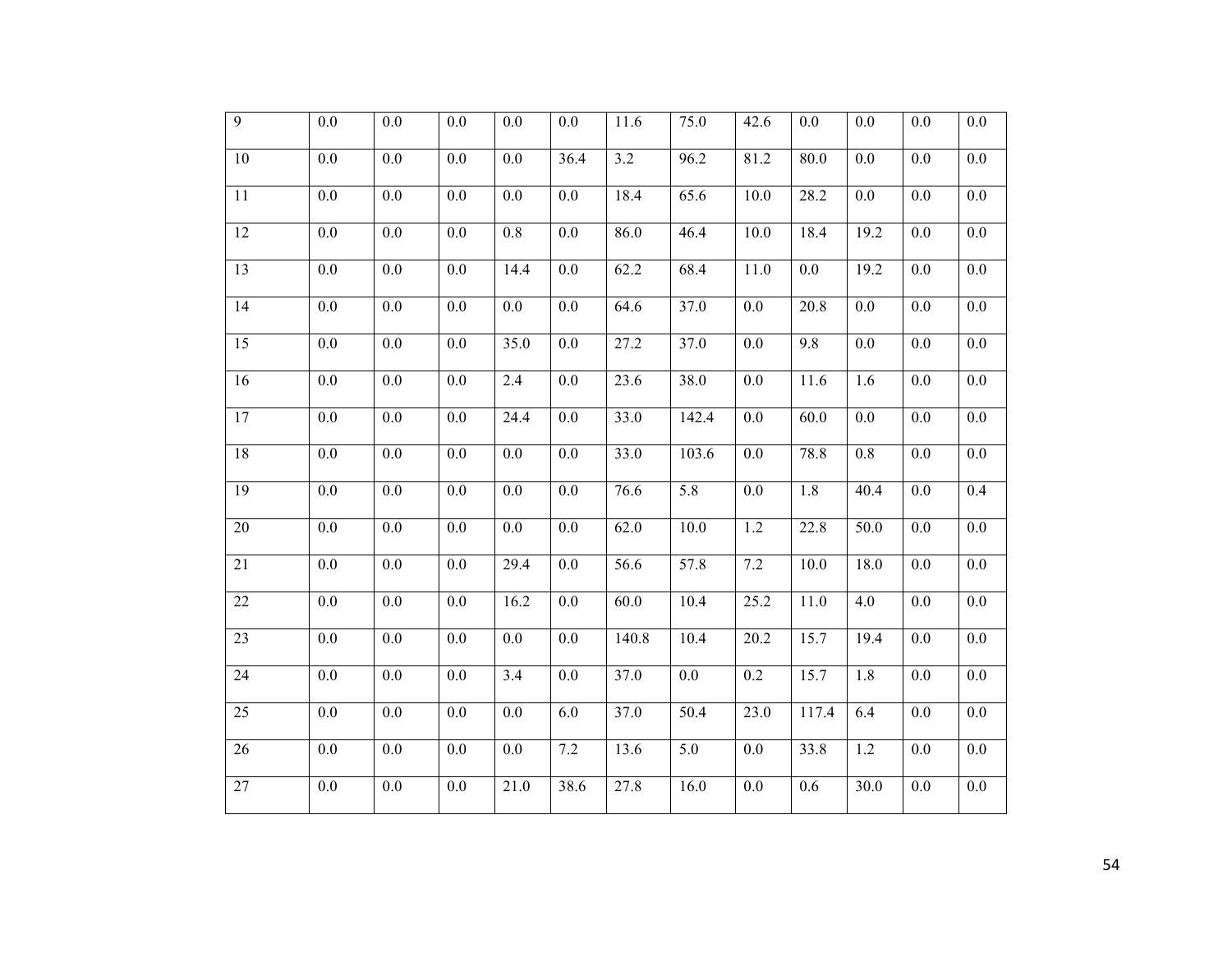| 28              | 0.4                                                                                                                           | 0.0        | 0.0              | $7.2\,$          | 38.6             | 29.4             | 16.0             | 30.0              | 5.0              | 40.0             | 0.0              | 0.0              |
|-----------------|-------------------------------------------------------------------------------------------------------------------------------|------------|------------------|------------------|------------------|------------------|------------------|-------------------|------------------|------------------|------------------|------------------|
| 29              | $0.0\,$                                                                                                                       |            | $0.0\,$          | $0.0\,$          | 35.4             | 5.8              | 10.1             | 30.0              | 0.2              | 40.0             | $0.0\,$          | 0.0              |
| $\overline{30}$ | 0.0                                                                                                                           |            | $\overline{0.0}$ | $\overline{0.0}$ | 16.4             | 14.2             | 10.1             | 32.0              | 10.8             | $\overline{2.2}$ | $\overline{0.2}$ | $\overline{0.0}$ |
| $\overline{31}$ | $\overline{0.0}$                                                                                                              |            | 0.0              |                  | 32.8             |                  | $\overline{3.6}$ | 43.0              |                  | $\overline{0.0}$ |                  | $\overline{0.0}$ |
| Total           | 0.4                                                                                                                           | 0.0        | 0.0              | 155.6            | 334.2            | 936.9            | 1383.2           | 712.0             | 711.6            | 332.9            | 78.2             | 0.4              |
| ${\rm AN}$      | 4645.4                                                                                                                        |            |                  |                  |                  |                  |                  |                   |                  |                  |                  |                  |
|                 |                                                                                                                               |            |                  |                  |                  |                  |                  |                   |                  |                  |                  |                  |
|                 | Name of station: CWRDM Campus, Kottamparamba                                                                                  |            |                  |                  |                  |                  |                  |                   |                  |                  |                  |                  |
|                 | Longitude: 75 <sup>0</sup> 52' 15" E, Latitude 11 <sup>0</sup> 17' 07" N, Altitude: 60m above MSL (79 m from 25th March 2008) |            |                  |                  |                  |                  |                  |                   |                  |                  |                  |                  |
|                 | Daily Rainfall (mm/day)                                                                                                       |            |                  |                  |                  | <b>Year 2008</b> |                  |                   |                  |                  |                  | 30               |
| Day             | <b>JAN</b>                                                                                                                    | <b>FEB</b> | <b>MAR</b>       | <b>APR</b>       | <b>MAY</b>       | <b>JUN</b>       | JUL              | <b>AUG</b>        | <b>SEP</b>       | $\overline{OCT}$ | <b>NOV</b>       | <b>DEC</b>       |
| $\mathbf{1}$    | 0.0                                                                                                                           | $0.0\,$    | $0.0\,$          | 0.0              | 0.0              | 0.0              | $\frac{1}{34.4}$ | 10.2              | 32.0             | $\overline{0.0}$ | 0.0              | $\overline{0.0}$ |
| $\overline{2}$  | $0.0\,$                                                                                                                       | $0.0\,$    | $0.0\,$          | 0.0              | $0.0\,$          | 15.8             | 18.6             | 10.2              | 1.6              | 0.0              | $0.0\,$          | $0.0\,$          |
| $\overline{3}$  | $\overline{0.0}$                                                                                                              | $0.0\,$    | $\overline{0.0}$ | $\overline{0.0}$ | $\overline{5.2}$ | 1.8              | $\overline{0.0}$ | 7.0               | $\overline{0.2}$ | $\overline{0.0}$ | $\overline{0.0}$ | $\overline{1.8}$ |
| $\overline{4}$  | 0.0                                                                                                                           | $0.0\,$    | 0.0              | 0.0              | $\overline{0.2}$ | 11.0             | $\overline{0.0}$ | $\overline{20.0}$ | 17.8             | 0.0              | 0.0              | $\overline{0.0}$ |
| 5               | $0.0\,$                                                                                                                       | $0.0\,$    | $0.0\,$          | 0.0              | $0.0\,$          | 22.6             | 1.6              | 4.6               | 41.2             | 0.0              | 0.0              | 0.0              |
| 6               | 0.0                                                                                                                           | 0.0        | 0.0              | 0.0              | $\overline{0.0}$ | 21.0             | 6.0              | $\overline{11.6}$ | 10.0             | 0.0              | 0.0              | 0.0              |
| $\overline{7}$  | 0.0                                                                                                                           | 0.0        | 0.0              | 0.0              | 0.0              | 55.4             | 6.0              | 2.8               | 10.0             | 0.0              | 0.0              | 0.0              |
| $\overline{8}$  | $\overline{0.0}$                                                                                                              | $0.0\,$    | 0.0              | $0.0\,$          | 0.4              | 0.0              | $\overline{0.8}$ | $\overline{5.0}$  | 43.6             | 0.0              | 0.0              | $\overline{0.0}$ |
|                 |                                                                                                                               |            |                  |                  |                  |                  |                  |                   |                  |                  |                  |                  |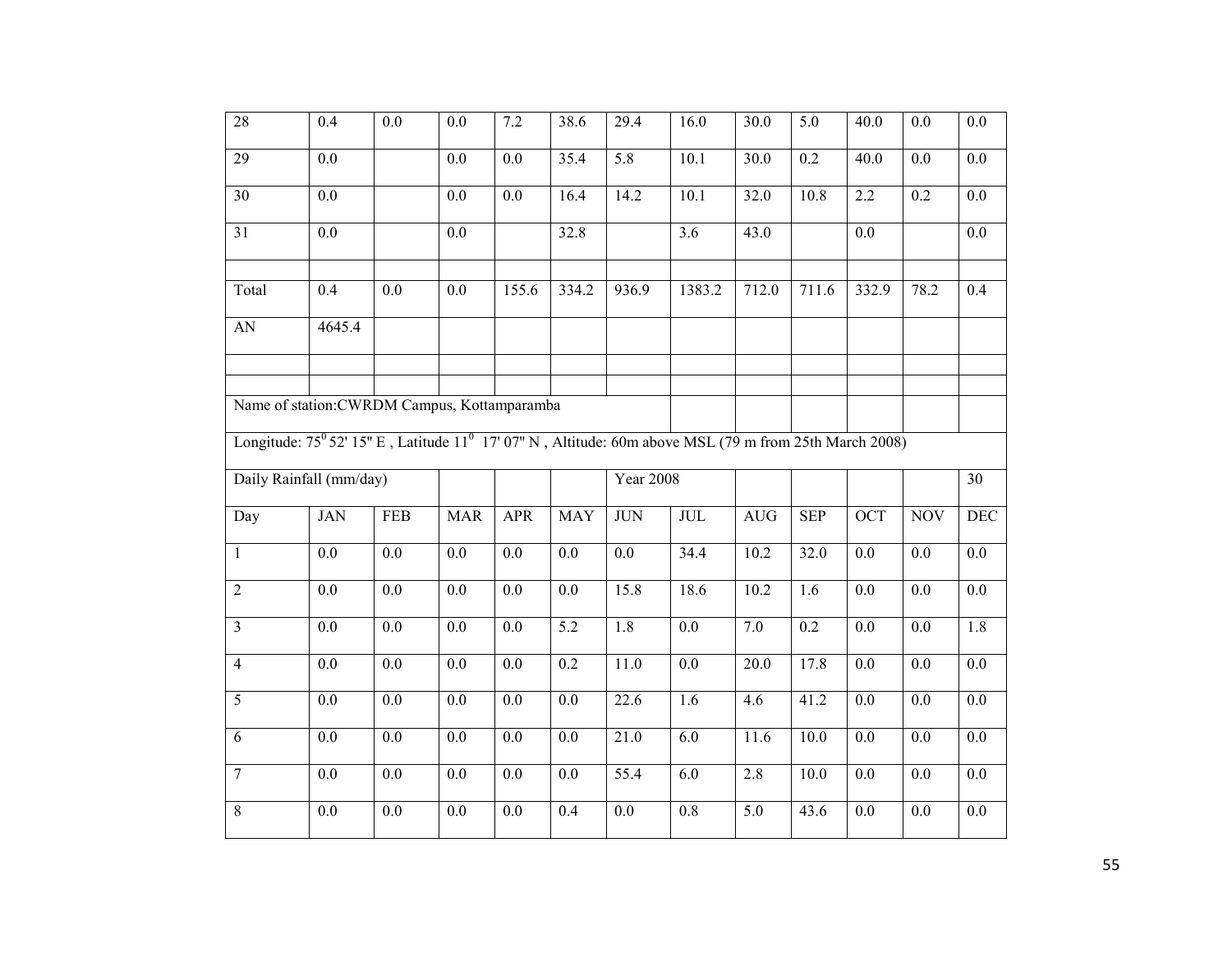| $\overline{9}$  | 0.0              | 0.0              | 0.0     | 0.0     | 2.6     | 105.0             | 19.6             | 35.3             | 55.6 | 0.0   | 0.0     | 0.0              |
|-----------------|------------------|------------------|---------|---------|---------|-------------------|------------------|------------------|------|-------|---------|------------------|
| $10\,$          | 0.0              | 0.0              | 0.0     | 0.0     | 0.0     | 33.4              | 2.8              | 35.3             | 29.0 | 0.4   | 0.0     | 0.0              |
| 11              | $0.0\,$          | $0.0\,$          | $0.0\,$ | $0.0\,$ | $0.0\,$ | $\overline{2}5.2$ | 23.2             | 35.4             | 27.0 | 0.0   | 0.0     | $0.0\,$          |
| $\overline{12}$ | $\overline{0.0}$ | $\overline{3.8}$ | 0.0     | $0.0\,$ | 1.6     | 71.4              | $\overline{0.0}$ | 34.6             | 27.0 | 58.6  | $0.0\,$ | 0.0              |
| 13              | 0.0              | 0.0              | 0.0     | 0.0     | 0.0     | 47.4              | 0.0              | 48.2             | 26.0 | 0.0   | 0.0     | $0.0\,$          |
| 14              | 0.0              | $0.0\,$          | 21.4    | 0.0     | 0.0     | $\overline{19.0}$ | 3.4              | 9.0              | 26.0 | 7.8   | $0.0\,$ | $0.0\,$          |
| 15              | 0.0              | 0.0              | 0.0     | 0.0     | 0.0     | 19.0              | $0.0\,$          | 10.0             | 26.0 | 12.8  | $0.0\,$ | $0.0\,$          |
| 16              | 0.0              | 0.0              | 8.6     | 9.0     | 0.0     | 19.0              | 196.0            | 13.0             | 11.6 | 37.2  | 0.0     | 0.0              |
| 17              | $0.0\,$          | 0.0              | 3.2     | 0.0     | $0.0\,$ | 47.4              | $0.0\,$          | 0.0              | 0.0  | 7.0   | 1.6     | $0.0\,$          |
| 18              | 0.0              | 0.0              | 0.0     | 0.0     | 0.0     | 39.0              | 0.0              | 0.0              | 2.6  | 0.6   | 0.0     | $0.0\,$          |
| 19              | 0.0              | 0.0              | 1.4     | 0.0     | 0.0     | 48.0              | 8.0              | 0.0              | 0.0  | 15.0  | 0.0     | $0.0\,$          |
| 20              | 0.0              | 0.0              | 36.2    | 0.0     | 0.0     | 0.8               | $0.0\,$          | 0.0              | 53.2 | 14.0  | $0.0\,$ | 0.0              |
| 21              | 0.0              | 0.0              | 36.2    | 0.0     | 3.6     | 0.0               | 3.4              | 0.0              | 0.0  | 27.4  | 27.8    | 0.0              |
| 22              | $0.0\,$          | 0.0              | 37.0    | 0.0     | 25.8    | 10.0              | $0.0\,$          | 0.0              | 0.0  | 5.0   | 8.6     | $0.0\,$          |
| 23              | $0.0\,$          | $0.0\,$          | 10.4    | $0.0\,$ | 4.2     | 17.8              | $0.0\,$          | 0.0              | 0.0  | 23.4  | $0.0\,$ | $0.0\,$          |
| 24              | 0.0              | 0.0              | 10.4    | 0.0     | 1.8     | 1.4               | 3.6              | 0.0              | 0.0  | 142.2 | 0.0     | $0.0\,$          |
| 25              | 0.0              | $0.0\,$          | 0.0     | 19.8    | 0.0     | 18.2              | 21.0             | 0.0              | 0.0  | 127.4 | 0.0     | $0.0\,$          |
| 26              | 0.0              | 0.0              | 0.0     | 2.0     | 7.4     | 10.0              | 41.0             | 0.0              | 0.0  | 99.6  | 0.0     | 0.0              |
| $\overline{27}$ | 0.0              | 0.0              | 0.0     | 16.2    | 0.0     | 22.2              | 44.0             | $\overline{0.8}$ | 0.8  | 1.4   | 0.0     | $\overline{0.0}$ |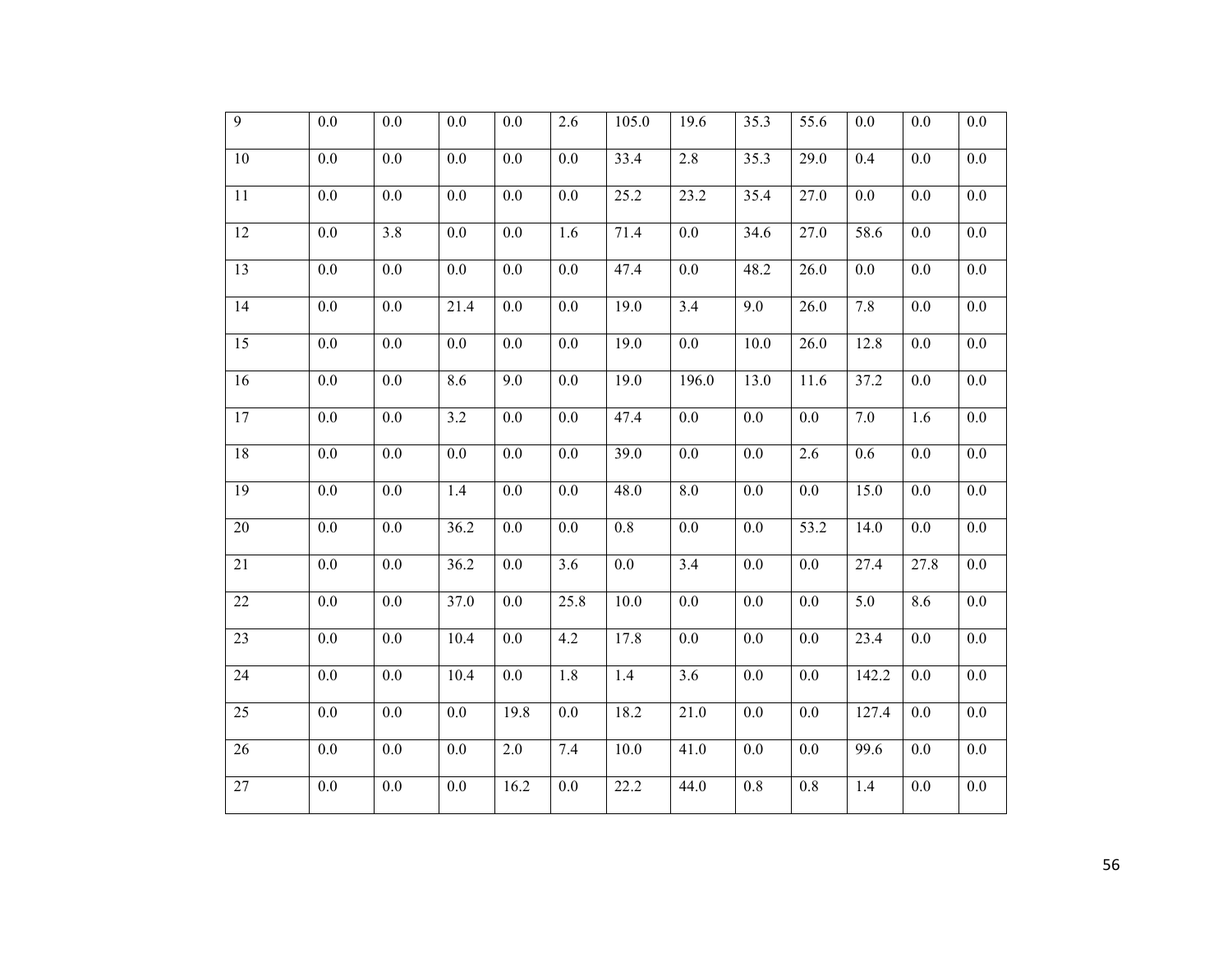| $\overline{28}$ | 0.0                                                                                                                        | 0.0              | 0.0              | 39.4             | 0.0              | 32.6             | 45.0  | 0.0              | 0.0              | 0.0              | 0.0              | 0.0              |
|-----------------|----------------------------------------------------------------------------------------------------------------------------|------------------|------------------|------------------|------------------|------------------|-------|------------------|------------------|------------------|------------------|------------------|
| $\overline{29}$ | 0.0                                                                                                                        | $0.0\,$          | $0.0\,$          | $\overline{2.0}$ | $\overline{2.6}$ | 55.2             | 44.4  | $\overline{0.8}$ | 0.0              | $\overline{0.0}$ | $\overline{0.0}$ | $0.0\,$          |
| 30              | $\overline{0.0}$                                                                                                           |                  | $\overline{0.0}$ | $\overline{0.0}$ | 10.4             | 58.2             | 36.4  | $\overline{0.0}$ | $\overline{0.0}$ | $\overline{0.0}$ | $\overline{0.0}$ | $\overline{0.0}$ |
| $\overline{31}$ | $\overline{0.0}$                                                                                                           |                  | 0.0              |                  | 6.2              |                  | 35.0  | $\overline{0.8}$ |                  | 0.0              |                  |                  |
| Total           | 0.0                                                                                                                        | 3.8              | 164.8            | 88.4             | 72.0             | 827.8            | 594.2 | 294.6            | 441.2            | 579.8            | 38.0             | 1.8              |
| <b>Hy</b>       | 827.8                                                                                                                      | 594.2            | 294.6            | 441.2            | 579.8            | 38.0             | 1.8   | 17.0             | 78.5             | 259.6            |                  |                  |
|                 |                                                                                                                            |                  |                  |                  |                  |                  |       |                  |                  |                  |                  |                  |
|                 | Name of station: CWRDM Campus, Kottamparamba                                                                               |                  |                  |                  |                  |                  |       |                  |                  |                  |                  |                  |
|                 | Longitude: $75^{\circ}$ 52' 15" E, Latitude 11 <sup>0</sup> 17' 07" N, Altitude: 60m above MSL (79 m from 25th March 2008) |                  |                  |                  |                  |                  |       |                  |                  |                  |                  |                  |
|                 | Daily Rainfall (mm/day)                                                                                                    |                  |                  |                  |                  | <b>Year 2009</b> |       |                  |                  |                  |                  | $\overline{30}$  |
| Day             | <b>JAN</b>                                                                                                                 | <b>FEB</b>       | <b>MAR</b>       | <b>APR</b>       | <b>MAY</b>       | <b>JUN</b>       | JUL   | <b>AUG</b>       | <b>SEP</b>       | <b>OCT</b>       | <b>NOV</b>       | <b>DEC</b>       |
| $\mathbf{1}$    | 0.0                                                                                                                        | 0.0              | 0.0              | 0.0              | 6.6              | 0.8              | 107.4 | 18.2             | 15.0             | 2.2              | 0.0              | 0.0              |
| $\overline{2}$  | 0.0                                                                                                                        | $0.0\,$          | 0.0              | 0.0              | 0.0              | 0.4              | 81.4  | 17.4             | 11.4             | 100.0            | 0.0              | 0.4              |
| $\overline{3}$  | 0.0                                                                                                                        | $0.0\,$          | $0.0\,$          | $0.0\,$          | $\overline{0.0}$ | $0.0\,$          | 83.0  | 2.0              | 15.0             | 138.0            | 0.0              | $0.0\,$          |
| $\overline{4}$  | $\overline{0.0}$                                                                                                           | $\overline{0.0}$ | $\overline{0.0}$ | $\overline{0.0}$ | $\overline{0.0}$ | $\overline{0.0}$ | 28.6  | 8.0              | 15.0             | 48.2             | 13.0             | $\overline{0.0}$ |
| 5               | 0.0                                                                                                                        | $0.0\,$          | 0.0              | 0.0              | 22.6             | 2.2              | 57.0  | 11.8             | 80.0             | 0.0              | 0.0              | 18.4             |
| 6               | 0.0                                                                                                                        | 0.0              | 0.0              | $0.0\,$          | 0.0              | 106.0            | 56.0  | 4.4              | 20.0             | 1.8              | 3.2              | $0.0\,$          |
| $\overline{7}$  | 0.0                                                                                                                        | 0.0              | 0.0              | 0.0              | 0.0              | 86.3             | 43.0  | 1.2              | 19.6             | 0.0              | 49.0             | 0.0              |
| $\overline{8}$  | 0.0                                                                                                                        | $0.0\,$          | 0.0              | $0.0\,$          | $\overline{0.8}$ | 40.3             | 30.4  | $\overline{5.8}$ | $\overline{5.6}$ | 0.2              | 55.2             | $0.0\,$          |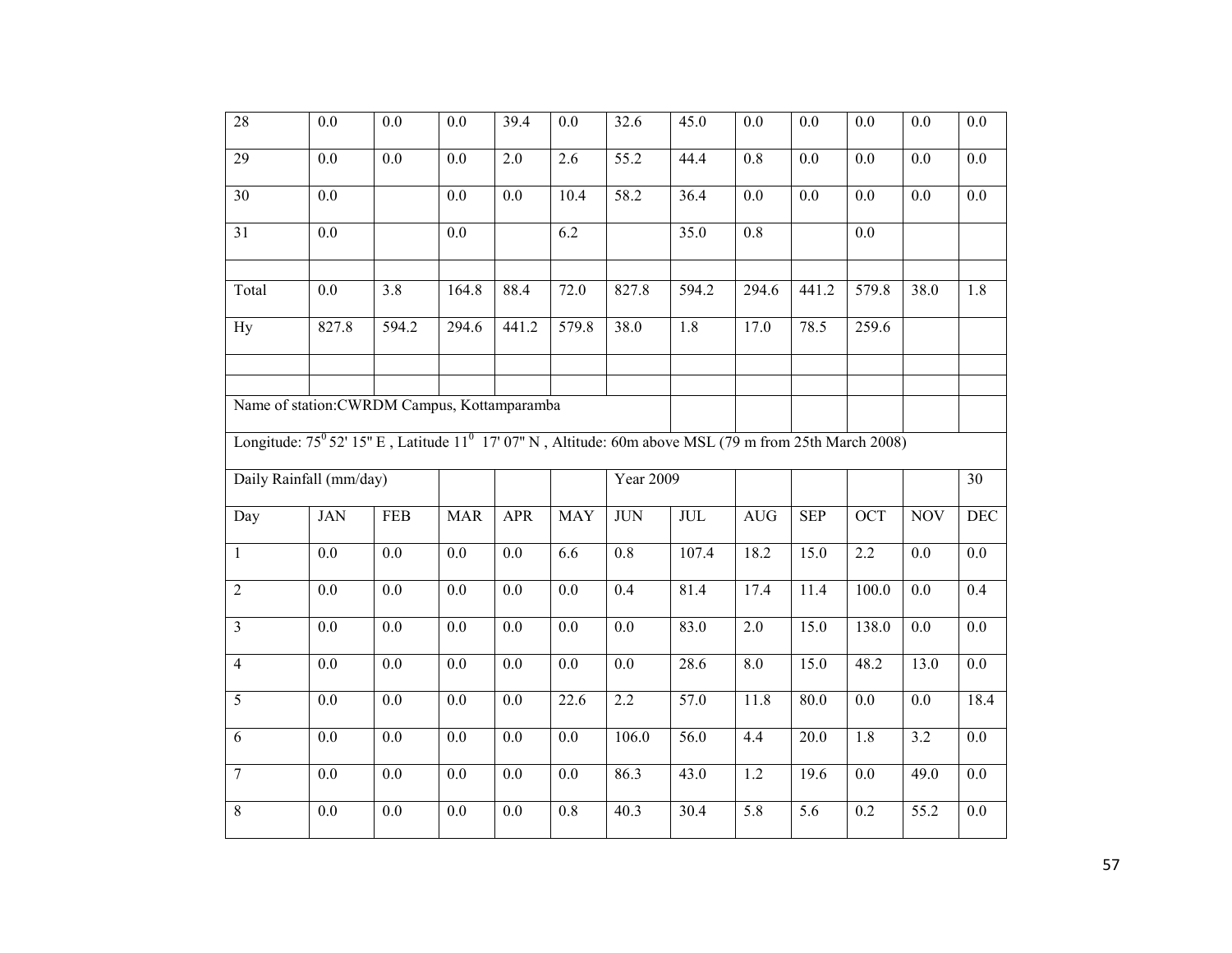| $\overline{9}$  | 0.0              | $0.0\,$ | 0.0     | 0.0     | 3.8                | 0.6     | 54.4              | $2.0$            | 9.2  | 0.0              | 55.2    | $0.0\,$          |
|-----------------|------------------|---------|---------|---------|--------------------|---------|-------------------|------------------|------|------------------|---------|------------------|
| $10\,$          | $0.0\,$          | $0.0\,$ | $0.0\,$ | $0.0\,$ | $0.0\,$            | 0.0     | 26.6              | 10.0             | 1.2  | 0.0              | 25.8    | $0.0\,$          |
| 11              | $0.0\,$          | $0.0\,$ | 0.0     | 0.0     | 0.0                | $0.0\,$ | 34.4              | 11.8             | 0.0  | 0.0              | 26.0    | $0.0\,$          |
| 12              | $0.0\,$          | $0.0\,$ | 2.8     | 4.0     | $0.0\,$            | $0.0\,$ | 30.0              | 23.2             | 0.0  | 0.0              | 10.6    | $0.0\,$          |
| 13              | $0.0\,$          | $0.0\,$ | 2.0     | $0.0\,$ | 0.0                | 30.0    | $\overline{30.0}$ | 2.4              | 0.8  | 5.6              | 0.0     | $0.0\,$          |
| $\overline{14}$ | $\overline{0.0}$ | $0.0\,$ | $0.0\,$ | 29.3    | $0.0\,$            | 12.0    | 106.8             | $\overline{0.0}$ | 0.0  | $\overline{0.0}$ | $0.0\,$ | $0.0\,$          |
| 15              | 0.0              | 0.0     | 0.0     | 29.3    | 0.0                | 50.0    | 21.0              | 0.0              | 0.0  | 0.6              | 36.2    | $0.0\,$          |
| 16              | 0.0              | 0.0     | 0.0     | 0.0     | 0.0                | 0.6     | 10.4              | 0.0              | 0.0  | 0.0              | 36.2    | $0.0\,$          |
| 17              | $0.0\,$          | $0.0\,$ | 0.0     | $0.0\,$ | 0.4                | 36.0    | 195.4             | 2.6              | 0.0  | $0.0\,$          | 51.2    | $0.0\,$          |
| 18              | 0.0              | 0.0     | 0.0     | 0.0     | 36.0               | 8.0     | 124.0             | 0.2              | 0.8  | 0.0              | 0.0     | $0.0\,$          |
| 19              | 0.0              | 0.0     | 0.0     | 0.0     | 0.0                | 0.6     | 40.0              | 0.0              | 41.6 | 0.0              | 0.0     | $0.0\,$          |
| 20              | $0.0\,$          | 0.0     | $0.0\,$ | 0.2     | 8.2                | 3.8     | 20.4              | 0.0              | 0.0  | $0.0\,$          | $0.0\,$ | $0.0\,$          |
| 21              | $0.0\,$          | 0.0     | 0.0     | $0.0\,$ | $\overline{1}$ 5.4 | 3.8     | 23.0              | 13.8             | 0.0  | $0.0\,$          | $0.0\,$ | $0.0\,$          |
| 22              | $0.0\,$          | $0.0\,$ | 0.0     | 0.2     | 53.6               | 8.0     | 20.6              | 13.8             | 3.0  | 0.0              | 0.8     | 17.2             |
| 23              | $0.0\,$          | $0.0\,$ | 0.0     | 8.8     | $\overline{0.8}$   | 8.6     | 10.2              | 13.4             | 13.2 | 0.0              | 7.0     | $\overline{0.0}$ |
| 24              | $0.0\,$          | $0.0\,$ | 12.2    | $0.0\,$ | 2.4                | 0.4     | 18.2              | 24.0             | 1.2  | 0.0              | 0.4     | $0.0\,$          |
| $\overline{25}$ | $\overline{0.0}$ | $0.0\,$ | 0.0     | $0.0\,$ | 60.0               | 8.0     | $0.0\,$           | 1.8              | 0.2  | $\overline{0.0}$ | $0.0\,$ | $0.0\,$          |
| 26              | 0.0              | 0.0     | 0.0     | 4.3     | 2.4                | 56.6    | 0.0               | 11.4             | 8.4  | 0.0              | 0.0     | 0.0              |
| $\overline{27}$ | $\overline{0.0}$ | 0.0     | 0.0     | $0.0\,$ | 29.4               | 0.6     | $\overline{2.0}$  | 2.4              | 0.0  | 0.0              | 0.0     | $\overline{0.0}$ |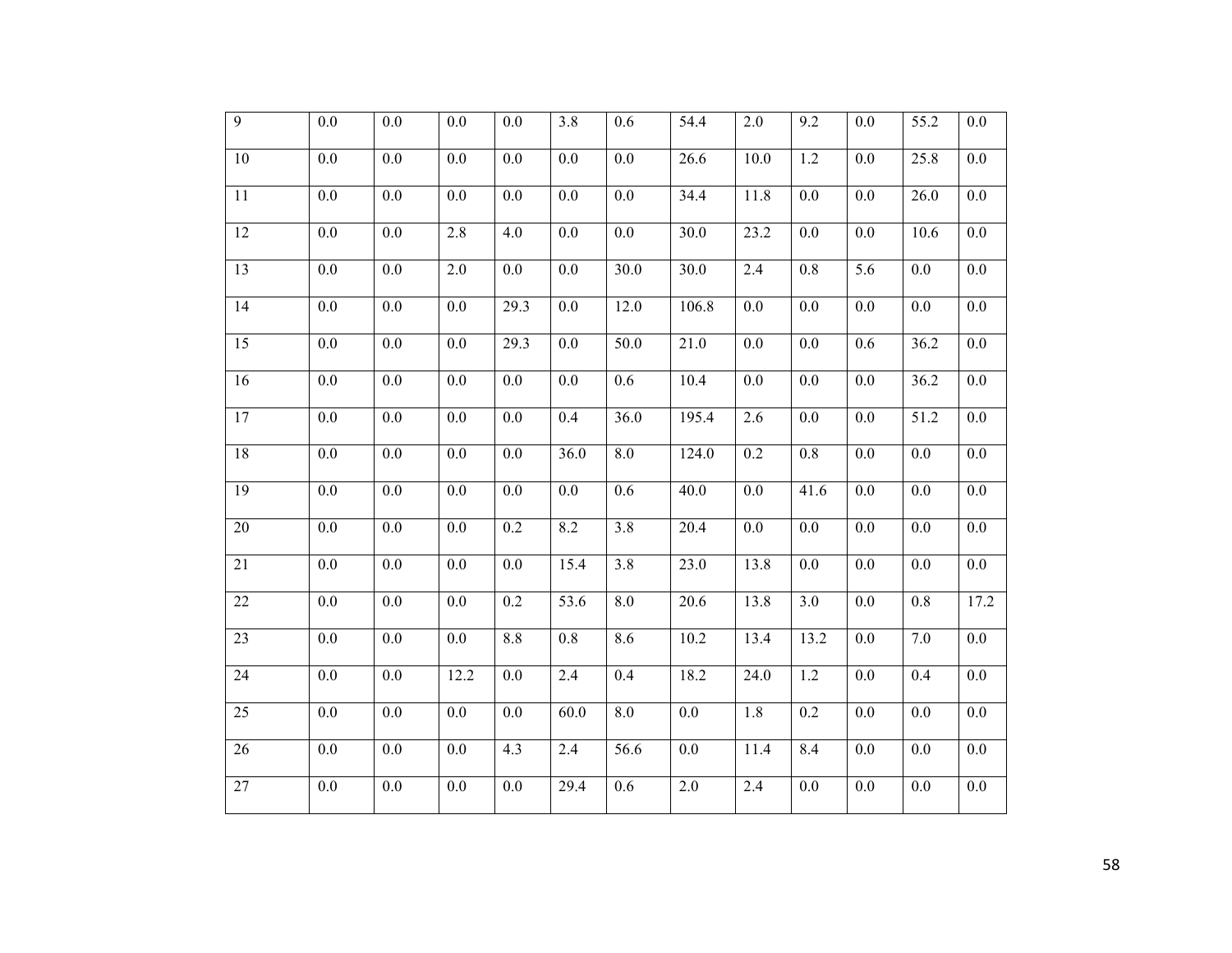| 28              | 0.0                                                                                                                           | 0.0              | 0.0              | 0.0              | 17.2             | 0.0              | 28.4              | 10.2               | 32.4             | 0.0              | 0.0              | 0.0              |
|-----------------|-------------------------------------------------------------------------------------------------------------------------------|------------------|------------------|------------------|------------------|------------------|-------------------|--------------------|------------------|------------------|------------------|------------------|
| 29              | 0.0                                                                                                                           |                  | 0.0              | 0.2              | 0.0              | 38.4             | 41.2              | 4.4                | 12.0             | 1.6              | 0.0              | $\overline{9.2}$ |
| $\overline{30}$ | $\overline{0.0}$                                                                                                              |                  | 0.0              | 2.2              | $\overline{0.0}$ | 56.2             | 52.4              | 13.0               | $\overline{0.2}$ | $\overline{0.0}$ | $\overline{0.0}$ | $\overline{0.0}$ |
| $\overline{31}$ | $\overline{0.0}$                                                                                                              |                  | $\overline{0.0}$ |                  | $\overline{0.0}$ |                  | 13.8              | 6.8                |                  | 4.4              |                  | $\overline{0.0}$ |
| Total           | 0.0                                                                                                                           | 0.0              | 17.0             | 78.5             | 259.6            | 558.2            | 1390.0            | $\overline{2}36.0$ | 305.8            | 302.6            | 369.8            | 45.2             |
| <b>Hy</b>       | 558.2                                                                                                                         | 1390.0           | 236.0            | 305.8            | 302.6            | 369.8            | 45.2              | 2.4                |                  |                  |                  |                  |
|                 |                                                                                                                               |                  |                  |                  |                  |                  |                   |                    |                  |                  |                  |                  |
|                 | Name of station: CWRDM Campus, Kottamparamba                                                                                  |                  |                  |                  |                  |                  |                   |                    |                  |                  |                  |                  |
|                 | Longitude: 75 <sup>0</sup> 52' 15" E, Latitude 11 <sup>0</sup> 17' 07" N, Altitude: 60m above MSL (79 m from 25th March 2008) |                  |                  |                  |                  |                  |                   |                    |                  |                  |                  |                  |
|                 | Daily Rainfall (mm/day)                                                                                                       |                  |                  |                  |                  | <b>Year 2010</b> |                   |                    |                  |                  |                  | 30               |
| Day             | <b>JAN</b>                                                                                                                    | <b>FEB</b>       | <b>MAR</b>       | <b>APR</b>       | <b>MAY</b>       | <b>JUN</b>       | JUL               | <b>AUG</b>         | <b>SEP</b>       | <b>OCT</b>       | <b>NOV</b>       | <b>DEC</b>       |
| $\mathbf{1}$    | 1.4                                                                                                                           | 0.0              | 0.0              | 0.0              | 1.6              | 0.4              | 28.6              | 10.8               | 0.0              | 7.2              | 0.0              | $0.0\,$          |
| 2               | $0.0\,$                                                                                                                       | 0.0              | 0.0              | 0.0              | 0.0              | 0.0              | 33.0              | 5.0                | 0.4              | 12.0             | 34.4             | 0.0              |
| $\overline{3}$  | $0.0\,$                                                                                                                       | $0.0\,$          | $0.0\,$          | $0.0\,$          | $0.0\,$          | 0.0              | 29.8              | 18.0               | 5.8              | 21.0             | 0.0              | $\overline{3.0}$ |
| $\overline{4}$  | 0.0                                                                                                                           | $0.0\,$          | $\overline{0.0}$ | $\overline{0.0}$ | $\overline{0.0}$ | $\overline{0.0}$ | 26.2              | 75.6               | 8.2              | 1.6              | $\overline{0.0}$ | $\overline{0.0}$ |
| $\overline{5}$  | $\overline{0.0}$                                                                                                              | $0.0\,$          | 0.0              | $\overline{0.0}$ | $\overline{0.0}$ | 2.8              | 68.0              | 4.2                | $\overline{0.0}$ | $\overline{0.0}$ | 1.8              | $0.0\,$          |
| 6               | 0.0                                                                                                                           | $\overline{0.0}$ | $\overline{0.0}$ | $\overline{0.0}$ | $\overline{0.0}$ | $\overline{3.4}$ | $\overline{20.0}$ | 7.0                | 3.0              | $\overline{3.0}$ | 2.0              | $\overline{0.0}$ |
| $\overline{7}$  | $0.0\,$                                                                                                                       | 0.0              | 0.0              | $0.0\,$          | 0.2              | 20.6             | 4.4               | 16.8               | 1.4              | 16.0             | 0.0              | $0.0\,$          |
|                 |                                                                                                                               |                  |                  |                  |                  |                  |                   |                    |                  |                  |                  |                  |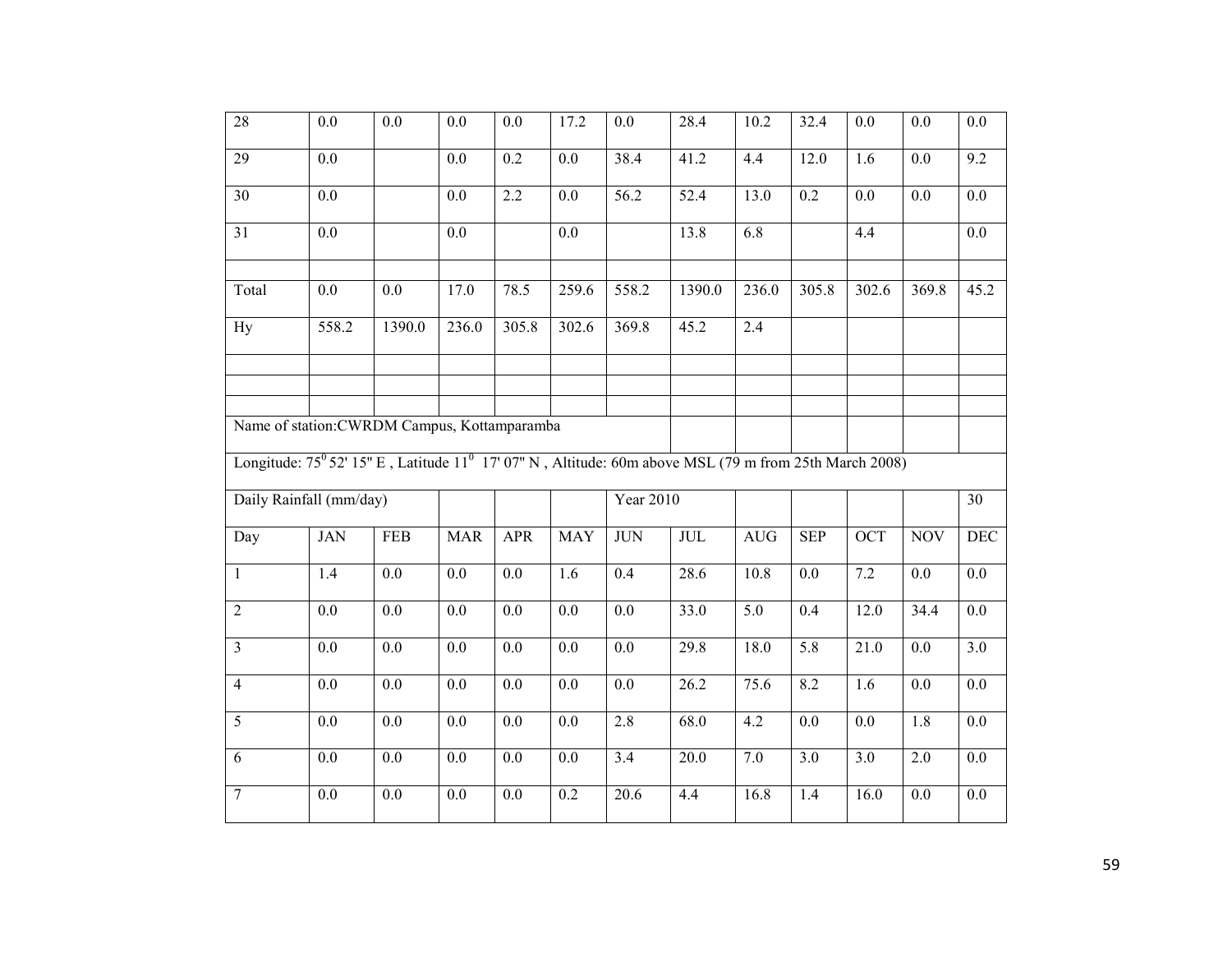| $\overline{8}$  | $0.0\,$ | $0.0\,$ | 0.0     | $0.0\,$          | 0.0              | 38.6              | 1.6     | 25.0              | 25.2 | 0.4              | $0.0\,$ | $0.0\,$          |
|-----------------|---------|---------|---------|------------------|------------------|-------------------|---------|-------------------|------|------------------|---------|------------------|
| $\overline{9}$  | $0.0\,$ | $0.0\,$ | $0.0\,$ | $2.2\,$          | 6.0              | 87.0              | 0.4     | $8.0\,$           | 26.8 | 5.0              | $0.0\,$ | $0.0\,$          |
| $10\,$          | $0.0\,$ | $0.0\,$ | $0.0\,$ | 3.8              | 0.0              | 30.4              | $0.0\,$ | $2.0$             | 30.6 | 1.0              | 56.0    | $0.0\,$          |
| $11\,$          | $1.0\,$ | $0.0\,$ | $0.0\,$ | $0.0\,$          | 2.8              | 39.0              | $0.0\,$ | 0.4               | 42.0 | 1.0              | 14.0    | $0.0\,$          |
| 12              | $0.0\,$ | $0.0\,$ | 0.0     | $0.0\,$          | 0.0              | 197.0             | $0.2\,$ | 1.6               | 0.0  | $0.0\,$          | 82.8    | $0.0\,$          |
| $\overline{13}$ | $0.0\,$ | $0.0\,$ | $0.0\,$ | $0.0\,$          | $\overline{0.0}$ | $\overline{71.4}$ | 19.2    | $0.0\,$           | 5.4  | 8.8              | $0.0\,$ | $0.0\,$          |
| 14              | 0.0     | 0.0     | 0.0     | 0.4              | 0.0              | 66.2              | 0.0     | 0.0               | 9.6  | $\overline{5.8}$ | 1.6     | $0.0\,$          |
| 15              | 0.0     | 0.0     | 0.0     | 0.0              | 0.0              | 68.0              | 1.0     | 0.0               | 28.0 | 33.2             | 22.0    | $0.0\,$          |
| 16              | $0.0\,$ | $0.0\,$ | 0.0     | $0.0\,$          | $0.0\,$          | 3.6               | 43.8    | 29.8              | 13.2 | 22.4             | 23.5    | $0.0\,$          |
| 17              | 0.0     | 0.0     | 0.0     | 14.8             | 0.0              | 14.0              | 92.4    | 19.0              | 0.2  | 0.0              | 37.0    | 22.8             |
| 18              | 0.0     | 0.0     | 0.0     | 35.4             | 14.2             | 19.2              | 10.4    | 3.2               | 3.6  | 0.0              | 58.4    | 1.2              |
| 19              | 0.0     | 0.0     | 0.0     | 0.0              | 0.0              | 23.2              | 24.0    | $0.8\,$           | 1.0  | $0.0\,$          | 0.1     | $0.0\,$          |
| 20              | $0.0\,$ | 0.0     | 0.0     | $0.0\,$          | $0.8\,$          | 0.2               | 39.8    | 0.0               | 0.0  | 38.6             | 15.4    | $0.0\,$          |
| 21              | $0.0\,$ | $0.0\,$ | 0.0     | $\overline{0.0}$ | 8.2              | 1.8               | 19.6    | 1.2               | 0.0  | 4.4              | 23.0    | $0.0\,$          |
| 22              | $0.0\,$ | $0.0\,$ | $0.0\,$ | $0.0\,$          | $\overline{5.0}$ | 6.0               | 27.4    | 1.4               | 32.4 | 140.0            | 4.4     | $0.0\,$          |
| 23              | $0.0\,$ | 0.0     | 0.0     | $0.0\,$          | 0.0              | 24.8              | 2.0     | 0.0               | 3.4  | 28.0             | 0.4     | $0.0\,$          |
| 24              | $0.0\,$ | $0.0\,$ | $0.0\,$ | $\overline{3.6}$ | 10.4             | 63.4              | 12.2    | 3.6               | 0.2  | 0.0              | 0.6     | $0.0\,$          |
| 25              | 0.0     | 0.0     | 0.0     | 2.2              | 0.4              | 30.8              | 12.8    | 30.0              | 0.0  | 0.0              | 10.4    | $0.0\,$          |
| 26              | 0.0     | 0.0     | 0.0     | $0.0\,$          | 38.4             | 18.8              | 19.0    | $\overline{10.0}$ | 5.0  | 0.0              | 0.0     | $\overline{0.0}$ |